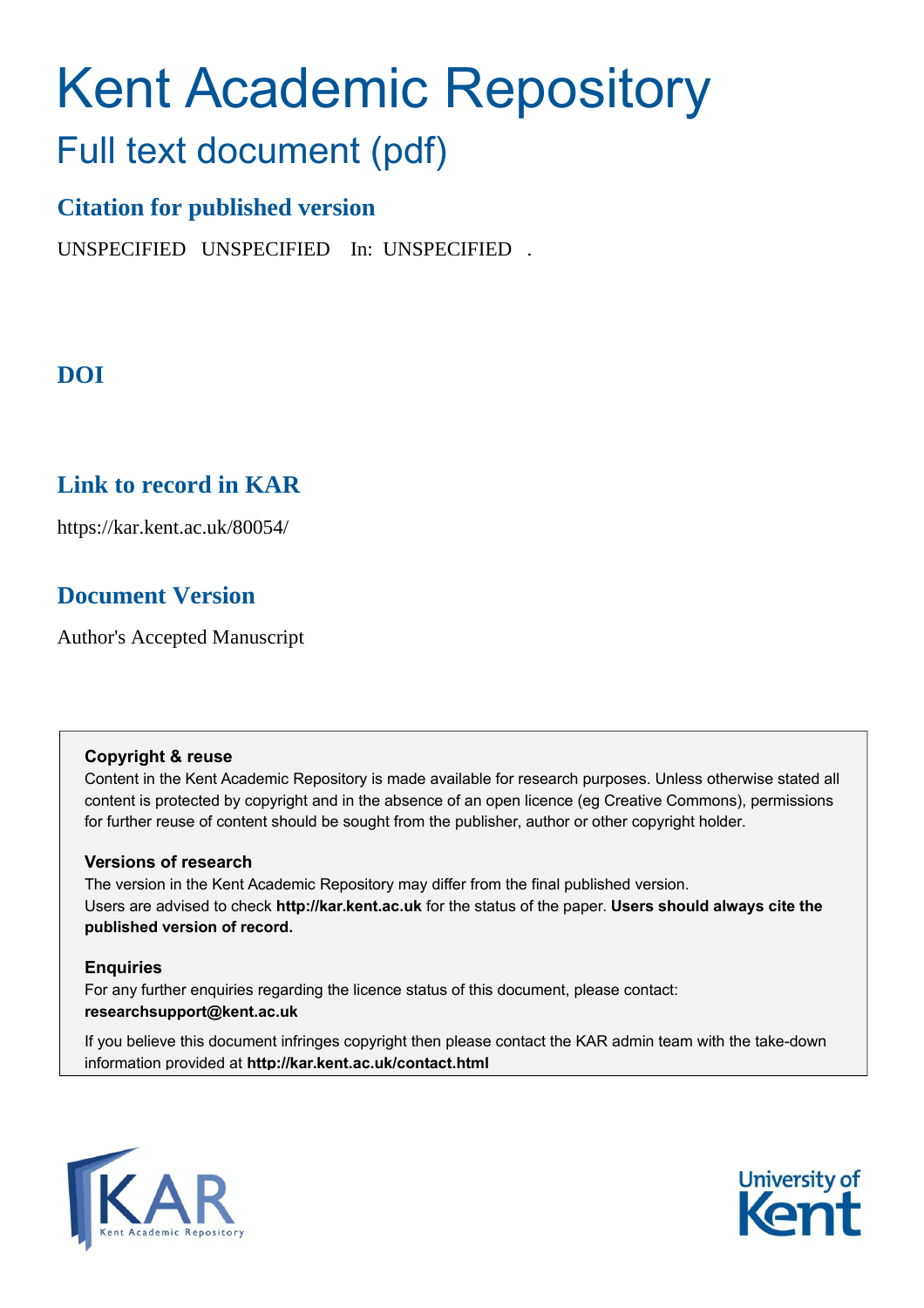#### THE AGRIPPA–MAECENAS DEBATE

#### Christopher Burden-Strevens

#### *The Turning-Point of Actium*

On September  $2<sup>nd</sup>$ , 31 BCE, the naval forces of Octavian and his closest friend, Agrippa, clashed against the fleet of Marcus Antonius and Cleopatra. The location was the coast of Actium, an ancient town deemed sacred to Apollo which guarded the narrow strait eastward into the Ambracian Gulf. Initially, Antonius appeared to have the advantage of numbers on his side, outnumbering Octavian twice over with towering armoured ships; yet the major difficulty lay in filling them, and Antonius was forced to burn many before dragging his armada into the fray. Octavian's ships, on the other hand, were better prepared, lighter, and more manoeuvrable as they lay in wait in the thick surf at the mouth of the strait. To remain trapped in the Ambracian Gulf was not an option; Antonius' vast land army could hardly remain encamped near Actium indefinitely, and had to be ferried away to the safety of Egypt. Reluctantly, he gave battle. $<sup>1</sup>$ </sup>

The escape to Egypt never came. After a protracted and indecisive struggle—the one side weaving lightly in and out, ramming, smashing the enemy oars, and withdrawing; the other side raining down missiles from its high towers, closing in to board with its heavy armament and numerous marines—Cleopatra, looking on from the rear, gave the order to her subjects to withdraw in good order. Antonius' men mistook their allies' withdrawal for a rout, panicked, and did likewise. As they raised their sails and threw heavy materiel overboard for their escape, the forces of Octavian and Agrippa brought fire to bear and threw them into disarray. The result was a disaster. Watching the carnage from the dwindling security of their camp on land, Antonius' diseased and demoralised army eventually surrendered or scattered into Macedonia. Antonius would fight on for another year, to no avail; Cleopatra had already offered Octavian her abdication. It was over.

I am grateful to Jesper Majbom Madsen and Andrew Scott for inviting me to contribute to this much-needed collection of recent work on the *Roman History*, and thank the editors for their corrections and (as ever) patience. <sup>1</sup> For ancient accounts of the event, see Cass. Dio 50.12–34 and Plut. *Ant.* 61–68. Oddly, Appian did not choose to extend his *Civil Wars* to the final contest between Octavian and Antonius, ceasing his narrative with the death of Sextus Pompeius in 35 BCE.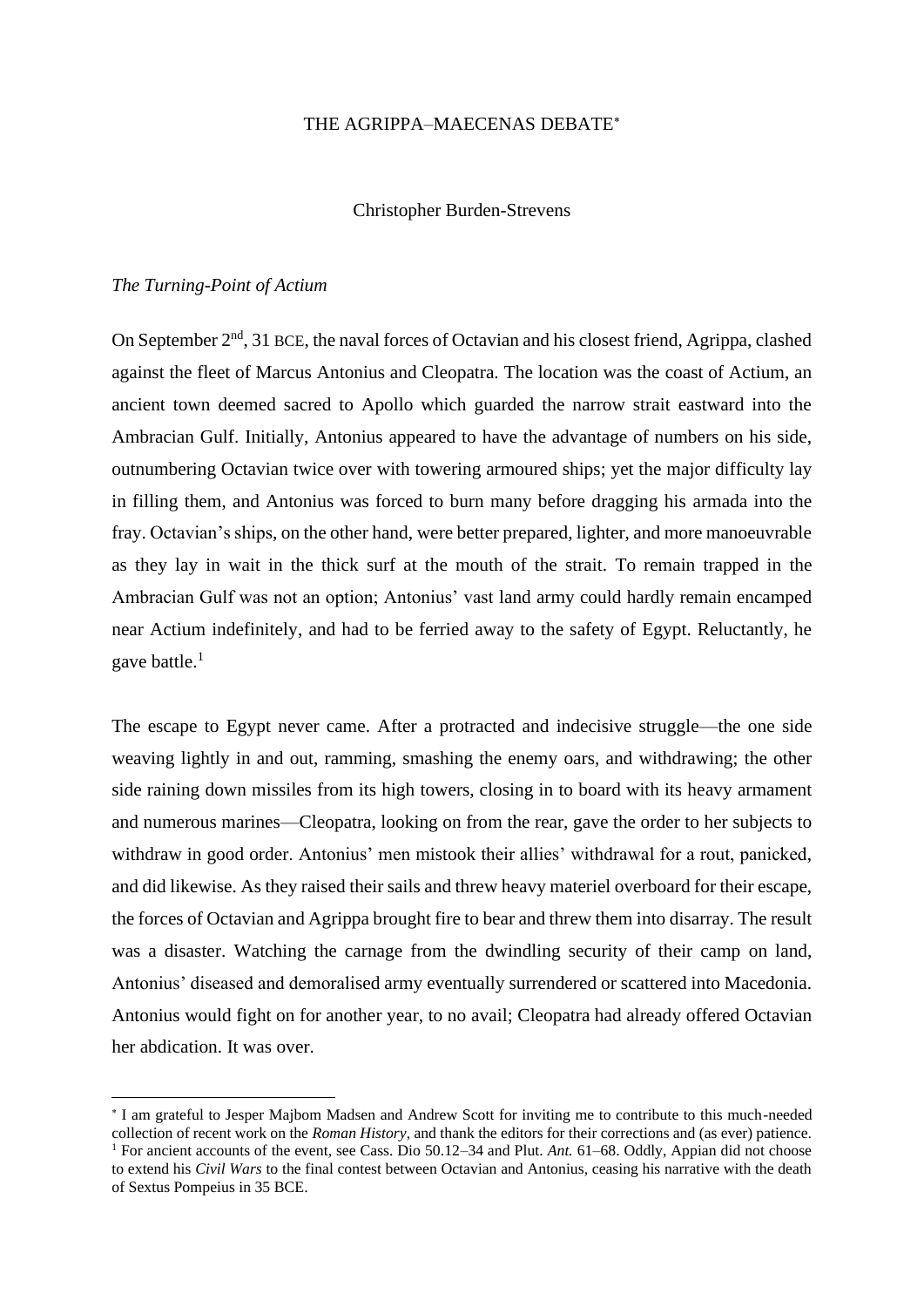It is fashionable nowadays to write of the Battle of Actium as a tawdry, shabby affair, nowhere nearly as decisive and important as it is magnified to be.<sup>2</sup> Yet Cassius Dio, like all ancient historians who described the event, rightly recognised its importance in the long and bloody transition from free Republic to monarchical Empire. He devotes the entirety of Book 50 of his *Roman History* to it, and states at the very opening of the book that although Antonius and Octavian controlled the 'Republic', neither of them had yet turned it into a monarchy as such.<sup>3</sup> Ancient readers, just as the attentive reader today, would have recognised this deep breath before the plunge: a foreshadowing of the monarchy soon to come, of Octavian's transformation into Augustus ('The Revered One'), and a clear signal of the decisive role played in that process by the struggle off the shores of an insignificant little town in Acarnania.

Yet to Dio, victory at Actium alone was not enough. The hero of the war against Mithridates, Cornelius Sulla, had defeated fellow Romans in a spectacular victory at the Colline Gate, literally beneath the walls of Rome itself; but he retired into obscurity and his new Republican constitution was wholly unpicked by populists within a decade. His reputation was soon in tatters. 4 Julius Caesar had vanquished Pompeius Magnus at Pharsalus, triumphing as emperor in practice if not in name; but the Republican aristocracy could never accept a king, bedecked in gold and purple after the Hellenistic fashion. <sup>5</sup> They took their revenge on the Ides of March—symbolically, it is said, beneath the statue of Pompeius Magnus himself.<sup>6</sup> By the time of Actium and Book 50, Octavian's path seems no different. Cassius Dio presents him as a scheming dynast, a vulture, capable of unspeakable acts of cruelty—such as the alleged massacre of Roman equestrians and senators at the siege of Perusia (Perugia, Italy)—and appalling heights of destructive ambition.<sup>7</sup> What made Octavian successful where Sulla,

<sup>2</sup> So famously Syme 1939, 297; more recently Galinsky 2012, 33 and Beard 2015, 348. See Lange 2011, 2021 for an up-to-date re-evaluation of the strategy at Actium and the importance of the battle.

<sup>&</sup>lt;sup>3</sup> Cass. Dio 50.1.1.

<sup>4</sup> For recent discussion of Rome after Sulla, see especially Rosenblitt 2019. For his reputation in particular, see Barden Dowling 2000, 2006; Eckert 2016; Urso 2016; Burden-Strevens 2019. On his reforms and their impact, cf. also the famous debate between Badian 1970 and Keaveney 2005.

<sup>&</sup>lt;sup>5</sup> These are certainly the terms in which Dio describes Caesar's rule; see Cass. Dio 44.4–6. On Caesar's rule as an Hellenistic monarchy the classic survey of Rawson 1975 is still important.

<sup>&</sup>lt;sup>6</sup> It is perhaps deliberate, and poetic, that Dio describes similarly the way in which both Caesar and Pompeius covered their faces at their deaths, powerless to resist: cf. 42.4.4 (καὶ ἔγνω ὅτι οὔτ᾽ ἀμύνασθαί σφας οὔτε διαφυγεῖν δυνήσεται, συνεκαλύψατο) and 44.19.5 (ὥσθ᾽ ὑπὸ τοῦ πλήθους αὐτῶν μήτ᾽ εἰπεῖν μήτε πρᾶξαί τι τὸν Καίσαρα δυνηθῆναι, ἀλλὰ συγκαλυψάμενον σφαγῆναι πολλοῖς τραύμασι).

<sup>7</sup> For the alleged massacre at Perusia, see recently Lange 2020. Frustratingly, our two sources for this event (Cassius Dio and Appian) give completely contradictory accounts of what happened. The most detailed survey of the historian's attitude to Augustus remains Manuwald 1979, but it is important to note that Dio distinguished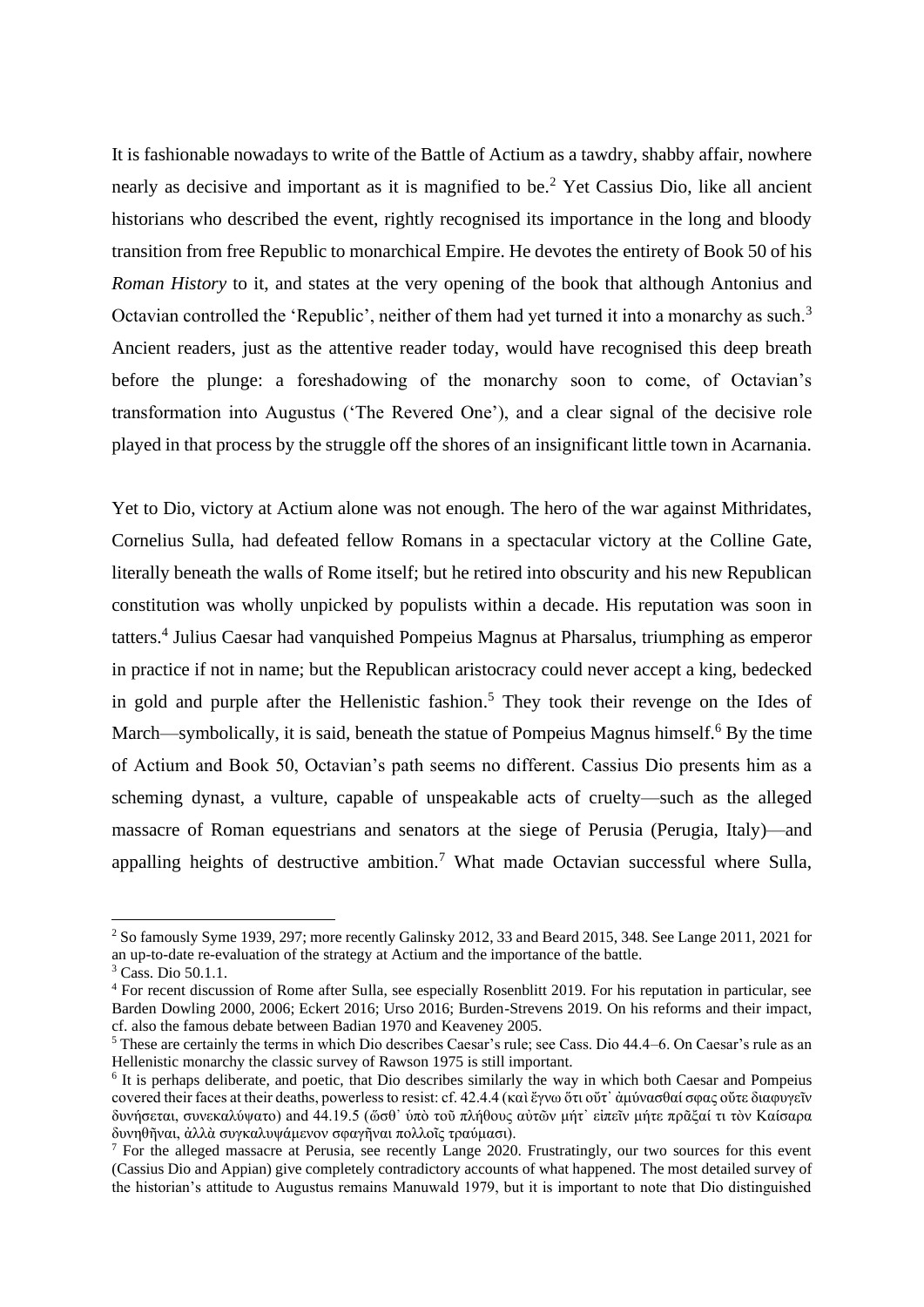Caesar, and all the rest were not, dying peacefully in his bed as the emperor Augustus almost half a century after the Battle at Actium?

For the answer to that question, we need to look to the enormous bipartite debate (or *controversia*) between Agrippa and Maecenas in Book 52. In the intervening period, Dio narrates in Book 51 the final defeat and suicide of both Antonius and Cleopatra. Octavian subdued Egypt and returned to Rome in triumph; but having secured victory, the most pressing question was what now to do with it. Suetonius records that he paused at this point, and considered relinquishing (some of) his powers in order to restore genuine republican government at Rome.<sup>8</sup> In Book 52 of his *Roman History*, Dio took that idea and expanded it into the most important extended reflection on the nature of Imperial rule ever written during the period now known as the Principate. Octavian's closest friends, his general Agrippa and the wealthy patron and advisor Maecenas, are summoned in private to advise him on the decision he must make: to restore republican government (Agrippa) or to formalise a monarchy as such (Maecenas). In doing so they reflect broadly not only on the reasons for the collapse of the Republic and the relative stability of Augustus' rule, but also on the ideal government of the Empire in general.

The exchange is unique in Imperial historiography. Dio certainly had no 'source' for the arguments it contains—<sup>9</sup>unlike some other of his speeches, which are in their main aspects historical—<sup>10</sup>and it entirely reflects his own causal interpretation of the historical process and his political philosophy in the round. As the longest surviving analysis in Greek of the constitution of the Roman Empire, the Agrippa–Maecenas debate is Dio's response to Polybius' excursus in Book 6 of his *History* on the constitution of the Roman Republic, and was possibly inspired by it as well as older debates of a similar nature earlier in the Greek tradition.<sup>11</sup> Marking the end of his massive account of the Republic, it is the cornerstone of his

between Octavian the corrupt dynast and Augustus the good emperor: on this point see Reinhold 1988, 13; Rich 1989.

<sup>8</sup> Suet. *Aug.* 28.1.

<sup>&</sup>lt;sup>9</sup> However, many of the more commonplace arguments on the virtues of the ideal ruler it contains were certainly inspired by earlier texts. See Fishwick 1990 for the analysis, with further discussion below.

<sup>&</sup>lt;sup>10</sup> For a recent summary of Dio's rhetorical source material and accompanying bibliography, see Burden-Strevens 2020, chapter two.

<sup>&</sup>lt;sup>11</sup> Especially so the famous constitutional debate on the government of the Persian Empire at Hdt. 3.80–82. It would be incredible to suggest that Dio had not studied Polybius' work in his decade of reading, but he does not seem to have used him directly as a source; see Foulon 2016. Wrongly, the only monograph dedicated to the Agrippa–Maecenas debate (Espinosa Ruiz 1982) ignores these points and is not a useful starting-point for its study.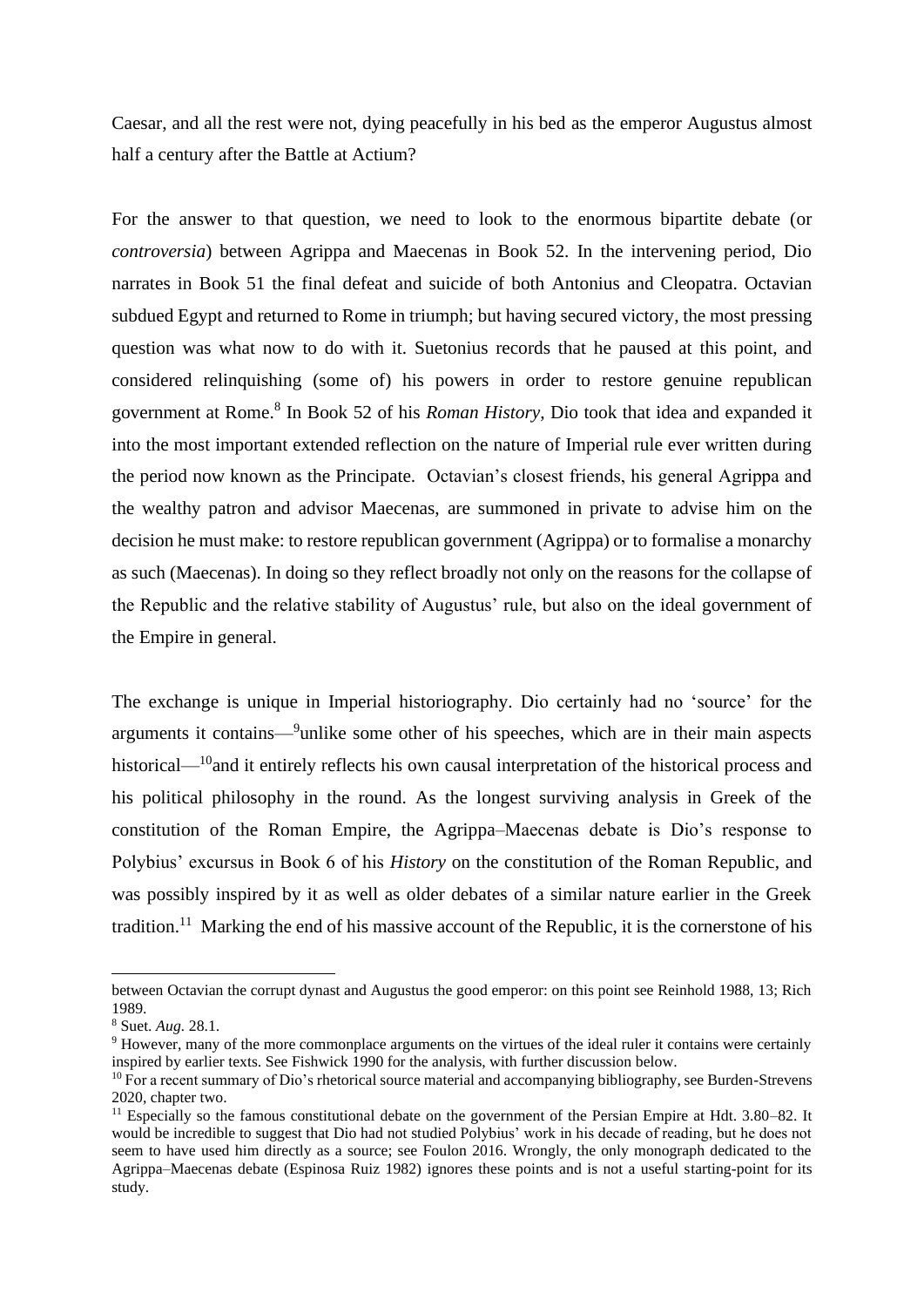historiographical project and is rightly famous among Roman historians today.<sup>12</sup> The bibliography on the speeches of Book 52 is extensive. It is impossible to discuss all of it here, and the student of Dio will gain little from an exhaustive survey; we will chart instead the main lines of development.

The purpose of what follows is to give both an introduction to, and new reappraisal of, the Agrippa–Maecenas debate according to its main functions. In the past, scholars have sought to explain what central purpose the *controversia* sought to fulfil in Dio's *Roman History*: what one thing it 'does'.<sup>13</sup> This is a mistake, for its scope is as vast as the historian's intentions in drafting it were varied. First, the speeches evidently reflect the contemporary political views of their author on his own time; that is, it serves as a response to the political instability, and occasional tyrannies, of the Severan Period (193–235 CE). To read the set-piece in this manner is the most traditional approach, but carries with it some critical baggage to be discussed below. Secondly, the debate articulates the historian's own analysis of the fundamental weakness of Republican government, both on practical grounds and in relation to his political theory and philosophy. To place it at this point in the text, just after the Battle of Actium, makes historiographical sense: it concludes Dio's history of the Republic with a summary of his interpretation for its collapse. This important aspect of the composition had been largely ignored until relatively recently.<sup>14</sup> Thirdly, Agrippa and (especially) Maecenas set out the historian's own explanation of the reasons for Augustus' success and the stability of his regime: in other words, what course of action he must take in order to escape the bloody fate of Caesar and all the other would-be autocrats of the Late Republic. In short, the debate of Book 52 condenses Cassius Dio's entire theoretical framework for the collapse of the Republic, the emergence of monarchical rule, and the means by which that rule may be made durable—past, present, and future. Its scope is prodigious—and rightly so, for the largest and most ambitious history of Rome since Livy.<sup>15</sup>

<sup>&</sup>lt;sup>12</sup> Reinhold 1988, 165 calls it "the only theoretical analysis of Roman government and society from the third century".

<sup>&</sup>lt;sup>13</sup> So the many articles and chapters which view the composition as basically a polemic of Dio's against the Roman emperors of his day, e.g.: Meyer 1891; Millar 1964; and Makhlajuk & Markov 2008 among many others; and most recently Fomin 2015, 5, calling Book 52 "in essence a political pamphlet addressed against the 'senatorial' policy of Severus Alexander".

<sup>&</sup>lt;sup>14</sup> See for example Kemezis 2014; Burden-Strevens 2016. The study of Adler 2012 is also important, demonstrating the consistency of the views expressed by both Agrippa and Maecenas with the historian's own overarching historical, political, and ethical opinions.

<sup>&</sup>lt;sup>15</sup> Rightly emphasised as such by Kemezis 2014, 92.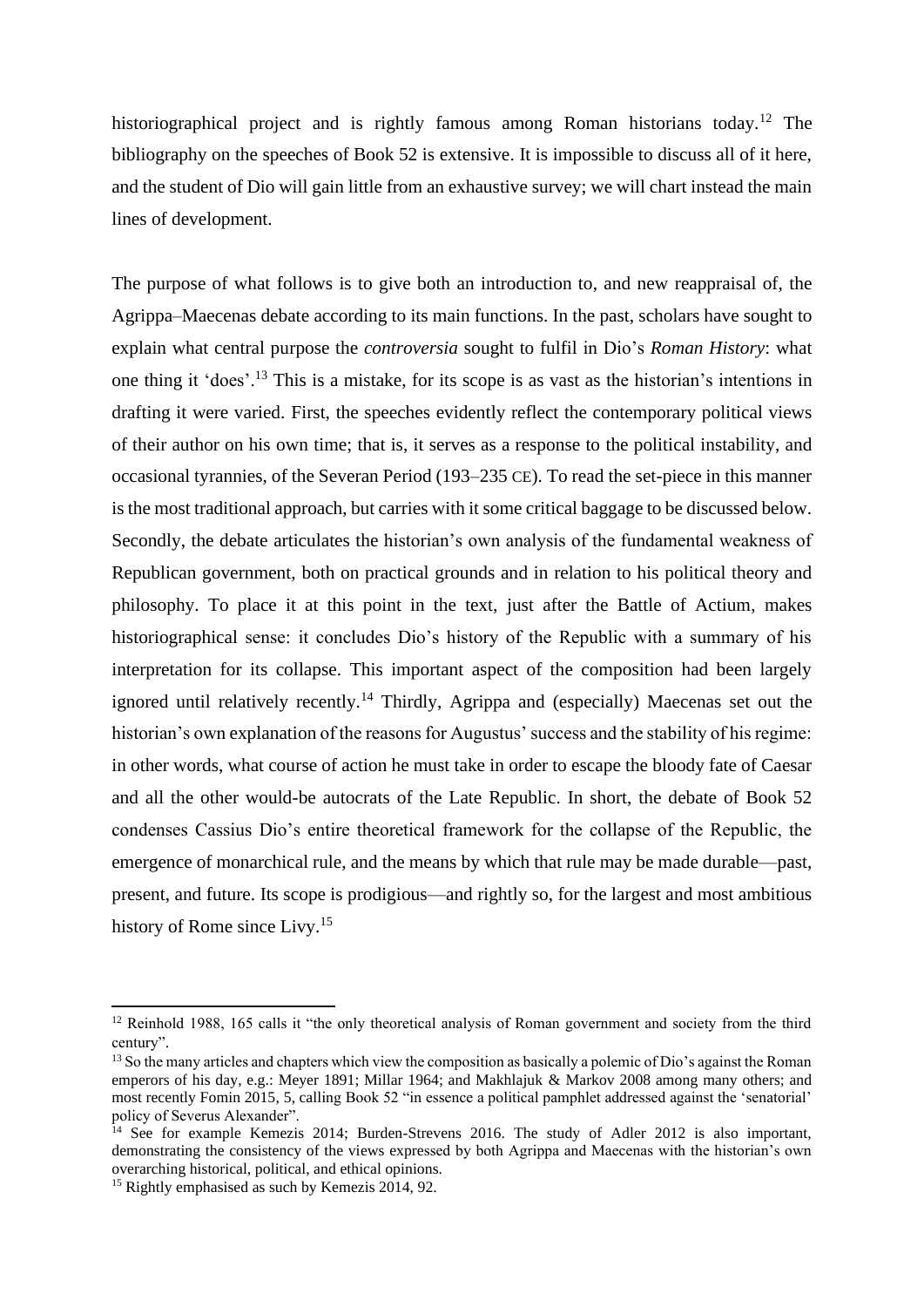#### *Dio's Contemporary World*

It has long been recognised that much of the content of Maecenas' speech addresses the Severan period—reflecting on its challenges (fiscal, political, and military), positing solutions to those challenges, and appealing for continuity with the Imperial regime established in part by Augustus. This is a trend which began even in the 19<sup>th</sup> century with Paul Meyer's 1891 dissertation on Maecenas' part in the debate. Meyer viewed the composition as a political pamphlet written in order to indirectly criticise the last Severan emperor, Alexander (222–235 CE), as a weak ruler who relied too much on the Senate: Dio thus emerges as an 'anti-senatorial' writer in favour of a largely symbolic role for that body. This interpretation is no longer fashionable and for the past half century has rarely been cited but to reject it.<sup>16</sup> However, Meyer's achievement lies in establishing the basic questions about the role of the text—as a political pamphlet addressed to a particular emperor, and an expression of the historian's suggestions for sound government—which have continued to inform modern readings, even in the  $21^{st}$  century.<sup>17</sup> We may still ask:

Is this sort of discussion historical? What is its compositional role in the general structure of the *Roman History*? Which emperor of the Severan dynasty could be its addressee? Within those speeches, what is the relation between generalities, rhetorical and ideological clichés and Dio's own political views? How real or utopian are the suggestions formulated by him?<sup>18</sup>

These questions are justified by the range of topics Maecenas broaches. Many are practical and technical. Broadly, we can divide Maecenas' oration into five parts. First the *proemium* or introduction (52.14–18) explains the difference between enlightened kingship on the one hand and tyranny on the other, and summarises the reasons for Rome's civil wars and the imperative for Octavian to save the state. Secondly, Maecenas turns to the rights and responsibilities of the aristocracy, including senators, equestrians, and provincial governors (52.19–26): here he suggests how to ensure the loyalty of the provinces within the empire and (importantly) the compliance of their governors. Thirdly financial matters are discussed, including the administration and payment of the army, reforms to systems of taxation and the Imperial estate, and the proper privileges of the cities within the Empire (52.27–30). Section four addresses

<sup>16</sup> E.g. Hammond 1932; Gabba 1955; Bleicken 1962; Millar 1964; Fechner 1986; Reinhold 1988; Adler 2012.

<sup>17</sup> So Adler 2012, 478: "despite its age, in many ways Meyer's 1891 dissertation, *De Maecenatis oratione a Dione ficta*, continues to set the intellectual parameters for the modern study of this debate."

 $^{18}$  Makhlajuk & Markov 2008, 48.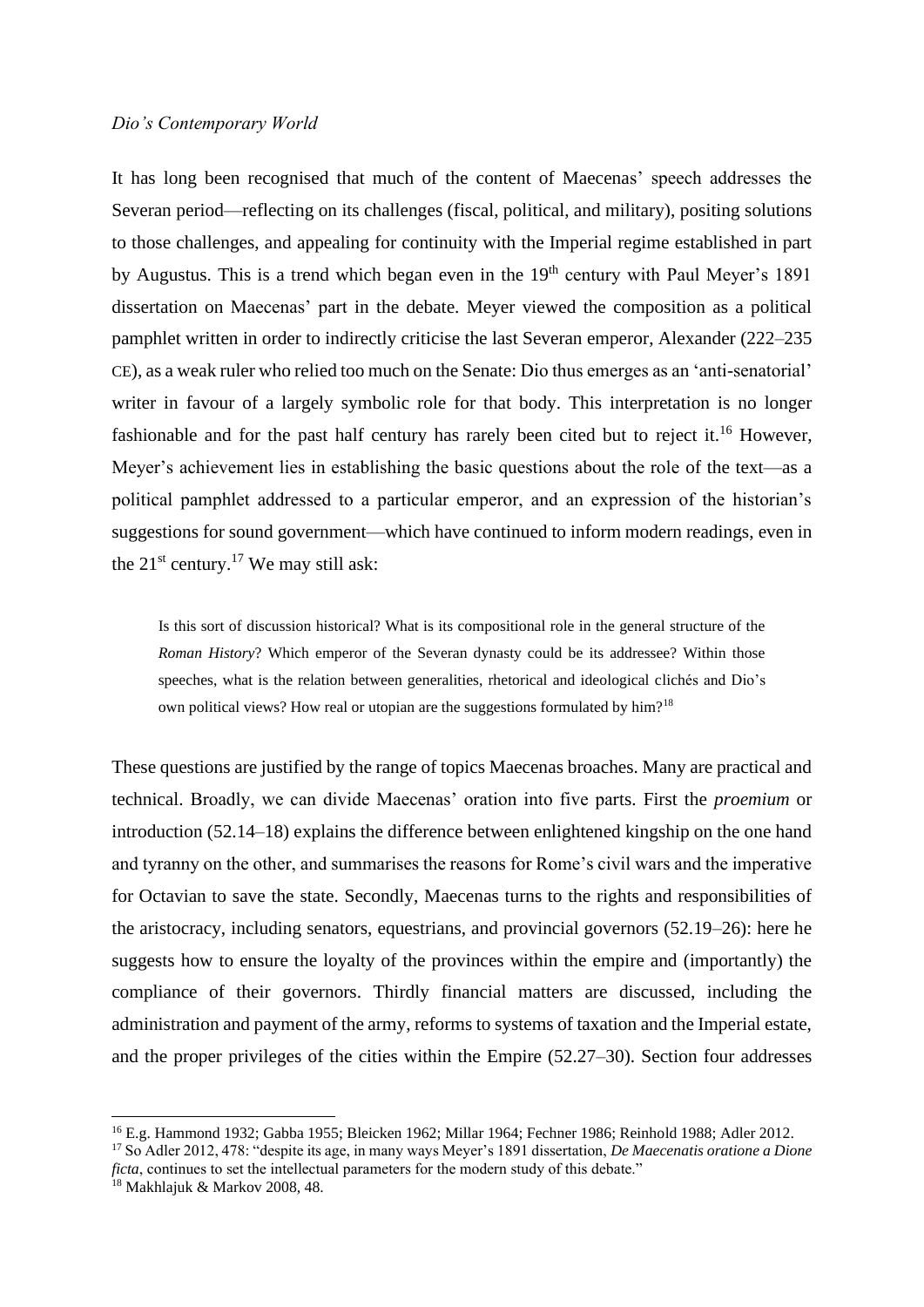legislative and judicial matters, suggesting protocols for trying the guilt of members of the Senate and measures to involve them in the legislative process: in short, guidance on how to treat the aristocracy mercifully (*clementia*) and with the illusion of respect proper from one citizen to another (*civilitas*). The fifth and final section deals with more moral concerns, including prescriptions on the emperor's conduct toward his subordinates and guidance on how to cloak the real fact of his monarchy behind a civilian guise by declining ostentatious honours, statues, deification and so forth (52.35–40).

Clearly such a comprehensive programme of reform was never intended as a purely 'literary' or 'rhetorical' schoolroom exercise, although such simplistic readings of the text have occasionally been attempted (with little lasting impact).<sup>19</sup> Rather, the most common approach to the speech, described as such by Fergus Millar in his classic 1964 *Study of Cassius Dio* and followed widely since, is to treat it as "a serious, coherent, and fairly comprehensive plan for coping with what Dio conceived to be the evils of his time".<sup>20</sup> This is especially the case from chapter 19 onwards, where most scholars tend to see a break between the more general reflections of the *proemium* and the specific and detailed recommendations for reform which occupy the remainder of Maecenas' oration.

Some of the content from this point onward is indeed hortatory: it promotes to the contemporary reader—perhaps even to the current emperor himself—a vision of what the Empire *should* be (and, therefore, was not yet at the time of writing, early in the 3<sup>rd</sup> century CE). Dio's suggestions, placed into the mouth of Maecenas, are at their most original when they concern financial and administrative matters. This perhaps should not surprise in view of the historian's career: if we accept the later and more generally followed dating for the composition of Book 52 (under Severus Alexander, c. 223 CE), <sup>21</sup> then Dio had by this time quite wide personal experience of provincial government, including a spell as *curator* (governor fiscal) of Pergamum and Smyrna in 217 CE.<sup>22</sup>

<sup>19</sup> Burgess 1902, 206n.2; Zawadski 1983, 283. This view is rarely endorsed in modern work, but see Fomin 2015, 214, who treats the Agrippa–Maecenas debate as one of many examples of "the great extent of permeation of school rhetoric into Dio's speeches". Fomin does not, however, unfairly criticise the historian for this perceived aspect and the treatment he offers of Dio's rhetorical art is a deal more nuanced than much earlier work. See also Fomin 2016.

<sup>20</sup> Millar 1964, 107.

<sup>&</sup>lt;sup>21</sup> This later dating is followed by Bleicken 1962; Espinosa Ruiz 1982; Barnes 1984; Reinhold 1988 and most recent work. The much earlier dating to 214 CE proposed by Millar 1964, 104 is a lone voice.

<sup>&</sup>lt;sup>22</sup> Millar 1964, 5–27 remains a solid summary of the historian's life and career; the main details can be found at Cass. Dio 69.1.3, 74[73].12.2, 78[72].7.2, 80[79]5.1.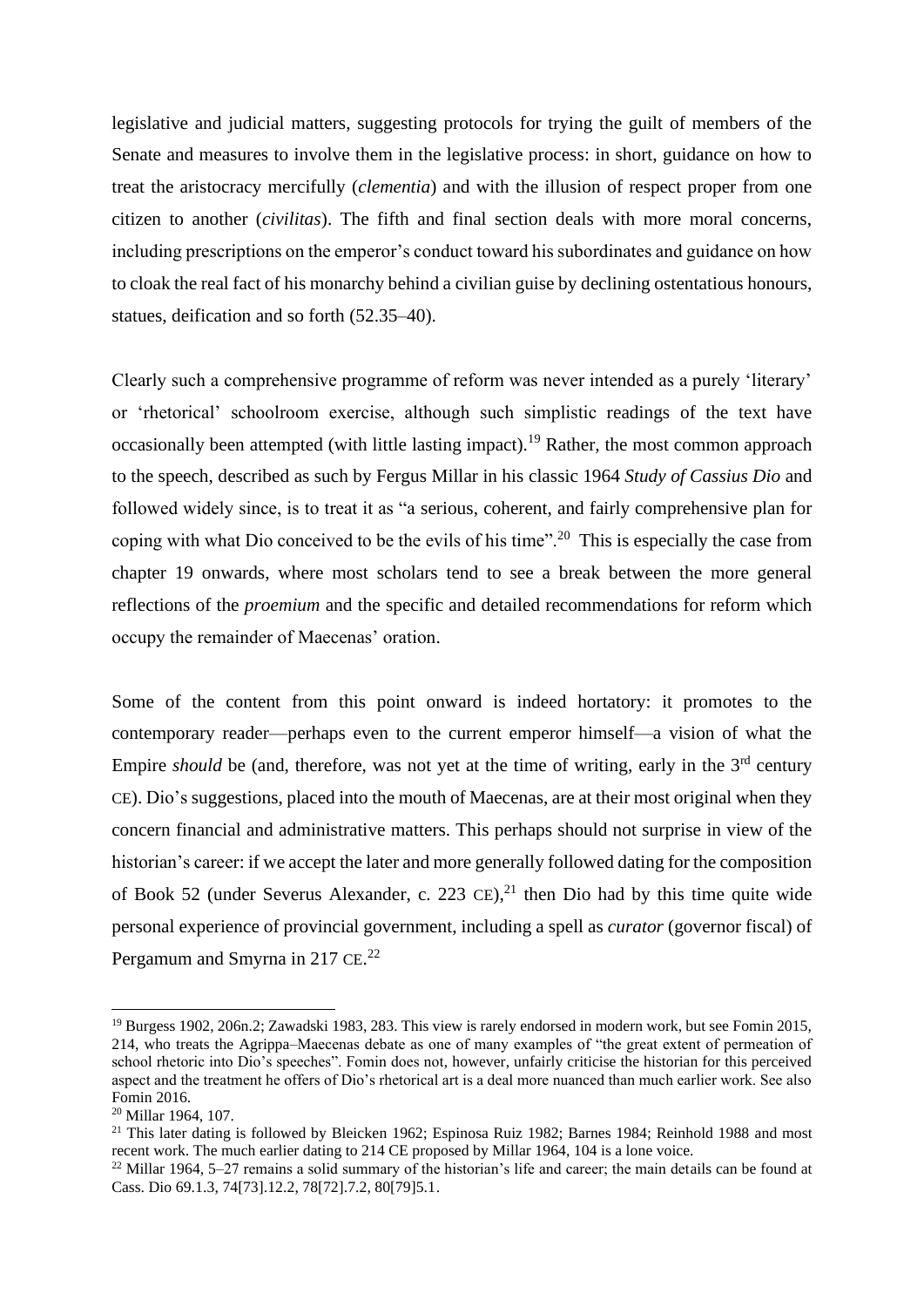He proposes, for example, that the emperor sell the property of the state, including *ager publicus* (state land), and use the capital raised to give investment loans at a moderate rate of interest. "In this way", he writes, "the land will be put to productive use under the new owners who cultivate it; they will acquire property and become more prosperous; and the treasury will obtain a permanent source of sufficient revenue".<sup>23</sup> Here Dio departs radically from contemporary practice; if anything the Imperial estate grew rather than shrank in the years following Augustus' accession to the throne, as Hammond notes in his classic article on Maecenas' speech.<sup>24</sup> His vision for taxation is similarly innovative, even progressive: all property—including land—and the profits issuing from them should be valued and taxed at an equal proportional rate across the empire, and no individual or district should be exempted. Payment should be made more manageable through smaller instalments rather than a lump sum.<sup>25</sup> Dio was far ahead of his time in suggesting so equitable a reform of the taxation system: Augustus was greeted with howls when he suggested something similar,<sup>26</sup> and the exemption of land in Italy from taxation was not lifted until Diocletian's time in the late third century.<sup>27</sup> Provincial matters also lead Maecenas to argue for the abolition of all systems of local weights, measurements, and coinage—still common in the more highly-developed Greek East in the Severan period—and to restrict the zealous competition between these cities for prestige by curtailing their games and magnificent building works.<sup>28</sup> As the speeches of Dio of Prusa attest, such competition for status among the cities of the Greek East in particular could be genuinely divisive. Maecenas additionally recommends clearly separating the public treasury (*aerarium*) from the emperor's personal funds (*fiscus*) by appointing salaried officials for each, drawn from the equestrian order—a clear step back from contemporary practice.<sup>29</sup> Other important reforms, such as the division of the Empire and Italy itself, by race even (κατά τε γένη καὶ ἔθνη), into smaller territorial units with a more uniform system of administration, reflect developments not yet fully realised in Dio's time.<sup>30</sup> Evidently, the historian used his speech of Maecenas in Book 52 to set out concrete proposals for change in the administration of Severan Rome.

<sup>23</sup> Cass. Dio 52.28.3–4.

<sup>&</sup>lt;sup>24</sup> For the discussion, see Hammond 1932, 96.

<sup>25</sup> Cass. Dio 52.28.6–8.

<sup>26</sup> Cass. Dio 56.28.4.

<sup>27</sup> Hammond 1932, 97.

<sup>28</sup> Cass. Dio 52.30.3–9.

<sup>29</sup> Cass. Dio 52.25.1–5. See Mommsen 1875, II.2, 1012; also Hammond 1932, 94–65. Cf. 53.22.3–4, where Dio states explicitly that in his own time the distinction between the *aerarium* and the *fiscus* had become hopelessly blurred; Maecenas' recommendations on this point are evidently a response to that. <sup>30</sup> Cass. Dio 52.22.1; cf. Mommsen 1875, II.2, 1081–1086.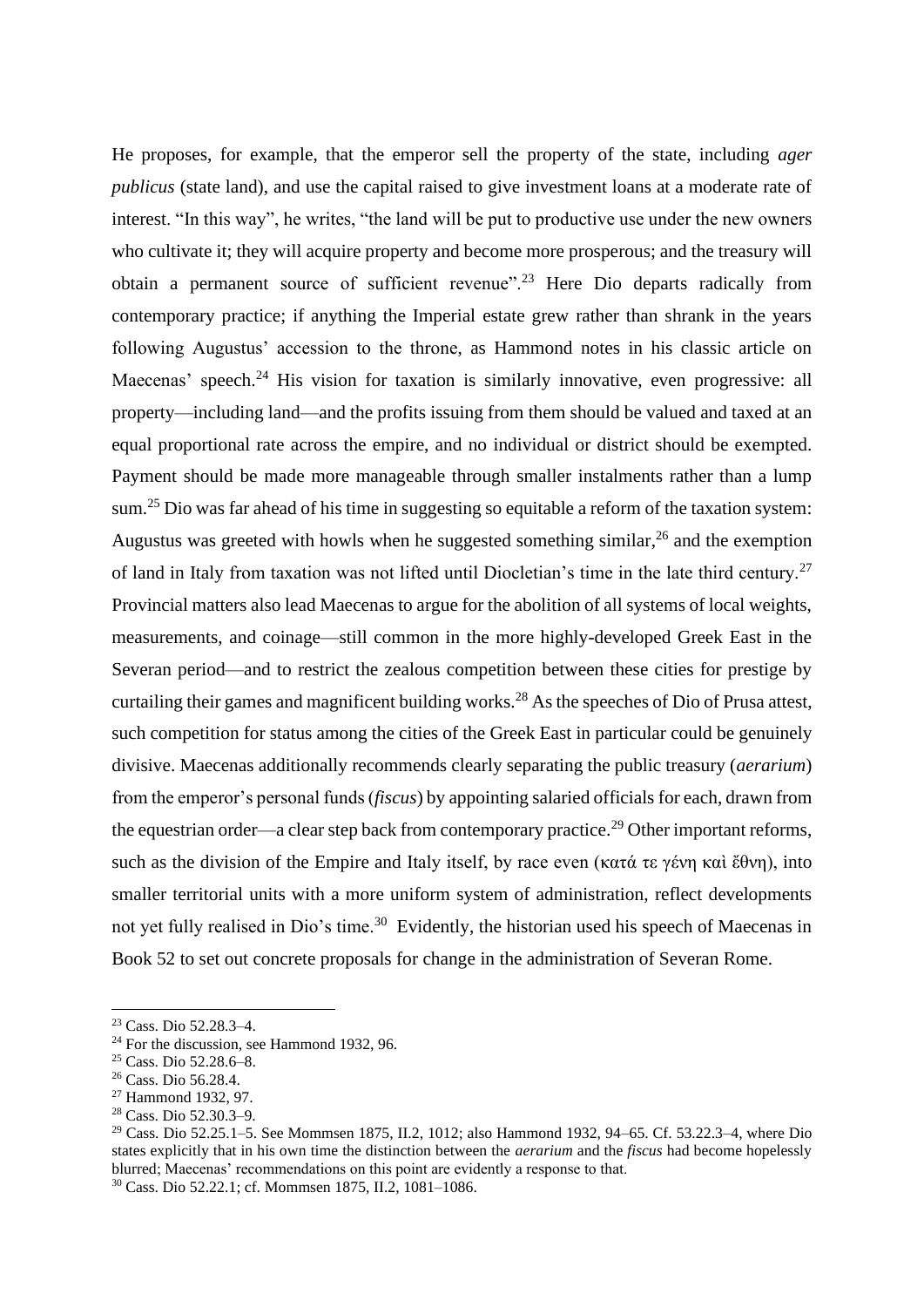However, the greater part of Maecenas' programme cites reforms that Augustus or subsequent emperors did in fact implement in some form prior to the historian's lifetime. It is therefore very difficult to see its purpose straightforwardly as an exhortation, a propaganda pamphlet outlining necessary reforms for the Severan age, or a polemic against that age as such. If that were Dio's intention, then necessarily his Maecenas would be arguing mainly for progress not already begun. He recommends, for example, that Augustus revise the membership of the Senate, excluding unworthy members and inviting the "best men" from the provinces to take their place.<sup>31</sup> As a Greek-speaking intellectual from a distinguished family in Nicaea (İznik, north-western Turkey) who, like his father, rose to the ranks of the Senate and the consulship,  $32$ Dio here not only *commends* the actual practices of his own day, but perhaps also alludes to the revisions of the Senate membership (*lectiones*) conducted by Augustus himself.<sup>33</sup> In a similar vein his speaker argues that citizenship should be given to all free inhabitants of the empire, leading to his famous statement that all the newly-enfranchised Romans shall live together in a single city, one *polis*—the Roman Empire—and make their far-flung townships into the outskirts of the city of Rome itself.<sup>34</sup> This is universally recognised as referring to the Edict of Antoninus (*Constitutio Antoniniana*) issued by Caracalla in 212 CE, which had the effect described above. Dio in fact criticises Caracalla's motives for issuing this edict at a later point in his work—he attributed it to the emperor's desire for increased tax revenues to squander—, <sup>35</sup> but this is not a criticism of the effects of the measure *per se*, merely its intent.

So much for the provincials. As for those deputed to govern them, Maecenas' (read: Dio's) programme advertised to Octavian in the wake of the Battle of Actium again clearly reflects many existing practices of the Imperial period. He proposes a minimum age-requirement of twenty-five for any man to become a senator and thirty for the praetorship;  $36$  this mirrors Augustan practice and is remarkably similar to the trajectory that Dio himself followed in the late 2nd century CE, probably becoming a senator in his mid-twenties and a praetor in his early

<sup>31</sup> Cass. Dio 52.19.1–3.

<sup>&</sup>lt;sup>32</sup> It has long been known that Dio's father Apronianus was a senator, governor of Dalmatia (69.1.3) as well as *legatus* in Cilicia (69.1.3, 73.7.2); it is probable that he also attained the consulship (*IGRR* 3.654). For a prosopography of father and son see *PIR* II, C 413 and *PIR* II, C 492.

<sup>33</sup> Suet. *Aug.* 35; Aug. *RG.* 8. For discussion and evidence see Hardy 1923, 54–60; Brunt 1984. At Cass. Dio 52.42, immediately after the close of Maecenas speech, Augustus takes precisely the course of action recommended by his advisor, and again at 54.13.1.

<sup>34</sup> Cass. Dio 52.19.6.

<sup>35</sup> Cass. Dio 78.9.3–7.

<sup>36</sup> Cass. Dio 52.20.1–2.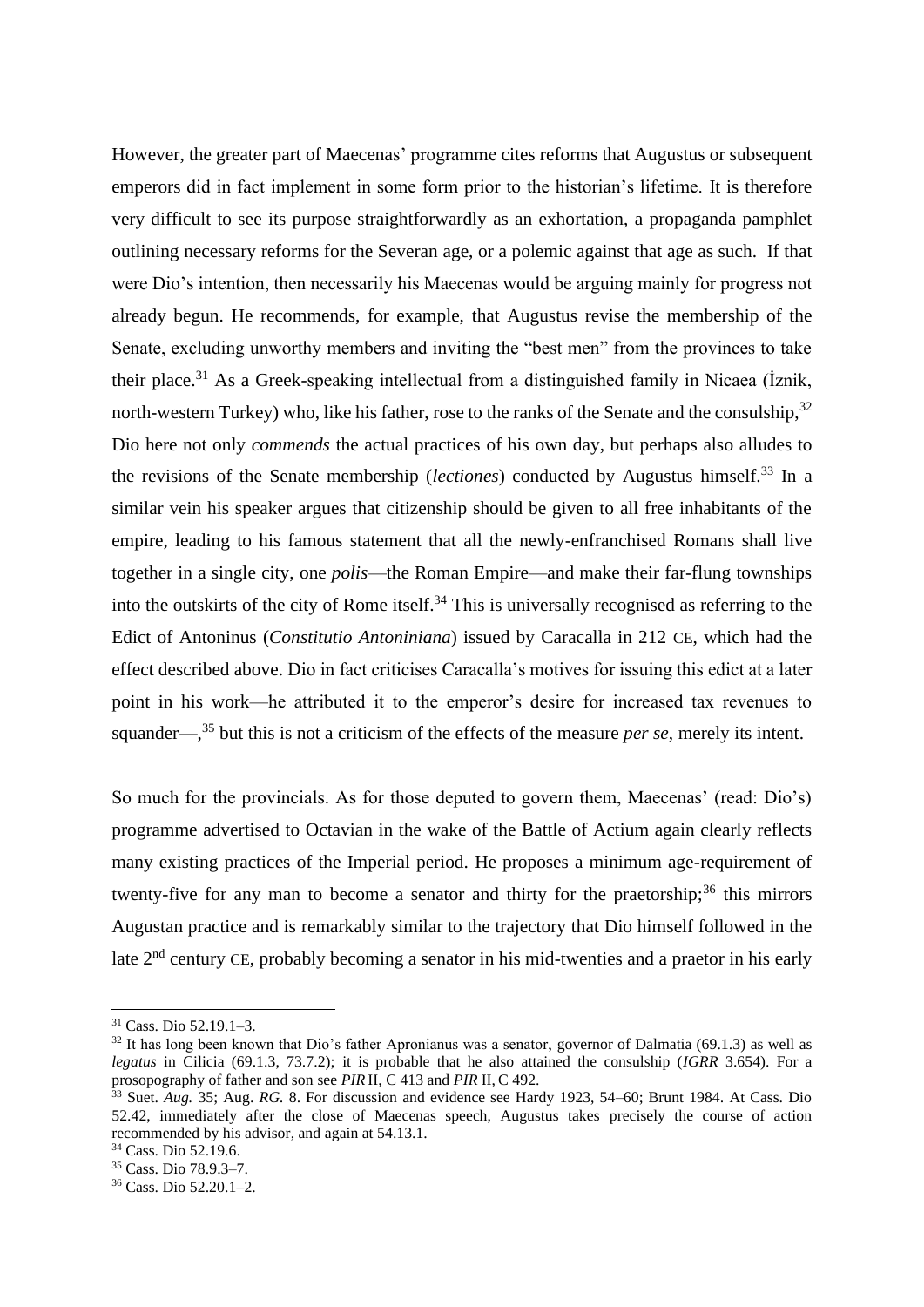thirties.<sup>37</sup> The candidates for these posts, Maecenas continues, should be selected by the emperor himself and the scope of free elections should be restricted;<sup>38</sup> Dio's contemporary readers would have recognised this also. To guard against corruption and apportion the requisite honour, Maecenas suggests that public officials be awarded a salary, and serve in provincial government for longer terms than only one year—at least three years—to gain experience. These changes had again become regular by the Severan period.<sup>39</sup> Though not fully a province in the sense of other territories of the Roman empire, Italy too in Maecenas' programme should have two praetorian prefects drawn from the equestrian class to share responsibility over the troops stationed there, both the Praetorian Guard and other forces; by the time this speech was written, this had been a regular practice for almost two hundred years.<sup>40</sup>

Numerous other aspects of Maecenas' oration on the government of the ideal monarchy depict the Principate not as it should be, but in fact had been until the time of Dio's writing. This is especially the case with his recommendations for the relationship between the emperor and the aristocracy. The emperor should extend his patronage to the aristocratic youth, the *iuventus*, funding public education in academic as well as martial pursuits.<sup>41</sup> Legislation should be enacted not through the popular assemblies of the old Republic, but through the mechanism of a decree of the Senate issued at the emperor's behest.<sup>42</sup> Embassies and appeals should in the first instance go to their provincial governor in the case of local aristocracies or, in the case of foreign dignitaries, to the Senate.<sup>43</sup> When a member of that body is accused of misconduct or a crime, he should enjoy the right to be tried by his peers rather than a popular jury or the emperor alone.<sup>44</sup> Moreover, though the chief executive officer of the Roman Empire, the monarch should nevertheless consult with suitably qualified members of the aristocracy on all

<sup>&</sup>lt;sup>37</sup> Cassius Dio was made praetor for 194 CE by the emperor Pertinax, and the appointment was seemingly not reversed by his successor (74.12.2). He was probably around thirty at the time: there is little scholarly support for the suggestion in Carey's 1914–1927 *LCL* edition that he was born in 155 CE.

<sup>38</sup> Cass. Dio 52.20.3.

<sup>39</sup> Cass. Dio 52.23.2; cf. *RE* XII (1924), 1144 (*'legatus'*); Millar 2002, 271–291, 314–320.

<sup>40</sup> Cass. Dio 52.22.2; cf. Mommsen 1875, II.2, 866n.8.

<sup>41</sup> Cass. Dio 52.26.1–2; cf. Anderson 1993 on the publicly-funded professors of rhetoric at Rome and Athens in the Imperial period.

<sup>&</sup>lt;sup>42</sup> Cass. Dio 52.32.1–2; cf. Hammond 1932, 98: "when he further suggests that all legislation be enacted through the senate, he propounds what had by the time of Hadrian become recognized legal doctrine".

<sup>43</sup> Cass. Dio 52.30.9–10, 52.31.1. Dio and Tacitus give numerous examples of embassies from foreign states, such as client kings, to the Senate in Augustus' time (e.g. 52.43.1, 55.33.5, 56.25.7; *Ann.* 2.42.5, 2.67.3), and the practice continued thereafter. As for the local aristocracies, the practice of appeals to the provincial governor in the first instance is well known: see Millar 1977 and, importantly Plin. *Epist.* 10.23, 10.31, 10.43–44, 10.47, 10.56, 10.58–60 among many others.

<sup>44</sup> Cass. Dio 52.32.2–3; cf. Mommsen 1875, II.2, 960–962.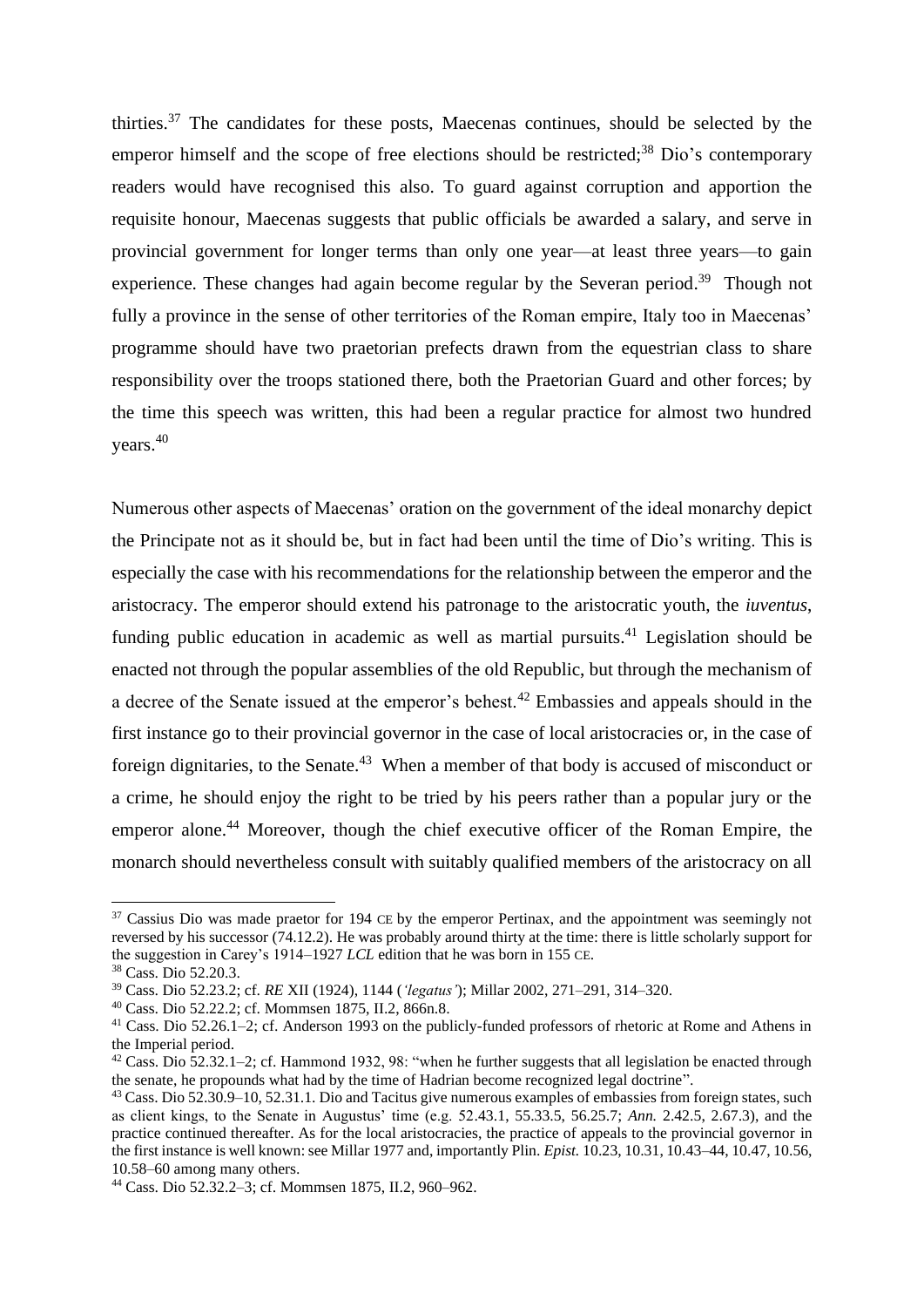important legislative, military, or political matters, including the appointment of officials: he should in order words establish a council (*consilium*). <sup>45</sup> Finally—and perhaps most importantly of all, as we shall later see—Maecenas recommends that the emperor take scrupulous care over the outward manifestation of his power, especially before the aristocracy. He should decline all exceptional and magnificent honours, whether awarded by the Senate or any other body, and refuse statues wrought in precious metals and temples erected solely in his honour; these give only the illusion of power, and make the *princeps* appear more like a despot, envied and hated, than a mild and respectful citizen.<sup>46</sup> And a citizen indeed: in closing, Maecenas notes that if the emperor needs an official title, he may be styled *imperator* or *Caesar*—that is, civilian titles—and never 'king'.<sup>47</sup>

All of the above recommendations are recognisable aspects of the political culture of the Principate. Some are detailed and technical, minute even, and provide a summary of reforms adopted by Augustus or his successors which were still extant in Dio's time.<sup>48</sup> Others especially those concerning the emperor's conduct *vis-à-vis* the Senate and the appearance of his power—encapsulate by-then established aristocratic attitudes toward imperial rule, emphasising the importance of *civilitas*: the belief that the emperor ought to behave humbly toward the Senate, affording them the respect they were due.<sup>49</sup> The speech of Maecenas therefore cannot be simply a propaganda piece, calling for change in the Severan period. A better way of looking at it, perhaps, is as an overview of the *development* of Imperial rule.<sup>50</sup> Situated at this transitional point between Republic and Empire in his *Roman History*, Dio took this opportunity to survey for the benefit of his reader those wide-reaching changes—political, institutional, military, economic—that would arise in the two hundred years between Augustus' accession to the throne and his own entry into public life as a senator in the early 180s CE. Many were instituted by Augustus himself and were observed to varying degrees

<sup>45</sup> Cass. Dio 52.15.1–2; cf. Mommsen 1875, II.2, 988–992; Brunt 1984. A senatorial *consilium* was certainly in effect throughout the reign of Augustus and much of that of Tiberius, and was re-established by Severus Alexander.

<sup>46</sup> Cass. Dio 52.35–36. Cf. the classic discussion of Wallace-Hadrill 1982 on the importance of this point to the ideology of the Principate; further in Fishwick 1990 and Winterling 2009.

<sup>47</sup> Cass. Dio 52.40.

<sup>48</sup> Cass. Dio 52.41.1–2: "[Octavian] did not, however, immediately put into effect all [Maecenas'] suggestions, fearing to meet with failure at some point if he purposed to change the ways of all mankind at a stroke; but he introduced some reforms at that moment and some at a later time, leaving still others for those to effect who should subsequently hold the Principate, in the belief that as time passed a better opportunity would be found to put these latter into operation".

<sup>49</sup> See again Wallace-Hadrill 1982.

<sup>&</sup>lt;sup>50</sup> This is the principal suggestion of Hammond 1932, and still important.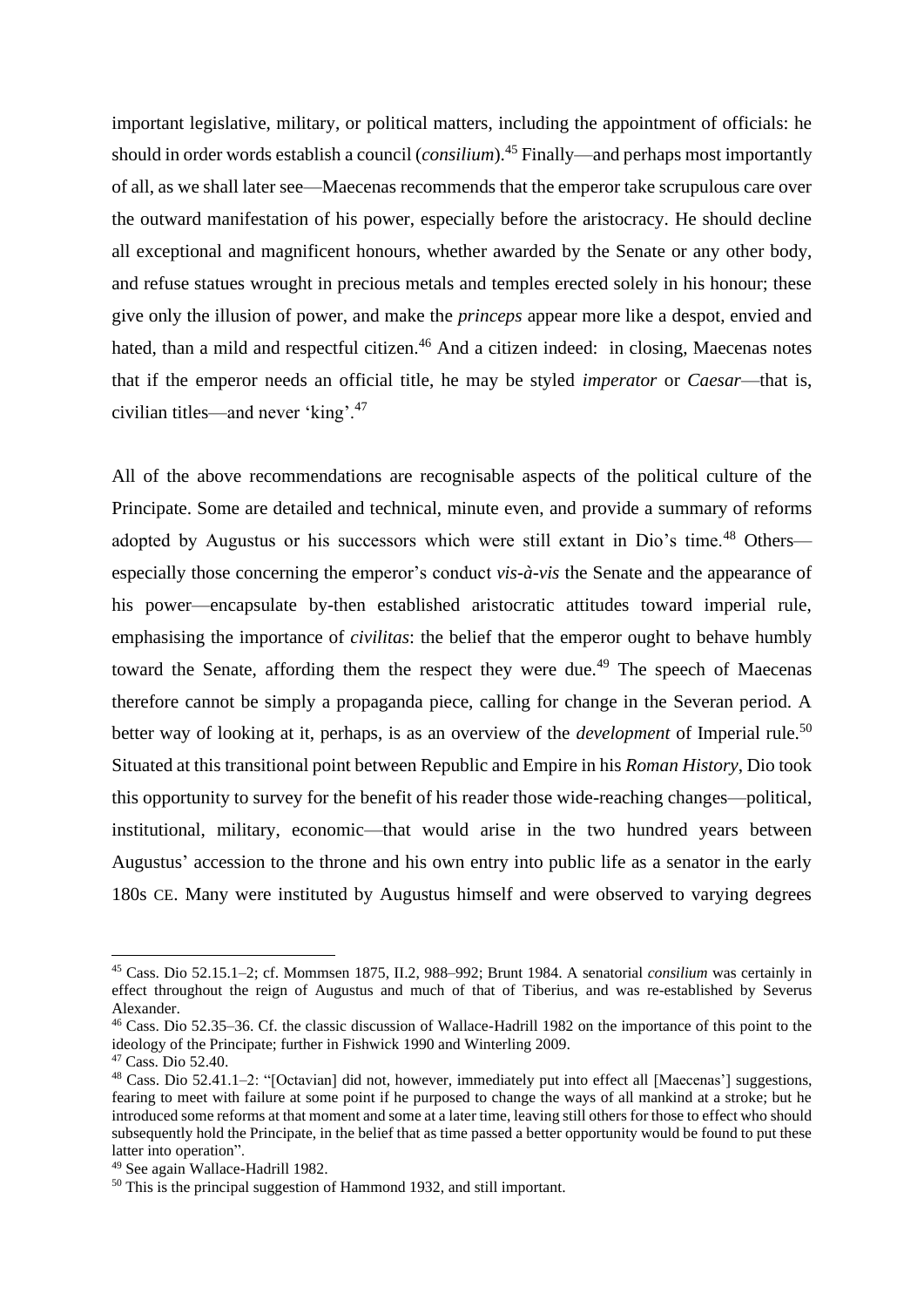throughout the Principate; other reforms would be left to his successors. Indeed, some of the more technical aspects of Dio's programme in Book 52—such as the reorganisation of the tax system and removal of exemptions for Italian land, the alignment of weights, measures and coinages, and the division of the empire into smaller territorial units—anticipate changes that would only materialise after the Severan period.

Dio does, however, use his Maecenas to labour one especially important point, already mentioned here and to him most pressing from his own experiences at the Imperial Court: the personal conduct of the emperor, including his moral character and his respectful treatment of the senatorial aristocracy. We have already seen the importance of *civilitas* above: it was embedded in the ideology of the Principate. On this particular issue our historian certainly was reacting, urgently and sometimes polemically, against the developments of his day. When reading the so-called 'contemporary history' or *Zeitgeschichte*—Books 73–80, narrating the events of Dio's own lifetime—it is impossible to escape the conclusion that the historian was deeply concerned about the character of Imperial rule under the Severans.<sup>51</sup> In a famous and often-cited passage, he notes that with the death of Marcus Aurelius—the last of the string of second-century emperors whom the Roman historiographical tradition deemed to be just and competent—, Rome degenerated from an age of gold to an empire of iron and rust.<sup>52</sup> Maecenas' part in the debate of Book 52 thus gave Dio an opportunity to reflect, right at the beginning of his Imperial narrative, on the qualities he considered desirable in the ideal emperor. There can be no doubt that he believed that the emperors of his lifetime—Commodus, Septimius Severus, Caracalla, the short-lived pretenders of 193 and 217 CE, Elagabalus, and Severus Alexander failed to live up to these standards. This is certainly the strongest argument for supporting the speculation offered by Millar—and speculation it is—that Dio may have personally declaimed the speech he wrote for Maecenas at the Imperial Court, perhaps before the emperor himself.<sup>53</sup>

Setting out his paradigm for the ideal ruler in this way enabled Dio to engage with, and contribute to, the rich tradition of 'kingship literature'.<sup>54</sup> The roots of this tradition were ancient: in the Greek world we think of Greek texts such as Xenophon's *The Education of* 

<sup>51</sup> See most recently Madsen 2020 for discussion of Dio's response to the emperors of his own time, and Kemezis 2014 for an excellent analysis of the historian's desire to locate continuity between the 'good emperors' of old and those of his own day. Bering-Staschewski 1981 provides a study of the *Zeitgeschichte* more generally. <sup>52</sup> Cass. Dio 72[71].36.4.

<sup>53</sup> Millar 1964, 104.

<sup>&</sup>lt;sup>54</sup> For summaries of the Agrippa-Maecenas debate in the light of kingship literature and within the tradition of the *speculum principis*, see especially: Dorandi 1985; Fishwick 1990.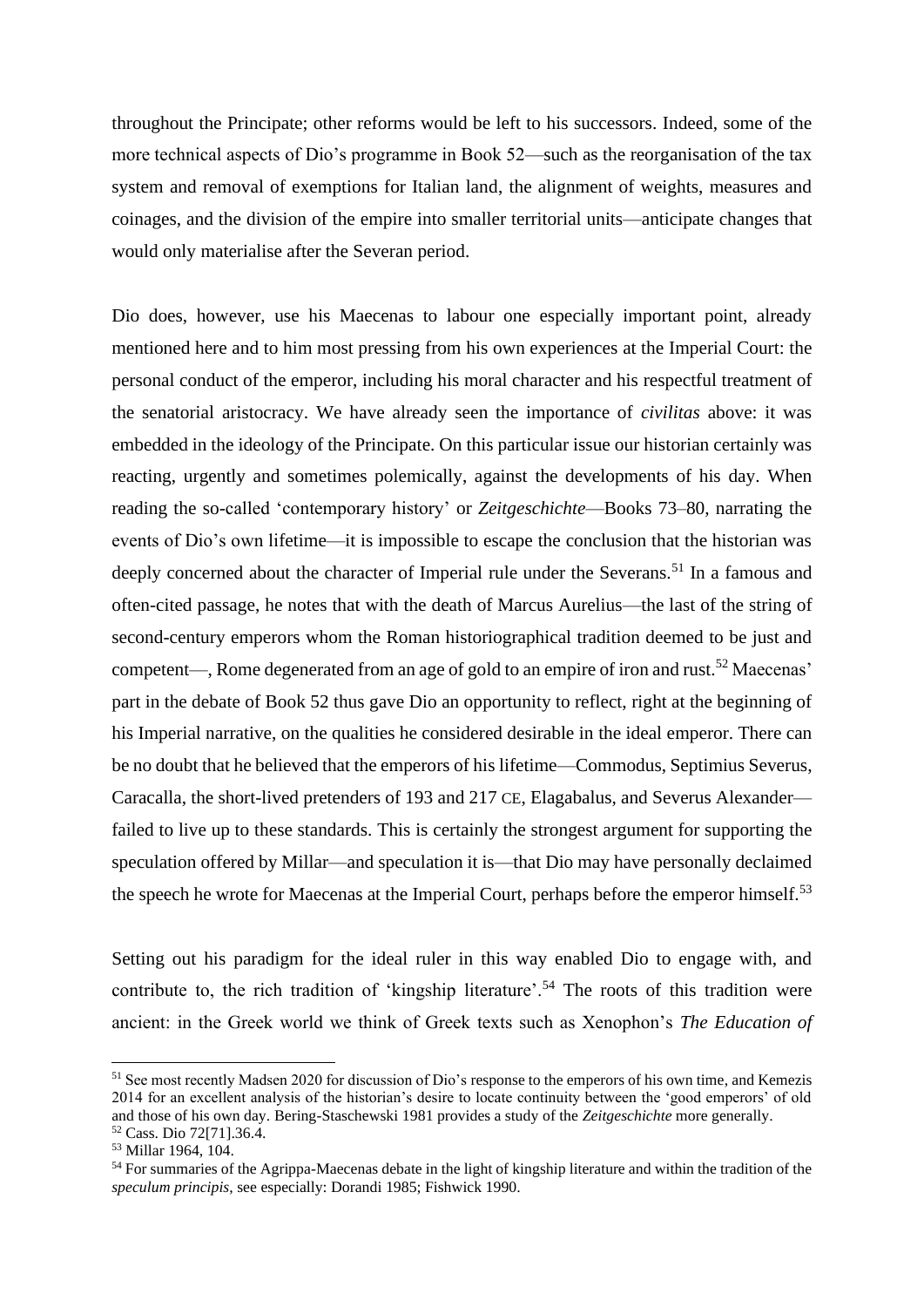*Cyrus*, or the advice offered to King Croesus of Lydia by the Athenian sage, Solon, in Book 1 of Herodotus' *Histories*. We might also compare the Agrippa-Maecenas debate, comparing the merits of 'democracy' (the Republic) with those of monarchy, to Herodotus' famous tripartite debate on the best constitution for the Persian Empire in Book 3. With the return of monarchical rule to Rome after hiatus of half a millennium—and when that process of cultural absorption and adaptation of Greek ideas known to scholars as 'Hellenisation' had reached its zenith this genre acquired renewed vigour in the Roman tradition not only as a literary exercise, but also as a means of guiding the emperor and exhorting him toward the just or generous course of action. Flattery, too, was a welcome corollary of such an exercise.

Dio's oration of Maecenas in Book 52 is evidently his attempt to show his awareness of this tradition and it has long been known that many of its arguments draw from commonplaces in contemporary political thought. One function of Maecenas is thus a *speculum principis*, holding a 'mirror' to the emperor's conduct. Whether it is Commodus, Caracalla, or Severus Alexander being addressed here is not quite the point. The speech surveys commonlyrecognised criteria for the 'good emperor'—which Dio himself certainly endorsed—and invites the reader (or listener, if the speech was indeed declaimed) to evaluate his emperor in relation to those criteria. Some are mentioned not only here, but even recur quite explicitly later in the *Roman History*.

First, Maecenas recommends that Augustus should never permit statues of himself in gold and silver to be erected; these are wasteful, ephemeral, and all too easy for one's enemies to melt down.<sup>55</sup> The basic idea can be found in Pliny's *Panegyric* for Trajan or Plutarch's *Moral Essays*, <sup>56</sup> but in Dio's work the idea frequently returns, and he invites us in each case to reflect on the ideal emperor. He lists the prodigious honours awarded to Commodus, including a gold statue weighing a thousand pounds, and vast numbers of statues elsewhere depicting him as Hercules.<sup>57</sup> Fittingly, he was strangled in the bath by an athlete. Dio notes with some ironic glee that, being unable to tear Commodus' corpse limb from limb, people at least did so with his statues.<sup>58</sup> Those that remained were melted down and the materials sold by his short-lived successor Pertinax,<sup>59</sup> the first pretender of 193 CE elected by the Praetorian Guard. When

<sup>55</sup> Cass. Dio 52.35.3–5.

<sup>56</sup> Plut. *Mor*. 360c; 820f; Plin. *Pan*. 52.3–5. See Fishwick 1990 for an excellent discussion of this point.

<sup>57</sup> Cass. Dio 73[72].15.

<sup>58</sup> Cass. Dio 74.2.

<sup>59</sup> Cass. Dio 74.5.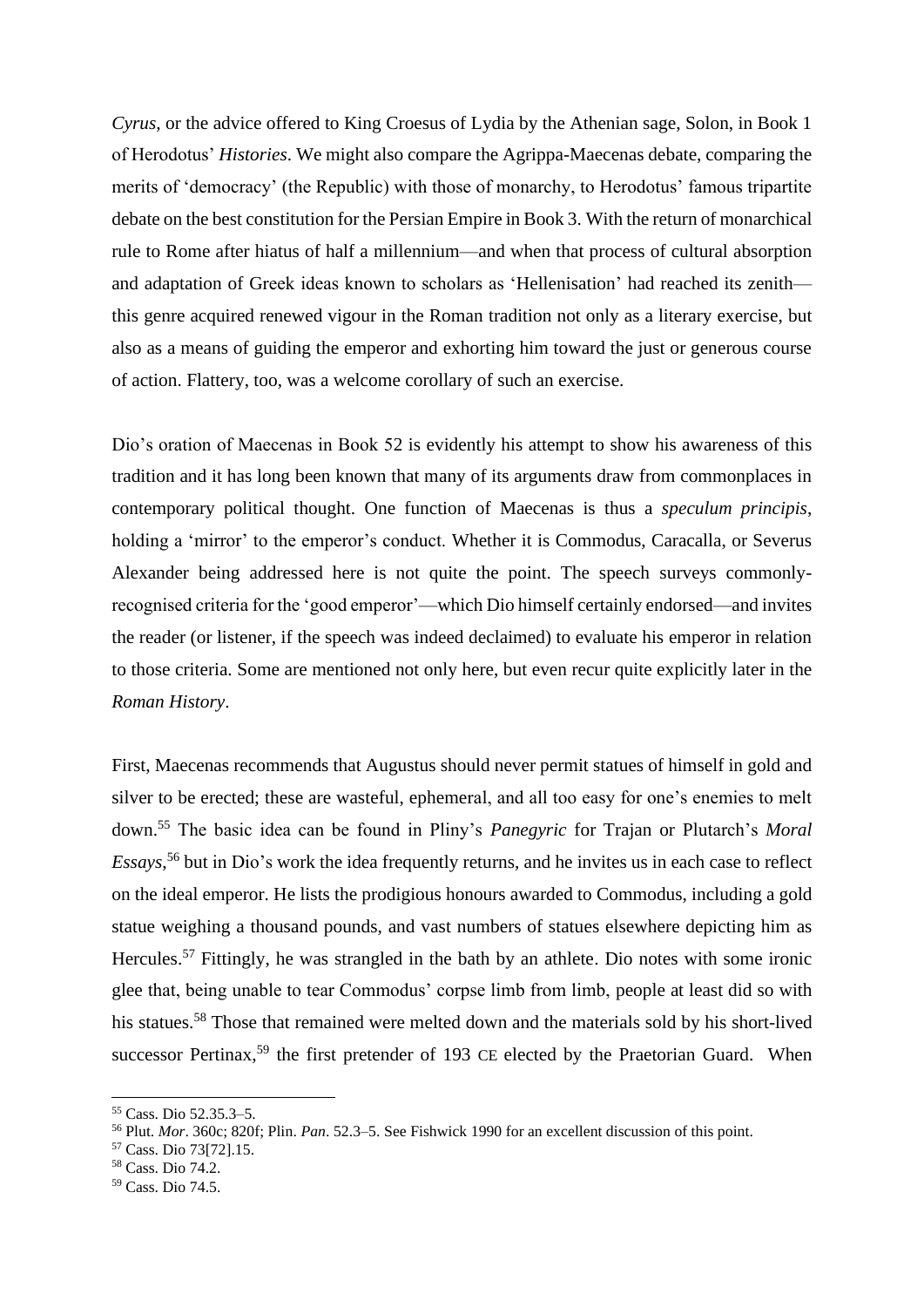Pertinax—of whom Dio generally approved—was assassinated by his erstwhile electors only a few months later, Didius Julianus bought their loyalty for a short time and rose to the throne in his place. Dio thought him a tyrant and a usurper who commanded little respect in the Senate, and he records almost poetically the fate of his statues, too:

When the Senate voted to him a statue wrought in gold, he did not accept it, saying instead: "give me a bronze statue so that it may last; for it seems to me that all the gold and silver statues of previous emperors have been torn down, whereas the bronze ones remain". In saying this he was wrong, for it is *virtue* that preserves the memory of rulers. Besides, the bronze statue we granted to him was toppled along with him. 60

ψηφισαμένης δὲ τῆς βουλῆς χρυσοῦν ἀνδριάντα αὐτοῦ οὐ προσεδέξατο, εἰπὼν ὅτι 'χαλκοῦν μοι δότε, ἵνα καὶ μείνῃ· καὶ γὰρ τῶν πρὸ ἐμοῦ αὐτοκρατόρων τοὺς μὲν χρυσοῦς καὶ ἀργυροῦς ὁρῶ καθαιρεθέντας, τοὺς δὲ χαλκοῦς μένοντας,' οὐκ ὀρθῶς τοῦτο εἰπών· ἀρετὴ γὰρ ἡ διαφυλάττουσα τὴν μνήμην τῶν κρατούντων· ὁ γὰρ δοθεὶς αὐτῷ χαλκοῦς ἀναιρεθέντος αὐτοῦ καθῃρέθη.

This is Dio at his most catty, and the reader has seen this idea before. In Book 52, Maecenas advises Augustus that immortality is obtained not by a vote, but by virtue alone: if he rules just and honourably then that will be enough, "and the whole earth will be your sacred precinct, all cities your temples, and all men your statues, since you will forever be enshrined and glorified within their thoughts".<sup>61</sup> He labours the point because he wishes us to remember Maecenas' advice, and to apply it to the emperors of his own time. Statues and other vainglorious honours make the emperor no more competent or deserving; those distinctions are achieved by humility and virtue alone.

From this point onward, statues of precious metal remain a shorthand or *topos* for incompetent and tyrannical figures, always ending in their destruction. Septimius Severus' cousin and prefect of the Praetorian Guard, Plautianus, "had statues and images not only far more numerous but even larger than those of emperors themselves"; $62$  when Severus gave the order that many of the more excessive ones in the city be destroyed, many assumed that Plautianus had fallen from favour and began tearing them down elsewhere.<sup>63</sup> Severus had him executed in 205 CE, and Dio notes again, with poetic irony, that the remainder of his statues were

<sup>60</sup> Cass. Dio 74.14.2.

<sup>61</sup> Cass. Dio 52.35.5; cf. Thuc. 2.43.3; Tac. *Ann*. 4.3

<sup>62</sup> Cass. Dio 76[75].14.6–7.

<sup>63</sup> Cass. Dio 76[75].16.2.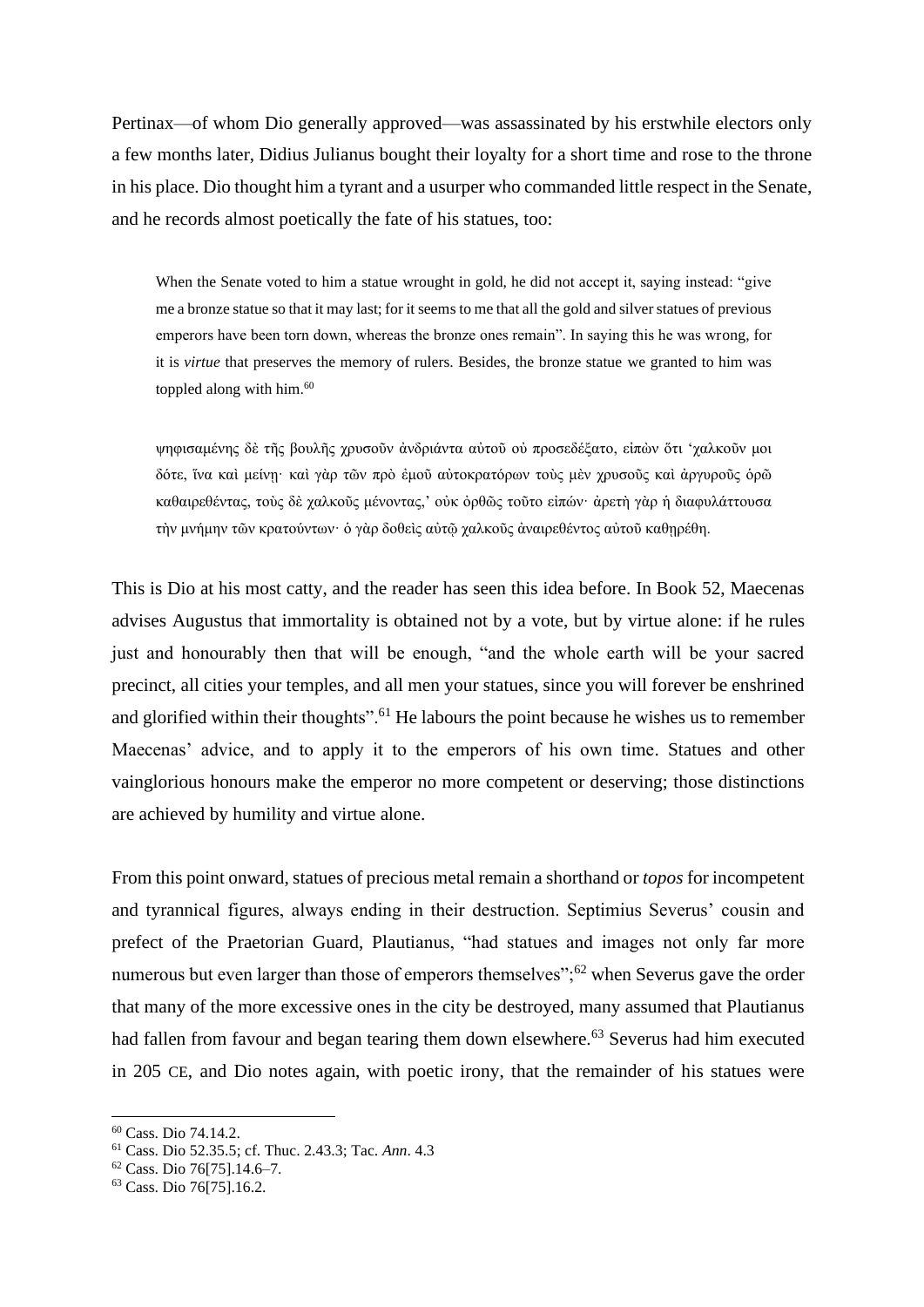destroyed.<sup>64</sup> As for the emperor's son and heir Caracalla, he nurtured such a hatred for his brother Geta that after having him killed, he vented his anger by pelting stones even at the empty bases where his statues once stood;<sup>65</sup> when Caracalla himself was assassinated in 217 CE, Dio records that the people melted down his gold and silver statues with fervent rejoicing.<sup>66</sup> Maecenas' guidance to Augustus on the impermanence of grand monuments to the emperor is therefore not mere commonplace, but rather a quite central aspect of Dio's political philosophy and key to his conception of the ideal emperor.

Secondly, the same principle applies to prodigious and extraordinary honours in general, which Maecenas advises Augustus to decline. The good emperor should allow no exceptional distinction to be given to him, even when voted by the Senate; for since he is already supremely powerful, nothing can be awarded him greater than what he possesses already, and in fact his position is *weakened* by such flatteries.<sup>67</sup> The idea again tallies with similar arguments in Plutarch and Pliny,<sup>68</sup> but it is a mistake to treat Maecenas' words simply as 'copying'. The need for the monarch to demonstrate his *civilitas*, to behave with humility and respect and even play the part of an equal before the aristocracy, was in Dio's view of profound importance for the stability of Imperial rule and therefore the stability of the Empire as a whole. By Book 52, the reader has already seen the catastrophic results that may issue from a monarch who forgets these prescriptions, gets carried away by flattery and loses (literally) his head. It is Dio's basic explanation for the murder of Julius Caesar: the Senate voted him ever-more ostentatious honours, including a golden throne set with jewels and the right to wear purple, because they wished to make him envied and hated as a tyrant and so justify his murder. $69$  On the Ides of March they got their wish.

Later emperors who fail to follow Maecenas' (that is, Dio's) advice usually obtain a similar fate. Marcus Aurelius serves as a counter-example: in Dio's view he not only survived as emperor but even preserved the Empire in the process, ruling better than any other who had held the position. In spite of his status as the adopted son of Hadrian, he remained humble and even dressed as a private citizen. When his wars in Pannonia threatened the treasury, he sold

<sup>64</sup> Cass. Dio 76[75].16.4.

<sup>65</sup> Cass. Dio 78.12.6.

<sup>66</sup> Cass. Dio 79.18.

<sup>67</sup> Cass. Dio 52.35.1–2.

<sup>68</sup> Plut. *Mor*. 543d, 820f, *Demetrius* 10.2, 30.6–8; Plin. *Pan*. 55.1.

<sup>69</sup> Cass. Dio 44.3–8.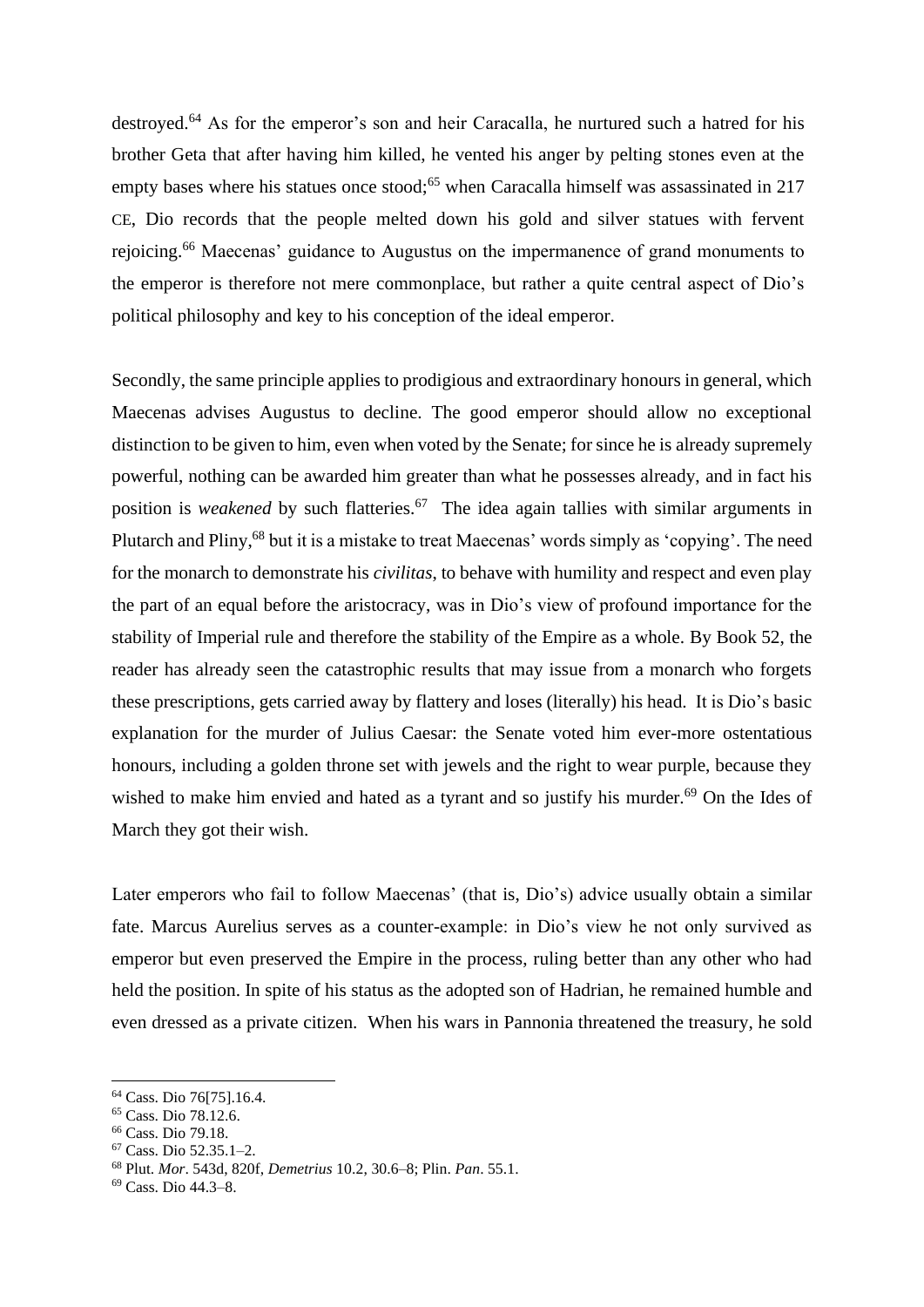off Imperial property rather than exacting harsh taxes on the aristocracy beneath him. Though a Caesar, even when young he saluted the foremost aristocrats with esteem, and proceeded into the Senate as if he were a member of the equestrian order rather than the man ordained to be their king.<sup>70</sup>

What a contrast his humility and respect present with those who followed in Dio's own time! Commodus assumed extraordinary titles: 'conqueror of the earth', the 'Roman Hercules', and so forth.<sup>71</sup> When fighting in the arena, he would command the senators looking on at the spectacle—Dio included—to call out praise, lauding him as master of the earth, most blessed and triumphant of all men.<sup>72</sup> Later, Caracalla demanded golden crowns from the cities of the Empire, and vainglorious building projects: fine houses and lodgings for him to rest even on short journeys, paid for entirely at the expense of the aristocracy, "in which he not only never lived but in some cases never even saw".<sup>73</sup> The chatty anecdotes told by the historian give a surprisingly personal and unique taste of life under Caracalla, an emperor he deemed to be arrogant, avaricious, and disrespectful. He would summon Dio and other senior members of the Senate (his *comites*) to hold court or transact some business shortly after dawn, and upon their arrival left them waiting outside. On these occasions even his reception-rooms were shut: Dio and his colleagues were made to stand around waiting, often until noon and sometimes until the evening.<sup>74</sup> As for Elagabalus (r. 218–222 CE), the *Roman History* records that he assumed all the official powers and honorific titles of a Roman emperor "without even waiting for us to award them, as would have been proper" (οὐκ ἀναμένων τι, ὡς εἰκὸς ἦν, παρ᾽ ἡμῶν ψήφισμα).<sup>75</sup> In this context, it is easy to see Maecenas' appeal for the new emperor Augustus to be humble, rejecting ostentation and vain honours, as the historian's genuine polemic against the trends of his day, and an appeal to pay the senatorial aristocracy the respect he deemed them due.

Third and finally, the theme of mercy is of obvious importance. As a Roman senator who lived in an age of civil wars and repeated usurpers and pretenders, Dio had a vested interest in the emperor's treatment of those unfortunate enough to find themselves on the wrong side. As

<sup>70</sup> Cass. Dio 72[71].35.

<sup>71</sup> Cass. Dio 73[72].15.2–6.

<sup>72</sup> Cass. Dio 73[72].20.

<sup>73</sup> Cass. Dio 78.9.4.

<sup>74</sup> Cass. Dio 78.17.3–4.

<sup>75</sup> Cass. Dio 79.16.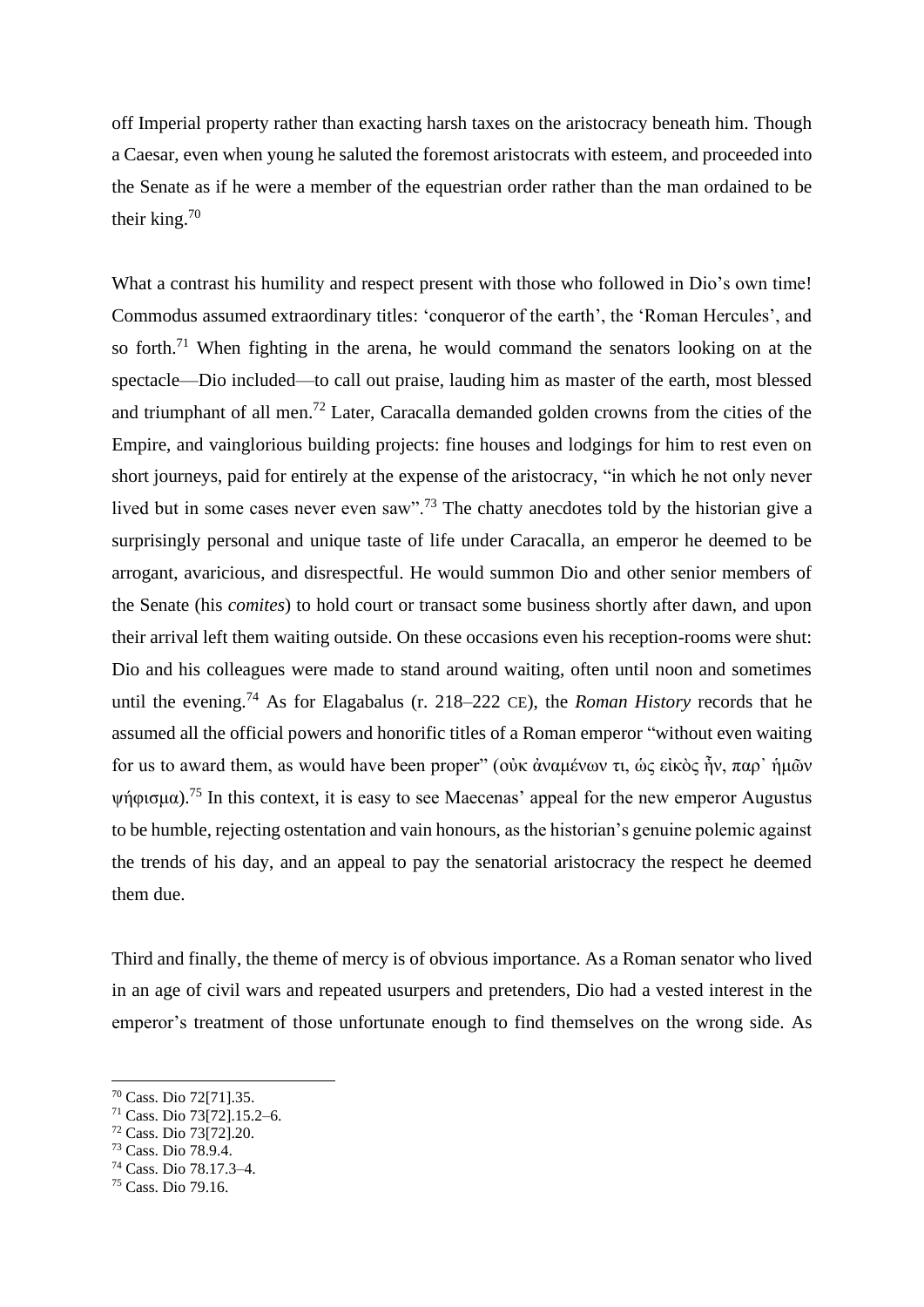Carsten Lange has recently written, we must not underestimate the horror of civil war and its centrality to Dio's history:<sup>76</sup> many of his colleagues and acquaintances in the Senate were put to death, and Dio tells us himself that he had reason to be concerned for his safety when Didius Julianus briefly usurped the throne.<sup>77</sup> His *Roman History* expands widely on the theme of Imperial clemency, often through speeches: the longest is the dialogue between Augustus and his wife Livia in Book 55 of his *Roman History*, where she advises him to show mercy to a conspirator against his life.<sup>78</sup> At a later point in the contemporary history Dio also inserts a short speech given by the aptly-named Cassius Clemens, encouraging the new emperor Septimius Severus to give his clemency (*clementia*) to members of the elite who had no choice but to side with his enemies.<sup>79</sup> The former is almost certainly the historian's invention,<sup>80</sup> but he may have been present to hear the latter.

Understandably therefore, Dio reserves a substantial portion of his speech of Maecenas to the importance of mercy, calm, forgiveness, and kindness in an emperor (52.31.5–52.34.11). His advice on this point is wide-ranging. If one is accused of plotting against the regime, the emperor should refrain from prejudging the charge or giving judgment himself. The accused should make his defence in the Senate, and if found guilty the emperor should moderate the sentence as far as possible and safe. $81$  When advising the monarch, senators should feel no reason to fear speaking their minds openly.<sup>82</sup> The good emperor acts on genuine cases reported to him in the public interest, but ignores speculation or scurrilous rumours about the private lives of his subjects. In any case, there is no need to punish every wrong-doing: the emperor should apply the law judiciously, for it cannot conquer human nature, and to allow a man to reform himself with the promise of survival is better than to leave him with nothing to lose in rebelling. <sup>83</sup> In short, "you can best induce men to shun their wicked ways by being kind, and to desire better ways by being generous".<sup>84</sup>

<sup>76</sup> Lange 2021; see also importantly Eckert 2014, who analyses the proscriptions of the Sullan Civil War and their aftermath from the innovative perspective of cultural trauma.

<sup>77</sup> Cass. Dio 74.12.

<sup>78</sup> Cass. Dio 55.14–21. The most important modern study of the speech of Livia on clemency is given by Adler 2011; see also Giua 1981.

<sup>79</sup> Cass. Dio 75[74].9.

<sup>&</sup>lt;sup>80</sup> Perhaps inspired by a tradition of individuals appealing to Livia to intercede with Augustus for mercy on their behalf in Ovid *Pont.* 2.7.9 and Suet. *Aug.* 65.2, as Barden Dowling 2006 notes.

<sup>81</sup> Cass. Dio 52.31.9.

<sup>82</sup> Cass. Dio 52.33.6–7.

<sup>83</sup> Cass. Dio 52.34.4–7.

<sup>84</sup> Cass. Dio 52.34.9.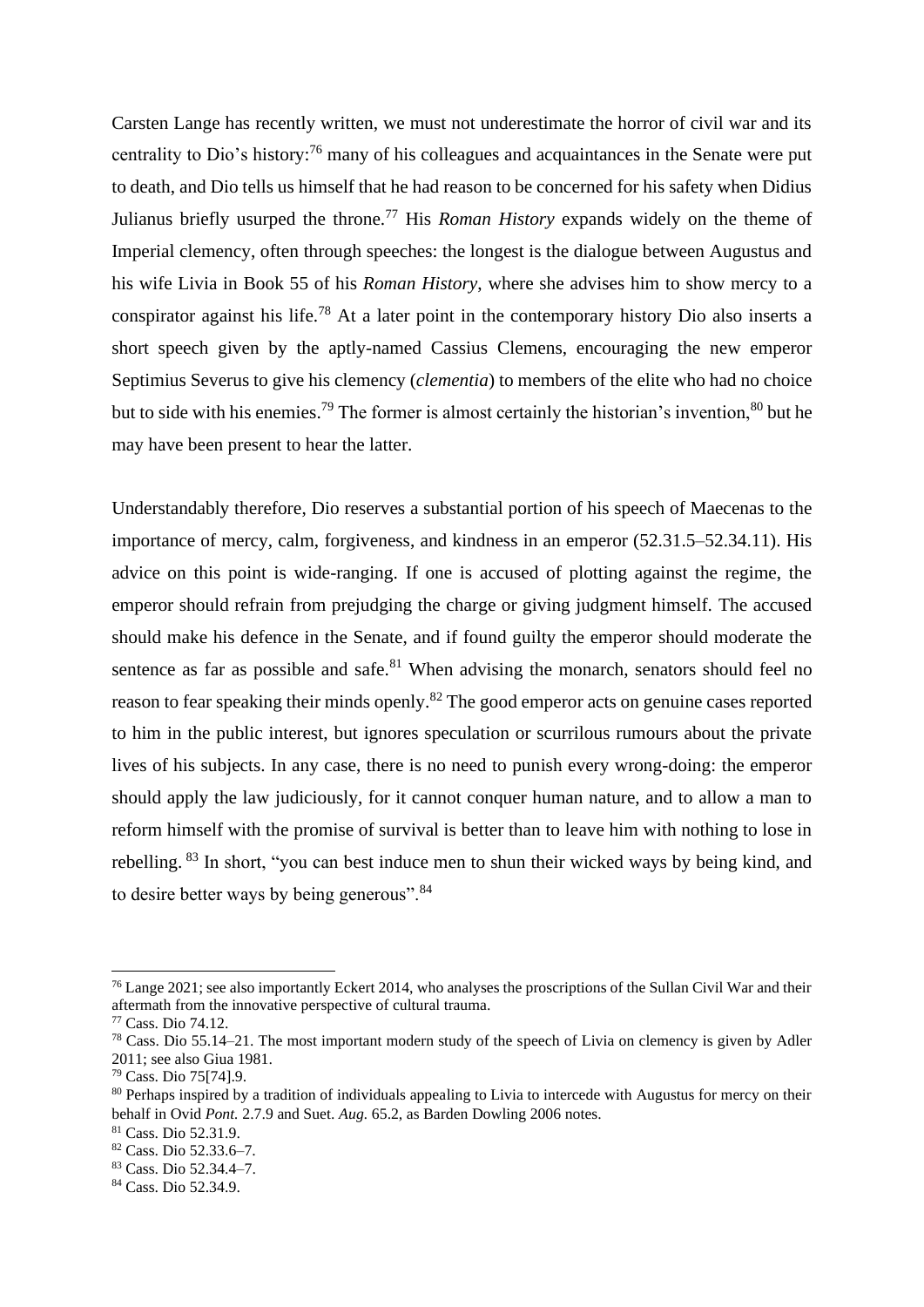Dio was not naïve: the rationale Maecenas gives for the system outlined above is not utopian, but rather pragmatic. Yet in any case, it would be an understatement to say that the reigns of the Severan emperors described by him do not approach even this standard in Books 73–80 of the *Roman History*. Septimius Severus made many noble promises to put no senator to death and issued a decree to that effect, but almost immediately executed the very senator who assisted him in drawing up that decree, and many others besides.<sup>85</sup> The list of those executed by Commodus in the text, including ex-consuls and women, would be tedious to number over:<sup>86</sup> they included the two Quintilii brothers, distinguished members of the Senate whose fine villa still stands outside Rome today and was confiscated by the emperor. The version of Caracalla's reign presented in the *Roman History* is similarly brutal; the list of those executed was apparently so long that the Byzantine scholar who copied Dio's text for us apologises for leaving it out, and merely summarises that Caracalla killed many of Rome's most distinguished families without any justification. $87$  Short-lived usurpers such as Didius Julianus similarly hunted down those who had opposed their rise to power or supported the previous regime, and our historian records that Septimius Severus did the same.<sup>88</sup> Only the first of Commodus' temporary successors, Pertinax, stands out as a merciful figure. Dio writes that the Praetorian Guard were on the verge of deposing him and electing the consul Quintus Pompeius Sosius Falco in his place, but Pertinax refused to have Falco executed. He even went so far as to proclaim "heaven forbid that any senator should be put to death while I am ruler, even for just cause". Just as Dio's Maecenas states, Falco retired to the country, mollified by mercy, and caused no further trouble.<sup>89</sup>

Maecenas' speech in Book 52 thus presented the historian with an ideal opportunity to set out his vision of the ideal emperor, and it establishes the benchmark against which he will judge all monarchs from Augustus onward. To Dio, the successful emperor must shun ostentation and avoid conspicuous and near-divine honours. Comporting himself as if he were a member of the aristocracy, he must treat the Senate with the due respect, valuing their advice and preserving their symbolic position within the state. He must also realise both the moral and strategic value of mercy: this was the best way to heal the wounds of civil war and secure the

<sup>85</sup> Cass. Dio 75[74].2.1–2. See Urso 2016 for good discussion of the alleged speech made by this emperor in praise of the cruelty of Marius and Sulla.

<sup>86</sup> E.g. Cass. Dio 73[72].4–5.

<sup>87</sup> Cass. Dio 78.6.1.

<sup>88</sup> Cass. Dio 74.16.5, 75[74].1.1.

<sup>89</sup> Cass. Dio 74.8.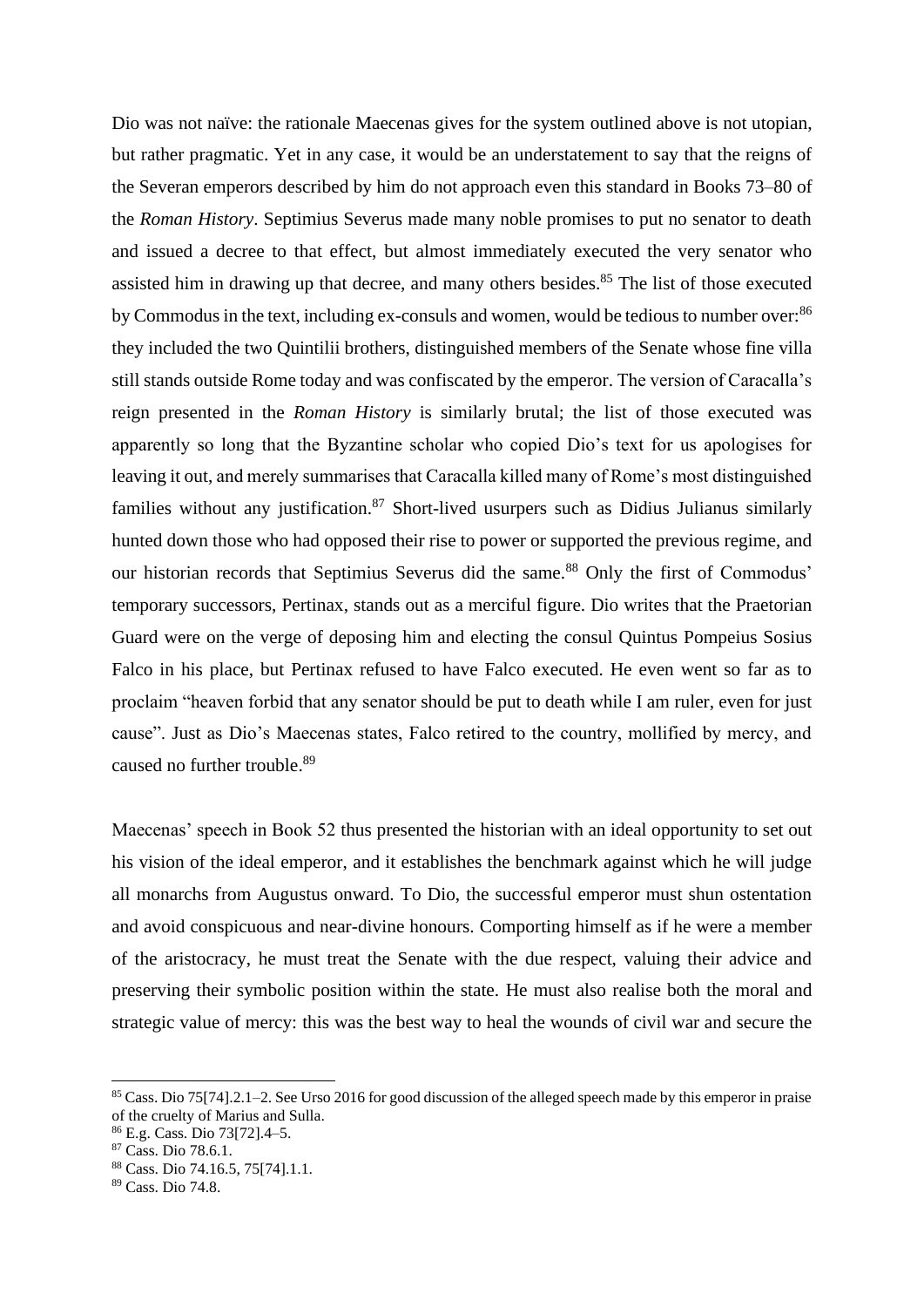emperor from envy and plotting. In short, he must be the *civilis princeps*, the citizen-king. In these respects, the historian evidently did intend to use his Maecenas as a means of responding to the ills of his time: it is almost a manifesto for the ideal emperor he felt Rome needed, a Marcus Aurelius or a Pertinax instead of the string of tyrants that followed. It is less a programme of *reform* as such, since most of Maecenas' detailed recommendations for the administration of the Empire were implemented by Augustus or his successors; yet in view of the crises and instability of the Severan period, it certainly appeals for continuity with that regime. Its fundamental intent is conservative rather than the opposite. It gives an important overview of the development of Imperial rule and the wide scope of the changes implemented in all areas of public life since the days of the Republic.

Two questions remain unanswered. The first is the role played by Agrippa in the debate; to this point we have discussed only Maecenas. Agrippa has little to say to Dio's contemporary reader: unlike his counterpart, he is necessarily silent on how the Empire (and therefore Dio's contemporary world) should be managed, and he restricts his comments to the virtues of republicanism as compared with the vices of tyranny. But this by no means suggests that Agrippa's speech served no purpose, and this raises our second question: Dio's rationale for including the debate at this specific point in his *Roman History.* It has been a common scholarly habit to read the Agrippa–Maecenas debate as a standalone composition, that is as a political pamphlet for the Severan age. Yet if this were truly the historian's intention, there would be no need to include Agrippa at all, nor to incorporate this material into his historical *narrative* of the decline of the Republic and the emergence of Augustus' regime. Let us now fit these pieces together, and read the Agrippa–Maecenas debate as part of Dio's story-arc.

#### *Between Republic and Empire*

Agrippa's speech is noticeably shorter than that of Maecenas. As with Maecenas, it is possible to divide his oration into some relatively straightforward sections. He compares 'democracy' with 'tyranny' through a set of political criteria: the role of civic virtue in such systems (52.2– 5); the use and procuration of state finances (52.6); how justice is administered (52.7); how competition operates among their respective aristocracies (52.8–9); the effects of real power upon the individual in both systems (52.10); the distribution of favours and honours (52.11– 12); and finally, a list of examples from Republican Roman history of great statesmen who conceived of desire for monarchical rule and fell from grace as a result (52.13). Agrippa's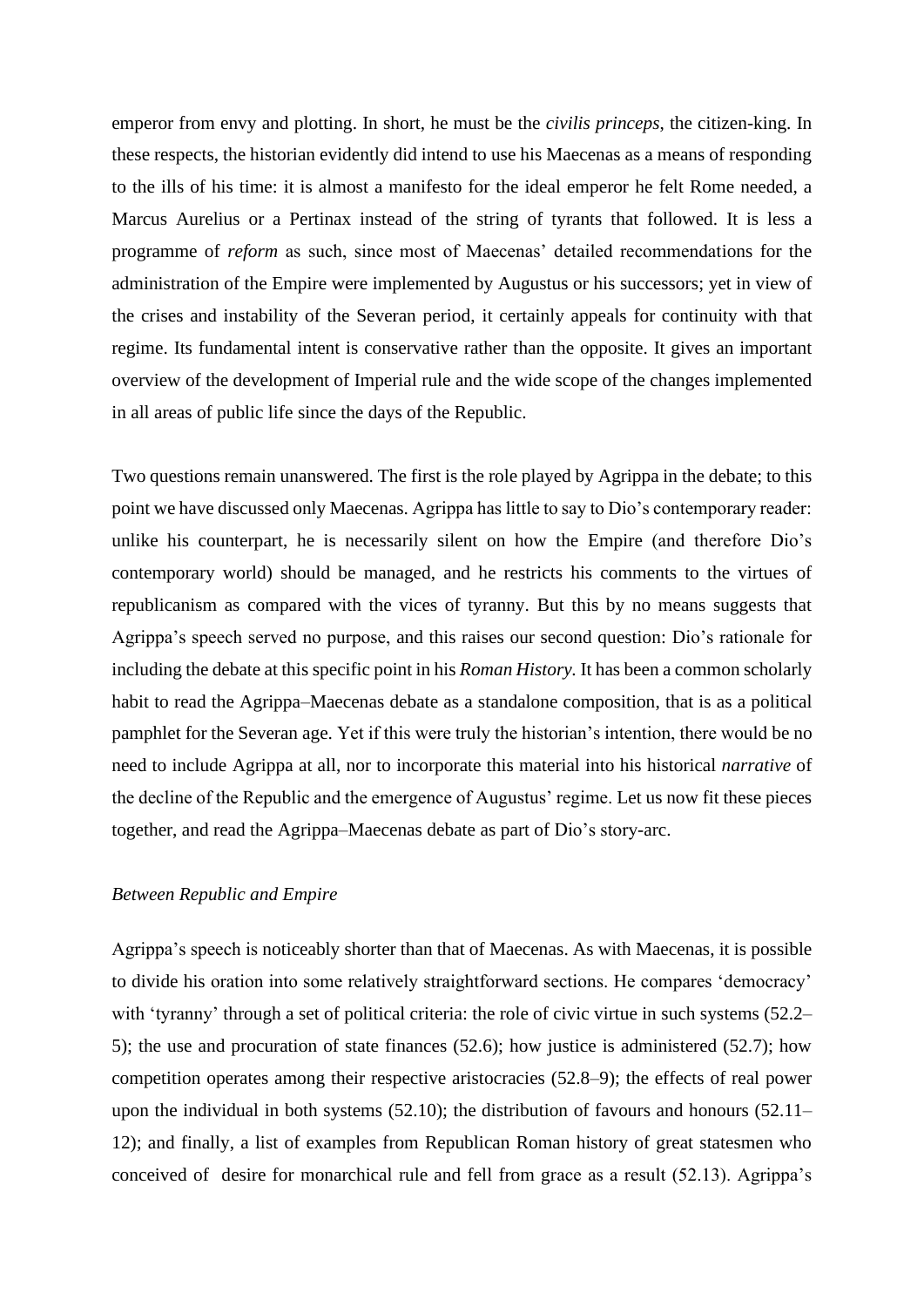*peroratio* (conclusion) has not survived as there is a missing folio in our manuscript. But by chapter 13, he is clearly winding up, and his arguments will not have proceeded much further.

At first glance its purpose is very simple: it seeks to persuade the young Octavian, recently victorious at the Battle of Actium, to restore the Republic and lay down the extraordinarily wide-ranging powers he has hitherto enjoyed as a *triumvir*. Unlike Maecenas' response to follow, however, Agrippa's main argument is achieved not through detailed and specific suggestions, but rather through a generalising comparison of the virtues of 'democracy' or δημοκρατία—the word used by Dio and other Greek historians to describe the Roman Republic—<sup>90</sup>with the vices of 'tyranny' (τυραννίς), that is, monarchy in its degenerate or corrupted form.

This immediately should give us pause: Agrippa is not comparing like with like. In ancient Greek political thought, there existed three basic forms of government: rule by the people, rule by the elite, and rule by a single monarch. As famously explored by Polybius in Book 6 of his *Histories*, for each form of government there was a positive and negative nuance.<sup>91</sup> Rule by the elite, for example, may in its best form be described as an 'aristocracy', or rule by the 'best men' (ἄριστοι); but excessive corruption or abuse of power may degrade the system into an 'oligarchy', that is, absolute rule by a narrow cabal of the few. Similarly, democracy (literally rule by the people or *demos*) has a positive connotation, but its negative opposite—ochlocracy or 'rule by the mob'—denotes a crazed mass whose worst instincts are pandered to by demagogues and populists. Rule by a single individual, on the other hand, may be described as 'monarchy' or even better 'kingship' (βασιλεία) where the monarch exercises his power fairly and legitimately; but rule by a usurper, or a violent and cruel individual, is not kingship but rather 'tyranny' (τυραννίς).<sup>92</sup> Dio's educated readers would have noticed immediately the logical fallacy of Agrippa's argument: he compares rule by the people in its positive form, democracy, with monarchy in its worst form, tyranny.

<sup>90</sup> On Dio's Greek vocabulary for Roman institutions, see Freyburger-Galland 1997 and Burden-Strevens 2016. Markov 2014 provides a recent study of the meaning of δημοκρατία in the *Roman History*; for Dio's view of the Roman δημοκρατία in general (especially in the speeches), see Fechner 1986 and Burden-Strevens 2020. As Coudry 2016b has shown his lexical choices are, moreover, often meaningful and deliberate.  $91$  Polyb. 6.2–18.

 $92$  For good surveys of the place and definition of tyranny in ancient (especially Greek) political thought, see McGlew 1993 and Lewis 2006. Béranger 1935, though old, is also still useful.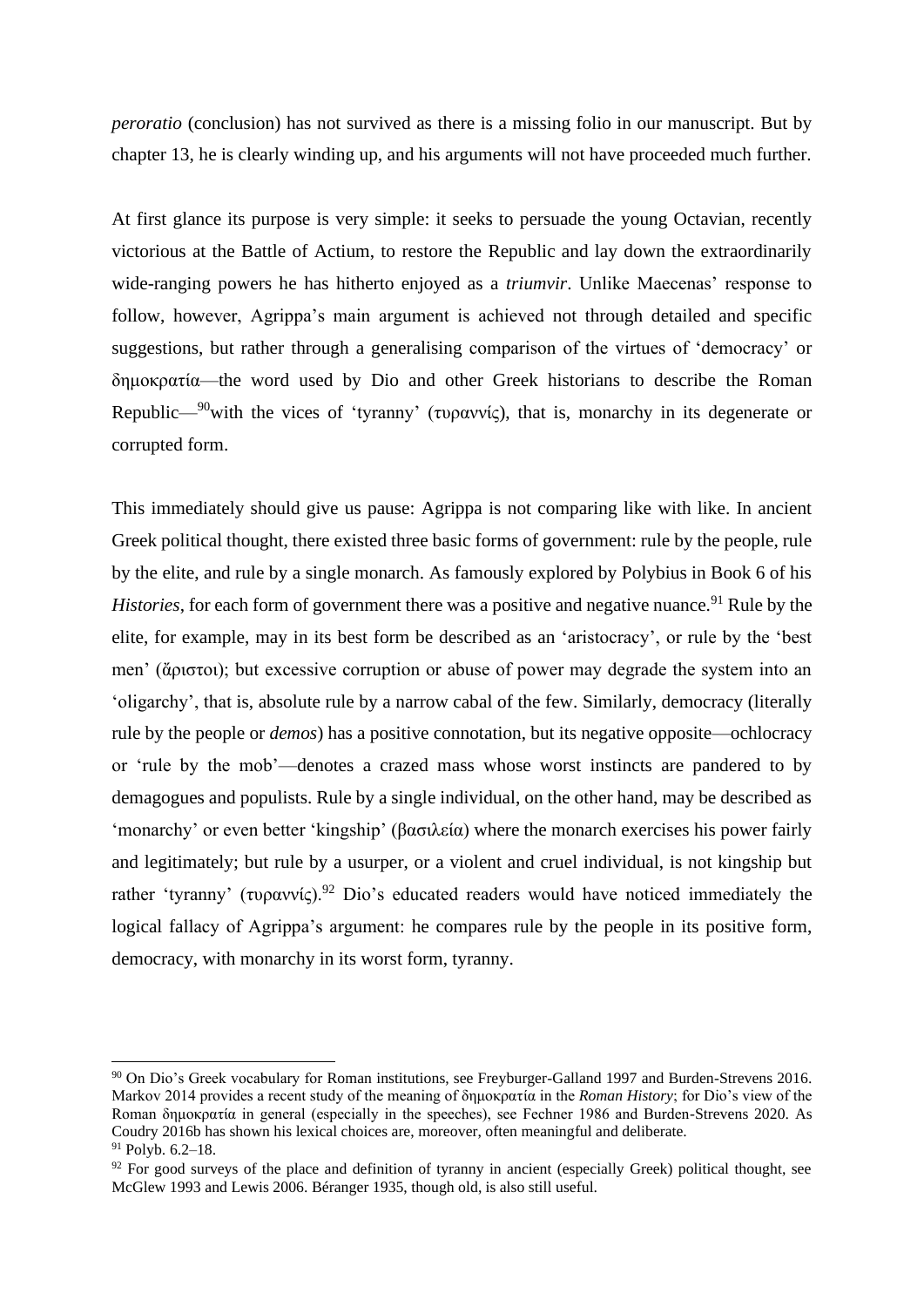The reason for this fallacy is simple, and it is deliberate on Dio's part. As a Republican statesman,<sup>93</sup> Agrippa cannot conceive of monarchy in anything *but* a negative form. Dio's other staunch Republican politicians, such as Catulus in his speech of Book 36 and Cicero in Book 44, never describe monarchy in positive terms: it is always a tyranny. In describing monarchy in a similarly categorical way, Agrippa displays Dio's awareness of the political attitudes of the Republican aristocracy. In Latin, 'monarchy' (*regnum*) and 'king' (*rex)* were rarely positive terms, and usually had a pejorative application.<sup>94</sup> Monarchy was anathema to the proud Republican statesman, raised on tales of the expulsion of the ancient Tarquin kings from Rome and the foundation of the *res publica*. Dio has his Agrippa speak in an entirely appropriate manner for the speaker and the context. Unlike Maecenas, he cannot imagine or describe sole rule in anything but tyrannical terms.

Yet this also sets up an implicit hurdle for Octavian to surmount in the aftermath of Actium, and this hurdle is of genuine historical importance. A monarch at Rome, Agrippa shows us, could never be considered anything but a tyrant. Agrippa states this problem at the beginning of his speech: should Octavian choose monarchy, he states, then people will think that he has been aiming at it all the while, merely using revenge for his murdered father Caesar as a specious excuse to enslave Rome rather than freeing it. People will think him crafty, crooked, malicious, depraved—all attributes of the tyrant. The result, he predicts, will be a repetition of past events: disgrace (Sulla) or even death (Marius, Pompeius, Caesar).<sup>95</sup> Were the point not sufficiently clear, these *exempla* return at the end of his speech. "You remember", Agrippa whispers paraliptically, "how people proceeded against your father just because they became suspicious that he wished to make himself sole ruler".<sup>96</sup> Agrippa thus raises a fundamental historical question for Dio's narrative of the transition from Republic to Principate. How could Octavian make himself a monarch without suffering the same fate as those before him? Was it possible to rule Rome justly and without a tyrannical reputation?

<sup>93</sup> Or at least, in his dramatic *presentation* as a Republican statesman in this particular speech for Dio's purposes. The historian later writes that Agrippa co-operated with the monarchical regime despite having advised against it (52.41.2), and did so as enthusiastically *as if* he had himself been in favour of Empire from the outset (54.29.3: ὡς καὶ δυναστείας ὄντως ἐπιθυμητὴς). Millar 1964, 105–106 argues that the historian therefore made a poor choice in attributing Republican sentiments to Agrippa in Book 52, since he was a monarchist. However, that is a misunderstanding of the Greek of these passages: in both 52.41.2 and 54.29.3, Dio clearly states that Agrippa was opposed to the foundation of a monarchy but co-operated with it out of loyalty to Augustus and *as if* (ὡς καὶ) he had recommended it himself.

<sup>94</sup> Dunkle 1967.

<sup>95</sup> Cass. Dio 52.2.4–7, 52.13.2, 52.15.3–4.

<sup>96</sup> Cass. Dio 52.13.4.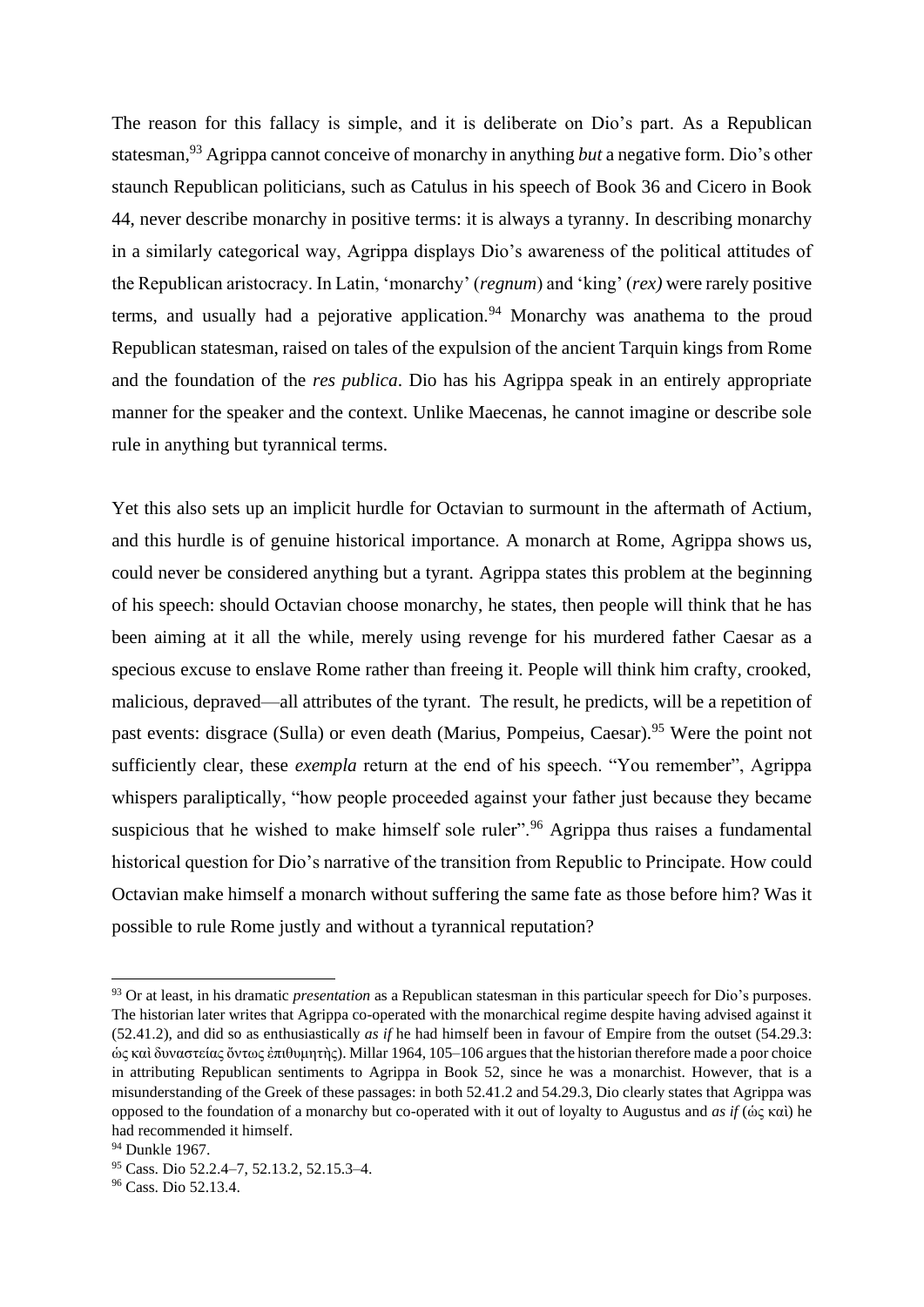As well as explaining the risk to Octavian's reputation, Dio additionally uses his Agrippa to summarise more practical and immediate dangers that may arise should he choose to make himself monarch. Most important is the threat posed to Octavian's regime and even his life itself by ambitious provincial commanders eager to supplant him. In the section of his oration devoted to comparing aristocratic competition in monarchies and democracies, Agrippa summarises the likely difficulties Octavian's monarchy will face as follows:

It will be absolutely necessary for you to have many assistants in governing so vast an inhabited world, and I suspect that all of them will need to be of a brave and noble disposition. But if you entrust both legions and provinces to men such as these, you and your government will be in danger of being overthrown.<sup>97</sup>

νῦν δὲ πᾶσά σε ἀνάγκη συναγωνιστὰς πολλούς, ἅτε τοσαύτης οἰκουμένης ἄρχοντα, ἔχειν, καὶ προσήκει που πάντας αὐτοὺς καὶ ἀνδρείους καὶ φρονίμους εἶναι. οὐκοῦν ἂν μὲν τοιούτοις τισὶ τά τε στρατεύματα καὶ τὰς ἀρχὰς ἐγχειρίζῃς, κίνδυνος ἔσται καὶ σοὶ καὶ τῇ πολιτείᾳ καταλυθῆναι.

The reader of Dio's narrative to this point cannot doubt the reality of this risk. By Book 52, we have seen countless examples of generals and governors out on the periphery, challenging the central authority with military force. Octavian himself of course, whose power began more or less with a private army raised at his own expense; Marius, who catapulted himself to extraordinary power after his wars against the Cimbri; Sulla, who marched on Rome itself at the head of an army of veterans, loyal to him from their service against Mithridates in Asia; and naturally Caesar, who followed Sulla's example.

Thus, at this critical point of transition in Dio's narrative of the decline of the Republic and the emergence of the Principate, Agrippa serves to articulate some key historical problems that Octavian would—did—have to address in solidifying his nascent rule, including the risk to his reputation as a tyrant rather than a benevolent ruler and the danger of other ambitious usurpers seeking to follow his example. It is important to note that this is the first point in the *Roman History* at which the historian raises these important questions, and it is a fictitious speech, not the narrative, which takes on the explanatory burden. In the recent words of Valérie Fromentin, speeches are often the key to Dio's interpretation of historical events,<sup>98</sup> and recent years have

<sup>97</sup> Cass. Dio 52.8.4.

<sup>98</sup> Fromentin 2019, 49–50.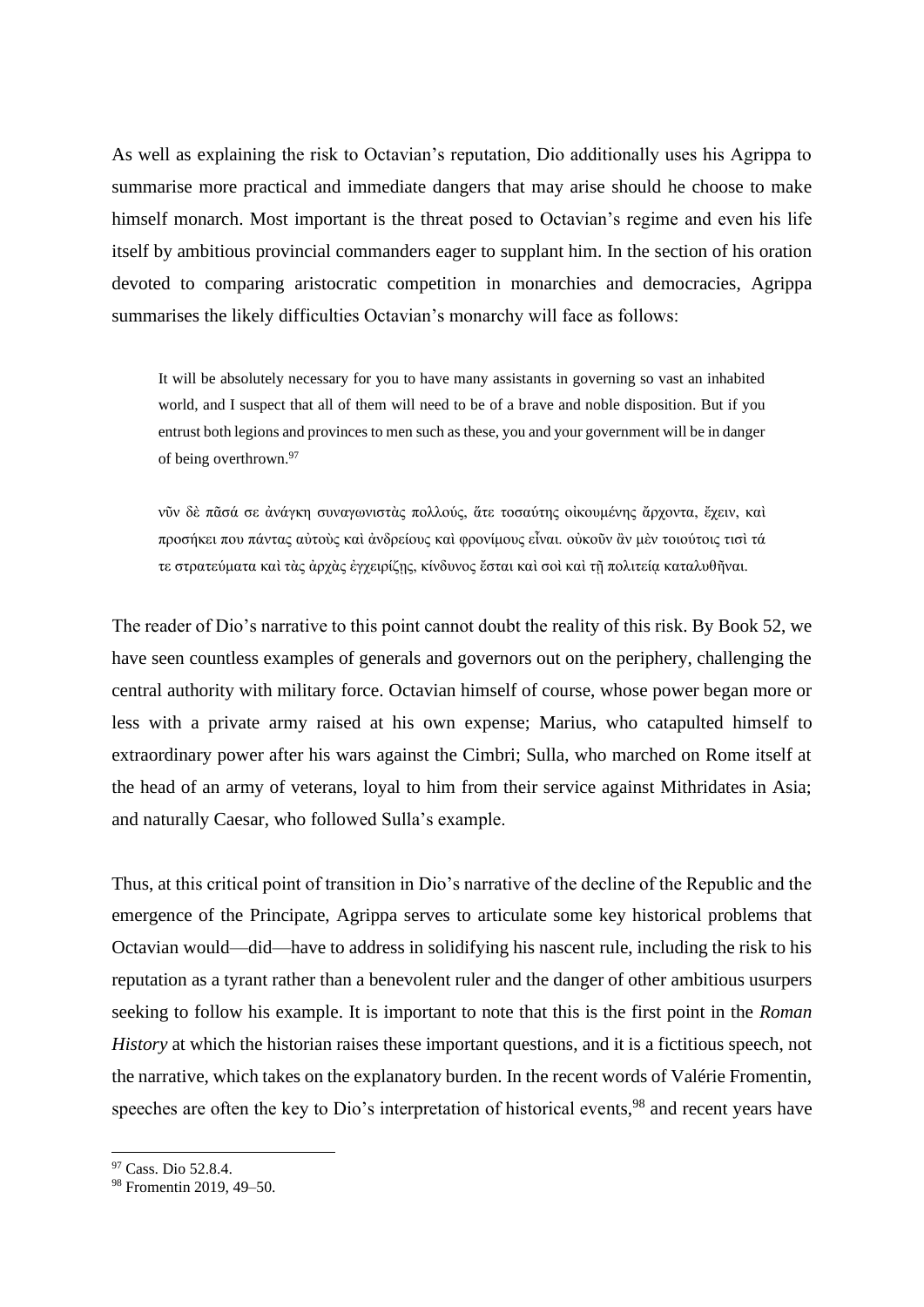witnessed a growth in scholarly attention to Dio's use of speeches as a means of explaining the causes of events and of exploring his major interpretative premises and themes.<sup>99</sup>

However, the attentive reader will have noticed already another obvious logical flaw in Agrippa's argument, and this again is deliberate on the historian's part. His arguments against monarchy focus on the potential risk of ambitious provincial commanders challenging the central government, and on Octavian's reputation as a usurper or tyrant. These were real challenges to his position indeed; but they were not new. Agrippa describes these dangers as particular to monarchy, but the reader knows otherwise and has seen these faults many times already in Dio's history of the Late Republic. There had, indeed, been many tyrants and usurpers already under the so-called Republic of the first century BCE.<sup>100</sup> Agrippa's peculiar praise of 'democracy' thus draws the reader into a personal reflection on the nature of Republican government as we have seen it in the preceding narrative. We refute the case he makes in favour of the *res publica*, point-by-point in real time, and we construct that refutation ourselves on the basis of what we have read already. The purpose of this exercise—which demonstrates the great extent of Dio's compositional art—is to guide the reader to the conclusion that the Republican constitution could not be rescued. It was untenable, and only a monarchy established according to the principles outlined by Maecenas above could save Rome from itself.

This is in fact a common tactic in Agrippa's speech, and it must have been deliberate on the historian's part: his praise of the Republic is refuted *in advance* through the unfolding of Dio's Republican narrative. He claims, for example, that under a δημοκρατία all men are satisfied with the honours conferred upon them, and readily accept the punishments for their crimes. As so often in the *Roman History*, Dio's speaker bases this argument upon human nature: all men in a δημοκρατία consent to be ruled by others because they seek to rule themselves, and because they dislike being surpassed by the successes of others, so they do not seek to outdo their peers with their achievements.<sup>101</sup> Here Agrippa waxes utopian:

<sup>99</sup> E.g. Kemezis 2014, 2016; Burden-Strevens 2016, 2020; Coudry 2016a; Rich 2019.

<sup>&</sup>lt;sup>100</sup> On the place of tyranny in the Late Republic see: Hindard 1988; Kalyvas 2007. Burden-Strevens 2019 and 2020 argues that Dio viewed the dictatorships of Sulla and Caesar as basically tyrannical from the Republican Roman perspective, connected as they were to violent usurpation and murders.  $101 \text{ Cass. Di}$ <sub>0</sub> 52.4.5.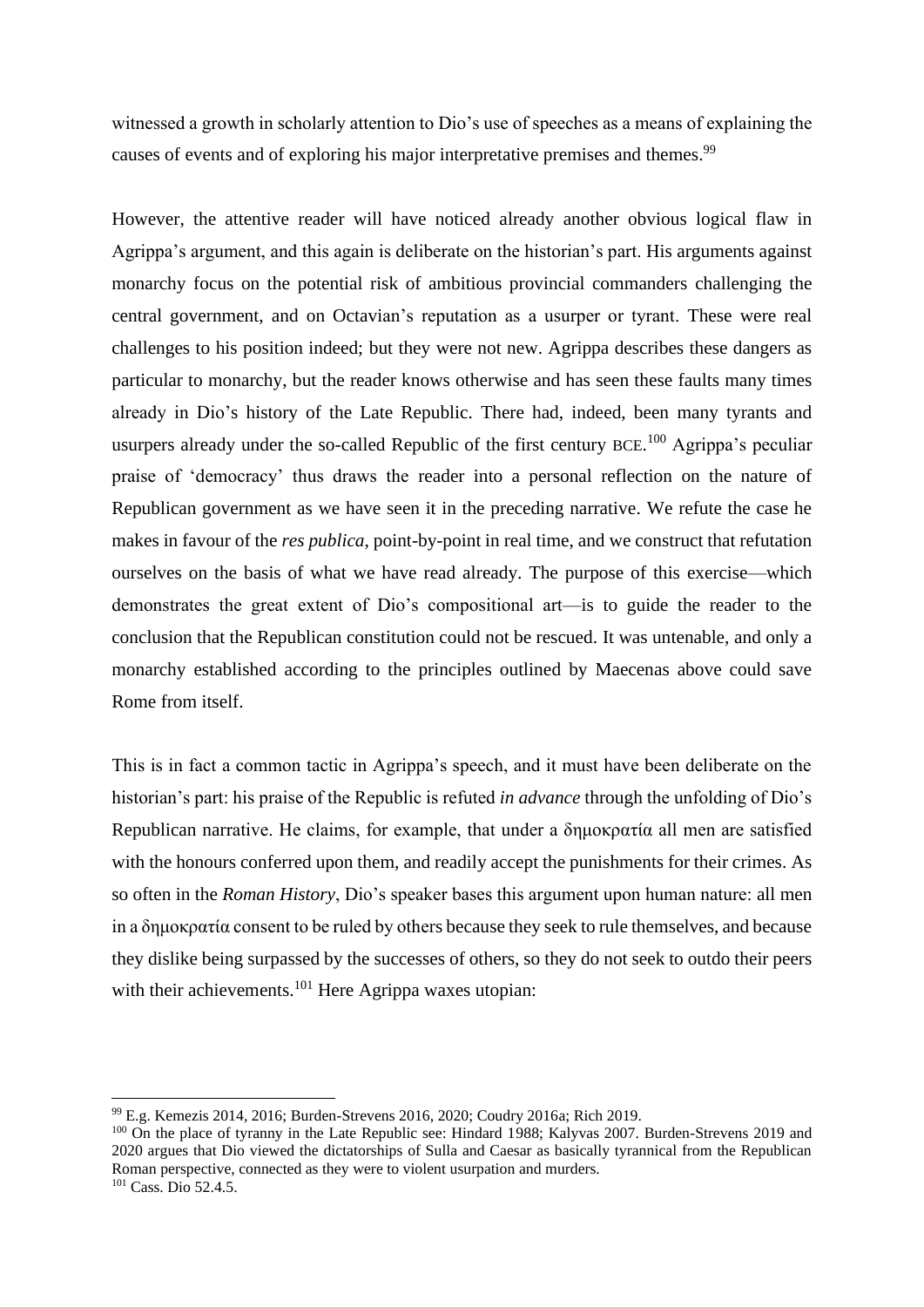If they live under this kind of government and consider good fortunes and their opposite as belonging to all alike, then they do not wish any harm to come to any of the citizens, but rather pray that everything good may come to all people. And if one of the citizens shows particular virtue, then he readily shows it, practices it enthusiastically, and exhibits it most joyfully; and if he sees that virtue in someone else, then he readily advertises it, eagerly tries to increase it, and confers brilliant honours upon it. On the other hand, if one of the citizens shows himself to be wicked, then everyone hates him, and if unfortunate, then everyone pities him. Each citizen considers the punishment and disgrace that issue from these faults as shared by the whole state.<sup>102</sup>

κἂν οὕτω πολιτεύωνται, κοινὰ μὲν τὰ ἀγαθὰ κοινὰ δὲ καὶ τὰ ἐναντία νομίζοντες εἶναι, οὔτε τι κακὸν οὐδενὶ τῶν πολιτῶν γίγνεσθαι βούλονται, καὶ πάντα τὰ κρείττω πᾶσιν αὐτοῖς συνεύχονται. καὶ ἄν τε τις αὐτὸς ἀρετήν τινα ἔχῃ, καὶ προφαίνει αὐτὴν προχείρως καὶ ἀσκεῖ προθύμως καὶ ἐπιδείκνυσιν ἀσμενέστατα, ἄν τε καὶ ἐν ἑτέρῳ ἴδῃ, καὶ προάγει ἑτοίμως καὶ συναύξει σπουδαίως καὶ τιμᾷ λαμπρότατα. καὶ μέντοι κἂν κακύνηταί τις, πᾶς αὐτὸν μισεῖ, κἂν δυστυχῇ, πᾶς ἐλεεῖ, κοινὴν τῆς πόλεως καὶ τὴν ζημίαν καὶ τὴν αἰσχύνην τὴν ἀπ᾽ αὐτῶν εἶναι νομίζων.

Agrippa rounds off the thought by comparing this with tyrannies. Under tyrannies, he claims, the situation is precisely the opposite. The aristocracy vie jealously for status and prestige, and in their fierce competition they seek to overreach one another with the minimum personal risk. They are so selfish that they regard the successes of others as their own loss, and their failures as their own gain.<sup>103</sup>

Any student familiar with Dio's narrative will know that the democratic nirvana described by Agrippa has nothing to do with the Late Republic. Conversely, his description of the selfish wickedness of the aristocracy under a 'tyranny' matches Dio's presentation of Late Republican politics very closely. He claims that under a δημοκρατία, aristocrats do not seek to surpass their peers; what then do we make of Pompeius and Caesar, "the former wishing to be second to no man, and the latter to be first of all"?<sup>104</sup> A recurring feature of Dio's Republican books is the inability of almost all politicians to be satisfied with their lot, and the historian explains their fall in consequence of their selfish desire ever to acquire more.<sup>105</sup> Thus it can hardly be said that all citizens in a δημοκρατία are modest and satisfied with the honours already conferred upon them! Furthermore, Agrippa presents democracy as a virtuous form of government in which the good are proudly promoted and the wicked have little influence. The historian's

<sup>102</sup> Cass. Dio 52.4.6–8.

<sup>103</sup> Cass. Dio 52.5.1–2.

<sup>104</sup> Cass. Dio 41.54.1.

<sup>105</sup> Burden-Strevens 2020 for discussion and evidence.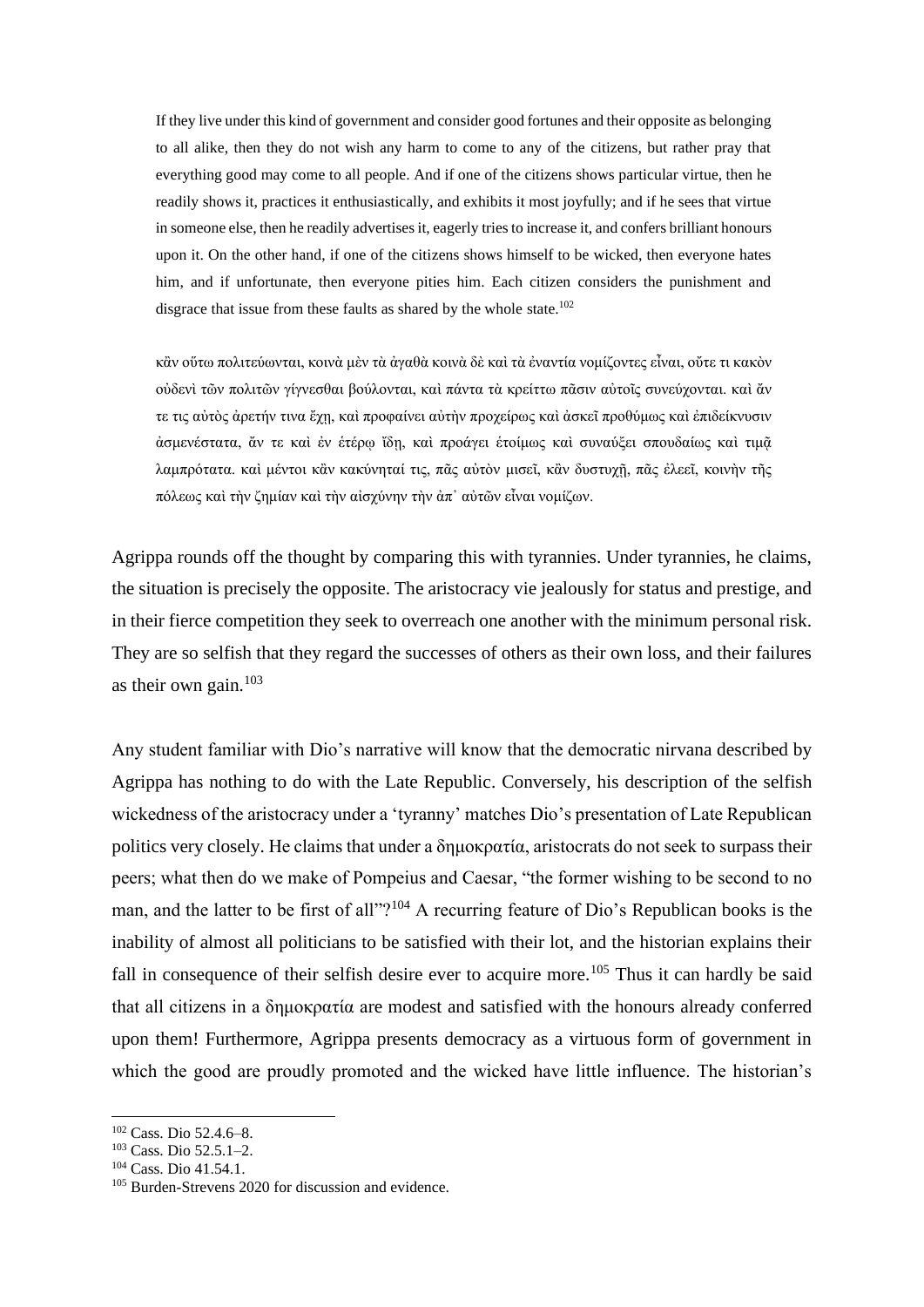actual presentation of the Late Republic is precisely the opposite. Consider, for example, the futility of Catulus' and Cato's efforts to stabilise the tottering *res publica* with the untrammelled success of ambitious dynasts such as Gabinius, Clodius, Caesar, Pompeius, and all the rest.<sup>106</sup> Ironically, the 'tyranny' described by Agrippa is in fact the Late Republic.

There are many more examples of this technique, and it would serve little purpose to recite them all. Throughout Agrippa's praise of δημοκρατία, Dio consciously and deliberately made his speaker present the Republic in terms his reader would know to be untrue, and ironically describe as faults of monarchy those vices which are in fact pervasive in the Late Republican portions of the *Roman History*. He states that for Octavian to make himself a monarch would be an act of subjection, reducing the Roman people and their allies and subject nations to slavery.<sup>107</sup> But enslavement is in fact the metaphor Dio uses to describe Roman imperialism in the Late Republic, and occasionally the powers of the great Republican dynasts (such as Octavian himself).<sup>108</sup> Similarly, Agrippa describes aristocratic competition in a δημοκρατία in terms that will, by now, appear absurd to Dio's reader. In a democracy—so he claims—the more wealthy, powerful, and brave men there are, the more eagerly they vie with one another to be foremost in serving the state, and the state in turn is magnified and improved by their efforts.<sup>109</sup> Nothing could be further from the reality of Dio's Republican narrative, where aristocratic competition repeatedly escalates into bribery, violence, and ultimately faction. Indeed, a recent analysis has even suggested that in Cassius Dio's interpretation, excessive aristocratic competition was perhaps the most important driver of instability in the Late Republic and the main cause of its collapse.<sup>110</sup> We might also consider Agrippa's comparison of finance and taxation in 'democracies' and 'tyrannies' in the same way. He notes—again unrealistically—that in a δημοκρατία many make generous contributions to the treasury of their own free will, all eagerly vying with one another to be the most patriotic; in monarchies, on the other hand, individuals are selfish and consider it the job of the autocrat to provide while

<sup>&</sup>lt;sup>106</sup> So Kemezis 2014, comparing the successes of ambitious dynasts with the repeated failures of genuine Republicans who speak in the public interest in Books 36 onward of the *Roman History*.

 $107$  Cass. Dio 52.5.4.

<sup>108</sup> Cass. Dio 36.19.3; 39.22.3; 40.14.4; 40.42.1; 41.13.3; 43.20.2; 44.42.4; 50.1.2; 51.17.4. The comparison between Rome's imperial dominion and δουλεία was of course a famous one, and Dio was perhaps inspired here by Thucydides or Sallust's famous letter of Mithridates (*Hist.* 4.47 [4.69M]). We must remember, however, that Dio would not have repeated this comparison so frequently if he thought it untrue: he genuinely endorsed it. For a recent analysis of the historian's perspective on Roman imperialism in the first century BCE see the fine contribution of Bertrand 2016, with accompanying bibliography.

<sup>109</sup> Cass. Dio 52.9.1.

<sup>110</sup> Lindholmer 2017, 2019.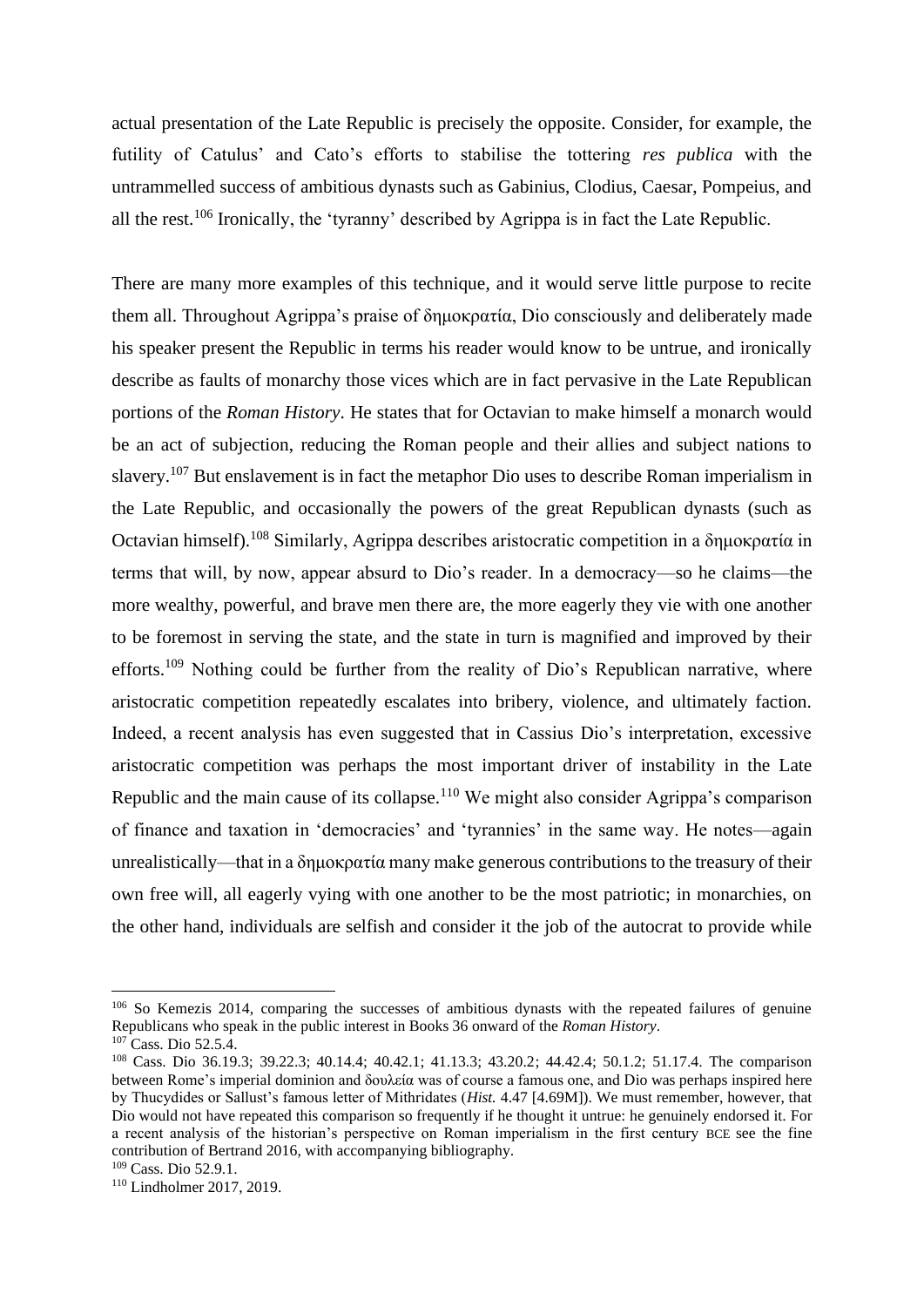they jealously guard their existing wealth.<sup>111</sup> No reader of the *Roman History* to this point could believe such fantasy; Dio's history of the Late Republic is littered with examples of acquisitiveness and corruption, but of conspicuous generosity toward the state there are none.<sup>112</sup>

Agrippa thus serves two important purposes for the historian at this point in his narrative of the transition from Republic to Empire. First, he recapitulates the main lines of Dio's moral and ethical interpretation for the collapse of the Republic. By vaunting the many alleged virtues of δημοκρατία, Agrippa merely reminds the reader of all the vices of the Republic just seen: corruption, excessive aristocratic competition, greed, and the ineffectiveness of patriotism in the face of ambitions dynasts and their clients. Secondly, Agrippa's speech adds a tension which arises from a genuine and inescapable historical problem at this point in the unfurling of events. How, he asks, could Octavian's rule ever seem anything but a tyranny? Would-be autocrats had arisen before—Marius, Sulla, Pompeius, Caesar—and all were now dead. By what means could Octavian possibly survive where they did not? Most worryingly of all, ambitious provincial commanders under arms would continue to pose a risk to the central government, as Agrippa states explicitly. Could the new regime survive these threats?

The speech of Maecenas to follow provides the answer. By proposing a suite of reforms to combat these historical problems, Maecenas sets out Dio's interpretation of which remedial measures implemented by Augustus would be the most important and effective, and in short paves the way for Augustus' success. Agrippa's oration in defence of the Republic is not therefore a simple 'prelude' or preliminary to Maecenas, as was once suggested by scholars,  $^{113}$ but rather stands in dialectic with him (and consequently with Dio's reader). As we have already seen, some of Maecenas' suggestions concern relatively detailed and minute administrative or financial reform, and some also survey developments in the government of the Empire which would emerge after Augustus' time. These suggestions obviously relate to the Imperial period as a whole, not to the specific historical situation in 31–27 BCE and Octavian's transformation into Augustus. However, it is entirely mistaken to view all of Maecenas' programme in this light. His most important recommendations for reform clearly

<sup>&</sup>lt;sup>111</sup> Cass. Dio 52.6.

<sup>&</sup>lt;sup>112</sup> For surveys of the historian's view of the moral degradation of the Late Roman Republic, with further discussion on his perspective as compared to our other historiographical sources, see: Sion-Jenkis 2000; Kuhn-Chen 2002; Rees 2011; Burden-Strevens 2020, chapter four.

<sup>113</sup> So McKechnie 1981, 150.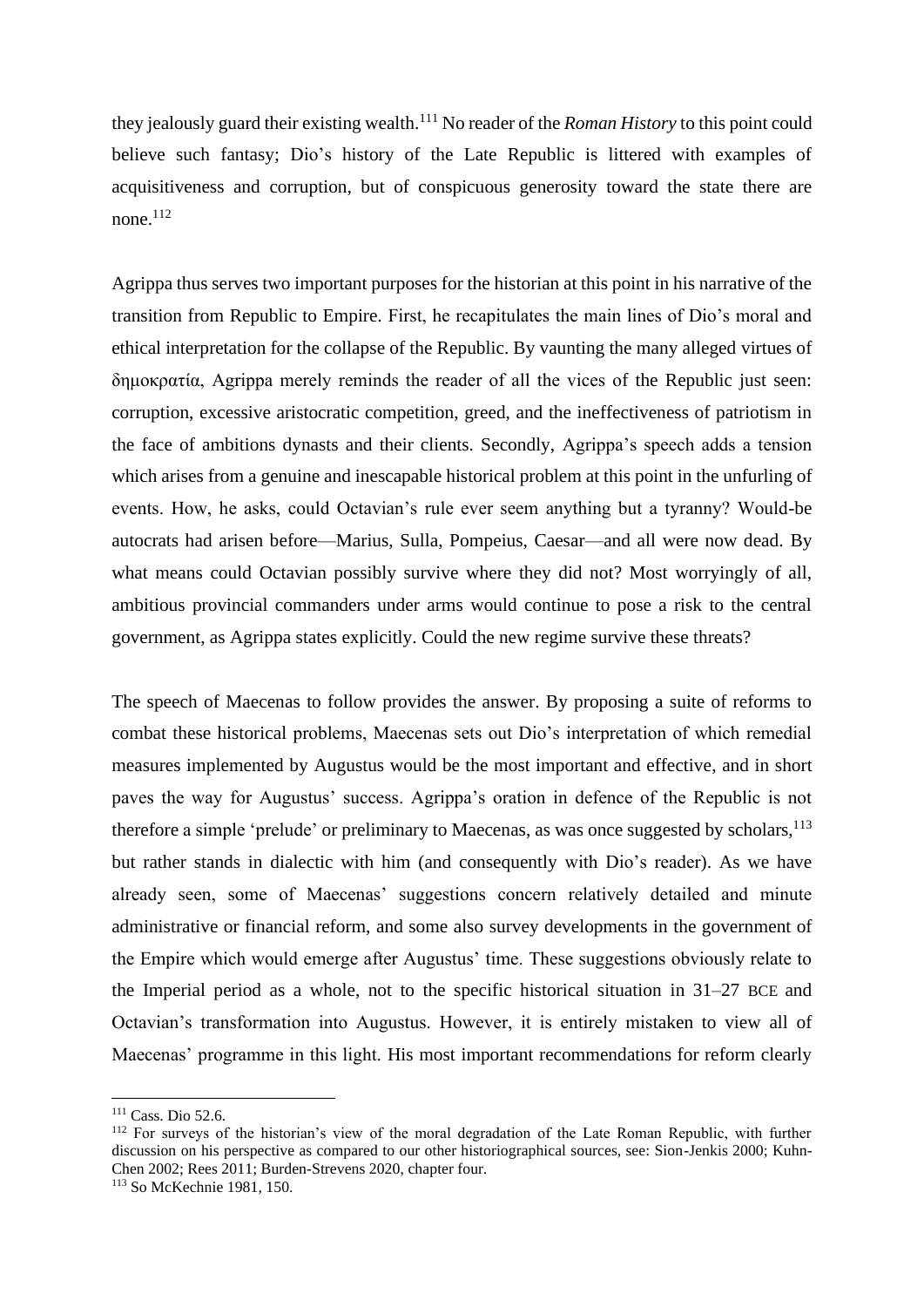reflect Dio's own analysis of the main reasons for the stability of Augustus' fledgling regime in the early 20s BCE.

A brief glance at only a few of these will demonstrate their obvious relevance to the specific political situation after the Battle of Actium. After his introduction Maecenas begins by surveying the pitfalls of Republican government. He exhorts Octavian to found not a tyranny but rather an enlightened monarchy, taking guidance from magistrates and advisers appointed on merit by Octavian himself. Maecenas argues that curtailing this fundamental aspect of the Republican system—elections—will hold in check the worst vices of aristocratic competition: craze for office (σπουδαρχία), envy (φθόνος), ambition (φιλοτιμία), and the civil strife (στάσις) that issues from these. $114$  He goes on:

Democracy has all of these vices just named…they have been most frequent in our time, and there is now no other way to stop them. The proof of this? We have been at war, and engaged in civil war, for a long time now. The cause of this? The multitude of our population and the enormity of our affairs. For our people are diverse, and being drawn from many races and cultures they possess a range of temperaments and desires. These considerations have brought us to such a point that we can now administer our empire only with the greatest difficulty.<sup>115</sup>

ταῦτα γὰρ πᾶσα μὲν δημοκρατία ἔχει· οἱ γὰρ δυνατώτεροι, τῶν τε πρωτείων ὀρεγόμενοι καὶ τοὺς ἀσθενεστέρους μισθούμενοι, πάντα ἄνω καὶ κάτω φύρουσι· πλεῖστα δὲ δὴ παρ᾽ ἡμῖν γέγονε, καὶ οὐκ ἔστιν ὅπως ἄλλως παύσεται. τεκμήριον δέ, πάμπολυς ἐξ οὗ χρόνος καὶ πολεμοῦμεν καὶ στασιάζομεν. αἴτιον δὲ τό τε πλῆθος τῶν ἀνθρώπων καὶ τὸ μέγεθος τῶν πραγμάτων· ἐκεῖνοί τε γὰρ παντοδαποὶ καὶ τὰ γένη καὶ τὰς φύσεις ὄντες καὶ ποικίλας καὶ τὰς ὀργὰς καὶ τὰς ἐπιθυμίας ἔχουσι, καὶ ταῦτα ἐς τοσοῦτον προῆκται ὥστε καὶ πάνυ δυσχερῶς ἂν διοικηθῆναι.

This is certainly the historian's own analysis of the historical situation: in his famous digression on the nature of democracies at the opening of Book 44, Dio writes that Rome's outdated Republican system could no longer accommodate itself to the vast size of its empire.<sup>116</sup> The basic point returns later in Maecenas' speech, and surprisingly is used as justification by Dio's Caesar in the harangue of his mutinying troops at Vesontio in Book 38.<sup>117</sup> Evidently the historian viewed the traditional system for allocating magistracies and provincial commands—

<sup>114</sup> Cass. Dio 52.15.1–4. For a recent study of the importance of σπουδαρχία and φθόνος in Dio's interpretation of the collapse of the Republic, see Burden-Strevens 2016.

<sup>115</sup> Cass. Dio 52.15.5–6.

<sup>116</sup> Cass. Dio 44.2.4.

<sup>117</sup> Cass. Dio 38.41.1–7.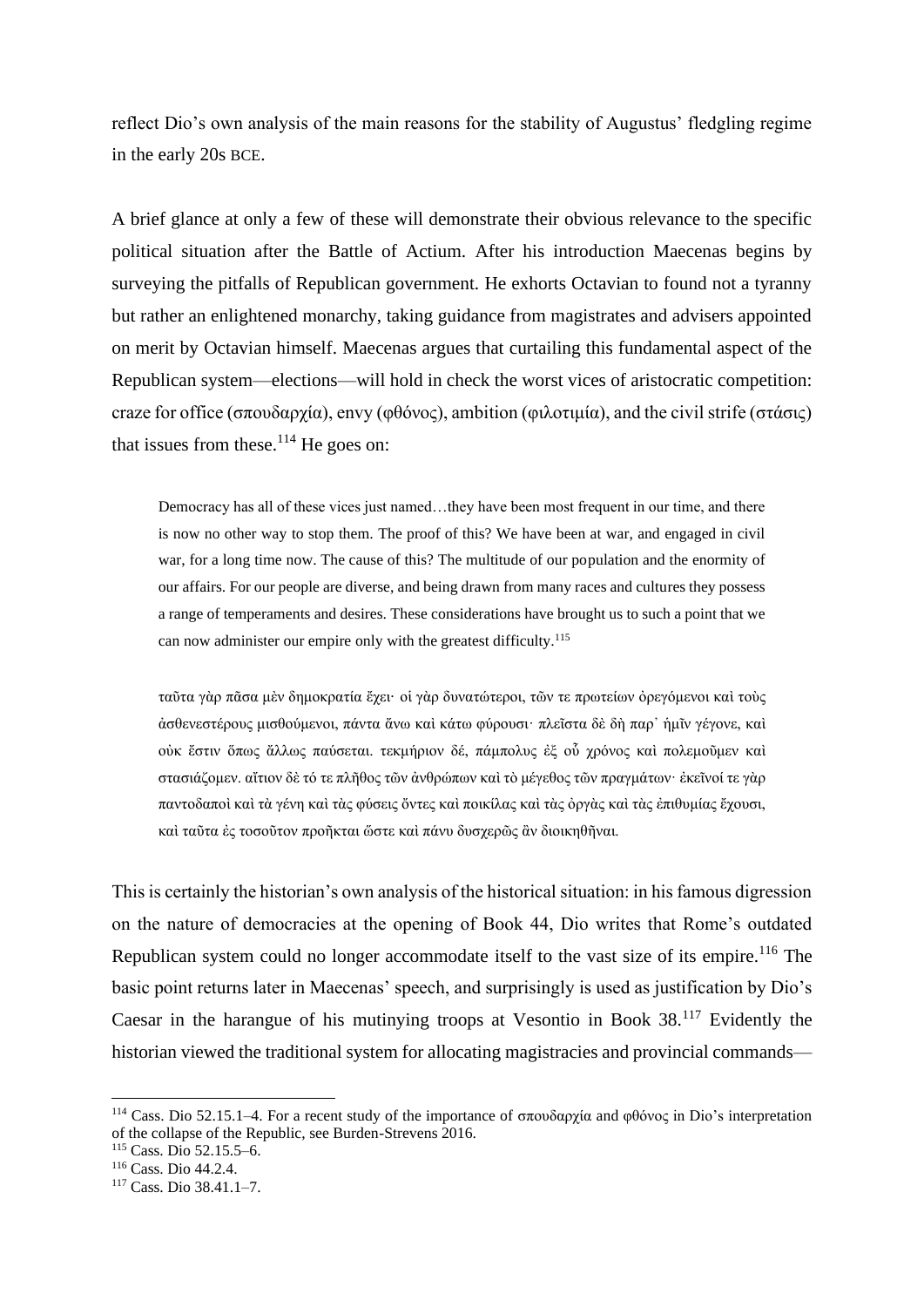through election—as the midwife of competition and civil war, and Rome's empire too large to be governed securely under a Republic.

Chapters 19 to 23 of Maecenas' oration set out, in detail, the historian's interpretation of those reforms to the Imperial administration necessary to combat these problems and to stabilise Augustus' rule. First, Augustus should revise the Senate roll, excluding members who were unfit and adding new worthy members, even from the provinces. "In this way", he continues, "you will have many assistants and will keep an eye on the leading men from all the provinces; and the provinces will not rebel, because they will no longer have leaders of distinction".<sup>118</sup> Second, the *princeps* should make all appointments himself, except for the offices of praetor and consul; these may remain filled by election in order to give the appearance of Republican government. This is because entrusting elections to the people will lead to discord and rioting, and entrusting them to the senators will aggrandise their ambitions.<sup>119</sup> Third, even the offices of consul and praetor should be shorn of the full extent of their traditional power. The honour they convey to the holder should be retained but their real power reduced, in order to limit their capacity to rebel—in other words, "to stop the same things happening all over again" (ἵνα μὴ τὰ αὐτὰ αὖθις γένηται).<sup>120</sup> Fourth, magistrates ought not to command legions during their term of office nor immediately afterward, but only after a sufficient hiatus. "In this way", Maecenas observes astutely, "they will never be put in command of soldiers while still enjoying the prestige of their titles and thus be led to incite rebellions; and they will be less ambitious after they have spent a time as private citizens".<sup>121</sup> Fifth, the *cursus honorum* should again be regularised: would-be provincial governors should themselves serve as *legati* for other governors before assuming the praetorship, and should only hold the consulship after that.<sup>122</sup> Sixth, these officials ought all to receive a salary in payment for their services in office. Such a course will be both fair and limit the tendency toward corruption: for it is unjust that provincial governors be expected to live in a foreign land on their own resources, and they should not feel the need to absorb their expenses by extorting funds from the provincials they rule.<sup>123</sup> Seventh, they should serve a minimum of three years in office and a maximum of five. The minimum, in order that they may properly learn the requirements of their role rather than

<sup>118</sup> Cass. Dio 52.19.1–3.

<sup>119</sup> Cass. Dio 52.20.3.

<sup>120</sup> Cass. Dio 52.20.3.

<sup>121</sup> Cass. Dio 52.20.4.

<sup>122</sup> Cass. Dio 52.21.8.

<sup>123</sup> Cass. Dio 52.23.1.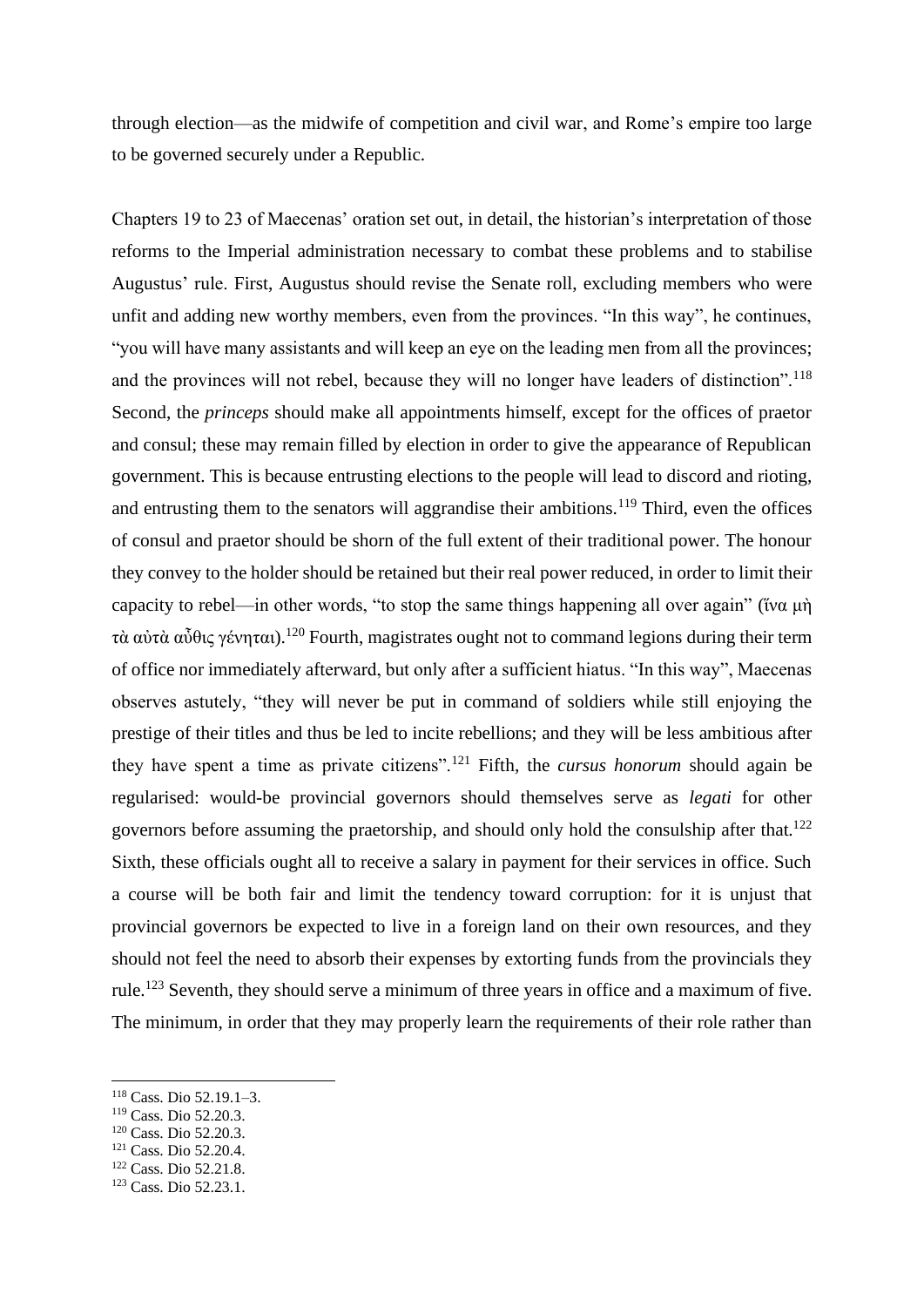wasting their expertise with alternating one-year posts; the maximum, "because longer terms of many years in power tend very often to make officials conceited and encourage them to rebel".<sup>124</sup> Eighth and finally, it should also be forbidden for provincial governors and commanders to hold several important posts in succession: they will be milder if they spend time in the city as private citizens before moving on to their next appointment.<sup>125</sup>

We have already seen that Augustus or his successors would indeed go on to implement many of these reforms to the provincial administration in the ensuing decades, but that is not quite the point here. What matters most is the historian's decision to place this list of suggestions at this juncture in the narrative. These seven points constitute a plan—*Dio's* plan—for ending the cycle of extraordinary commands, prodigious honours, rebellious governors, and ambitious generals that in his view caused the final crisis and collapse of the Roman Republic. With the Battle of Actium confirming Octavian's unchallenged position as the leading power in Rome, Dio took this opportunity to pause, to explain how affairs arrived at this point in the first place, and how Octavian in the early 20s BCE could refashion the empire to prevent a repeat performance. Maecenas' suggestions underline the imperative for the new *princeps* to keep the traditional aristocracy—Senate, magistrates, provincial commanders and governors weak, and unable to challenge his power. If the new regime is to survive, it must be a military dictatorship, and no one individual should acquire too much power or ambition. This is Maecenas' (or rather, Dio's) answer to one of the two essential historical problems raised by Agrippa.

Maecenas also poses a solution to the second stumbling-block interposed by Agrippa for Augustus' nascent rule: the risk to his reputation. How could the young Octavian install himself as monarch without seeming the very image of a tyrant? Having dealt with the reality of the emperor's power, Maecenas now turns to its presentation. It must indeed be a military dictatorship, but cloaked beneath a civilian guise. At the very opening of his speech he responds directly to Agrippa's objection: Octavian should by no means set up a 'tyranny' (τυραννίς).<sup>126</sup> Rather, he should be moderate. The ideal *civilis princeps* must be easy of access, and

<sup>124</sup> Cass. Dio 52.23.3.

<sup>&</sup>lt;sup>125</sup> Cass. Dio 52.23.4. Cf. the speech of Catulus at 36.31 for a similar idea: he argues that it is perilous to entrust continuous commands, one after another, to a single individual—the practice breeds ambition. This is Dio's analysis of the problematic distribution of military power in the final decades of the Republic, and of course he was correct. See Eckstein 2004 for an excellent analysis of this point, with further comments in Burden-Strevens 2016.

<sup>126</sup> Cass. Dio 52.15.1.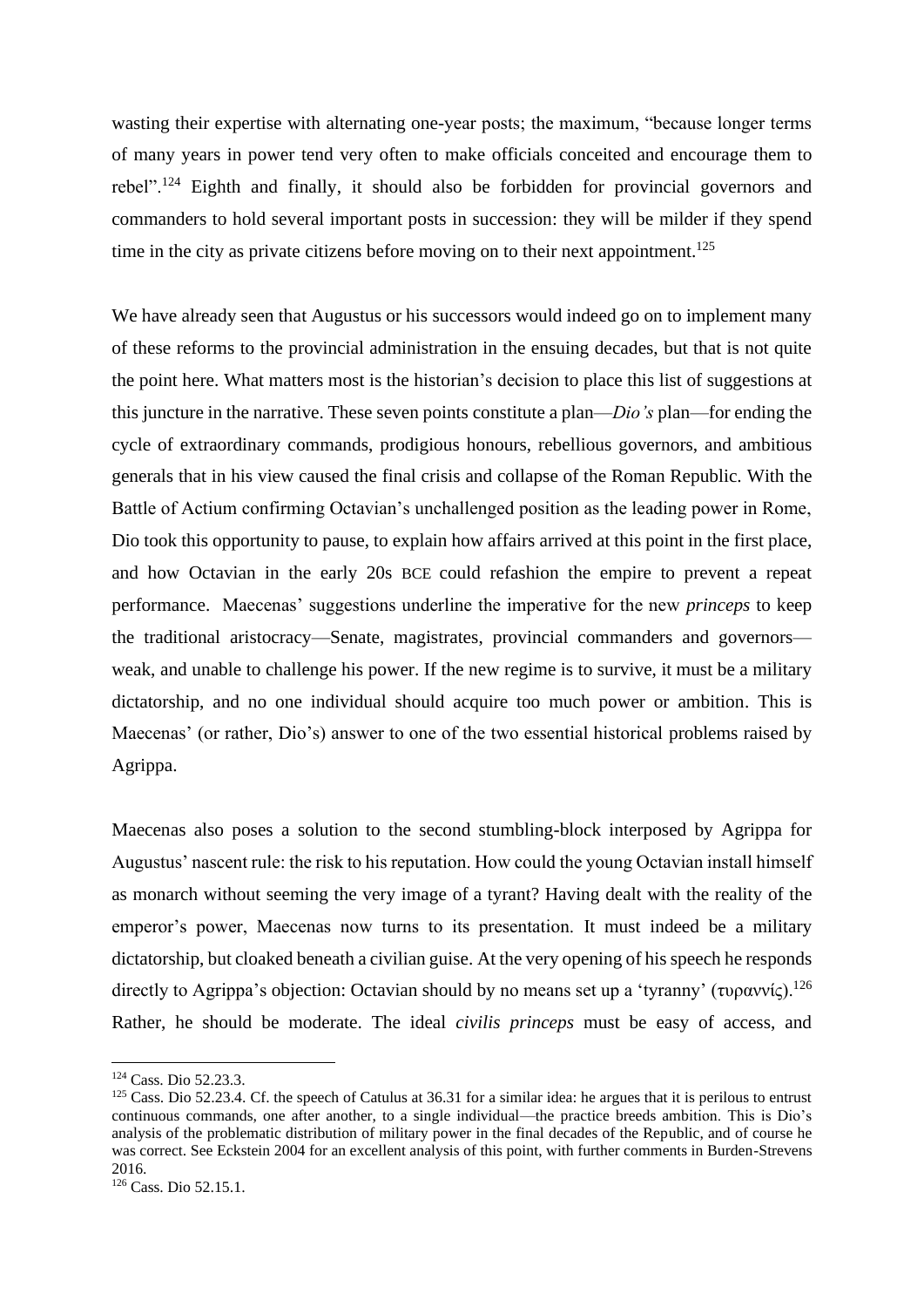welcoming of frank and unrestrained advice.<sup>127</sup> He should seek the loyalty of his subjects through kindness and generosity rather than compelling them to obey through fear.<sup>128</sup> He must also scrupulously decline excessive and prodigious honours: these merely create the illusion of power while at the same time undermining it.<sup>129</sup> As we have seen already, Dio deemed Caesar's arrogance—his belief that he deserved divine honours, purple robes, and a golden throne—to be one of the main causes of his assassination. Maecenas proposes the means by which Octavian may avoid such a course. He must act, dress, and speak in the manner of an ordinary citizen. Even his title must be civilian:

If you really do desire the reality of monarchy but fear the name of it as an accursed thing, then decline the title of 'king' and rule alone under the title of 'Caesar'. But if you come to require other epithets, then the people will give you the title of *imperator*, just as they gave it to your father; and they will revere you with another way of address, so that you may reap the crop of the reality of kingship without the odium which attaches to the name of 'king'.<sup>130</sup>

Thus, Maecenas lays the roadmap for a successful monarchy with the appearance of *civilitas* at its core. He articulates not only Dio's personal impression of the ideal ruler for Rome in general, but importantly—at this specific point in the narrative—the requisite steps for Octavian to secure the transition from Republic to Principate.

These are precisely the steps that Octavian will go on to take in the following book.<sup>131</sup> After the Agrippa-Maecenas debate, the historian devotes most of Book 53 to narrating the process by which Octavian's powers were confirmed by the Senate and the most important of the reforms he immediately implemented. Uniquely within the historiographical tradition, Dio stages yet another speech of his own invention. Coming before the Senate, Octavian delivers a weighty address, promising to relinquish his powers and demanding that the order permit him to retire to a quiet life as a private citizen. It is all spin, of course: Dio writes that he proclaimed this refusal of power or *recusatio imperii* not because he genuinely wished to restore the Republic, but rather to appear 'forced' to accept monarchical powers by a Senate which could

<sup>&</sup>lt;sup>127</sup> Cass. Dio 52.33.6–7. For the historian's view of the importance of freedom of speech or παρρησία in the ideal monarchy, and its excessive misuse by the squabbling politicians of the Late Republic, see recently Mallan 2016. <sup>128</sup> Cass. Dio 52.34.6–11.

<sup>129</sup> Cass. Dio 52.35–36.

<sup>130</sup> Cass. Dio 52.40.

<sup>&</sup>lt;sup>131</sup> Some related comment on this point in Reinhold 1988.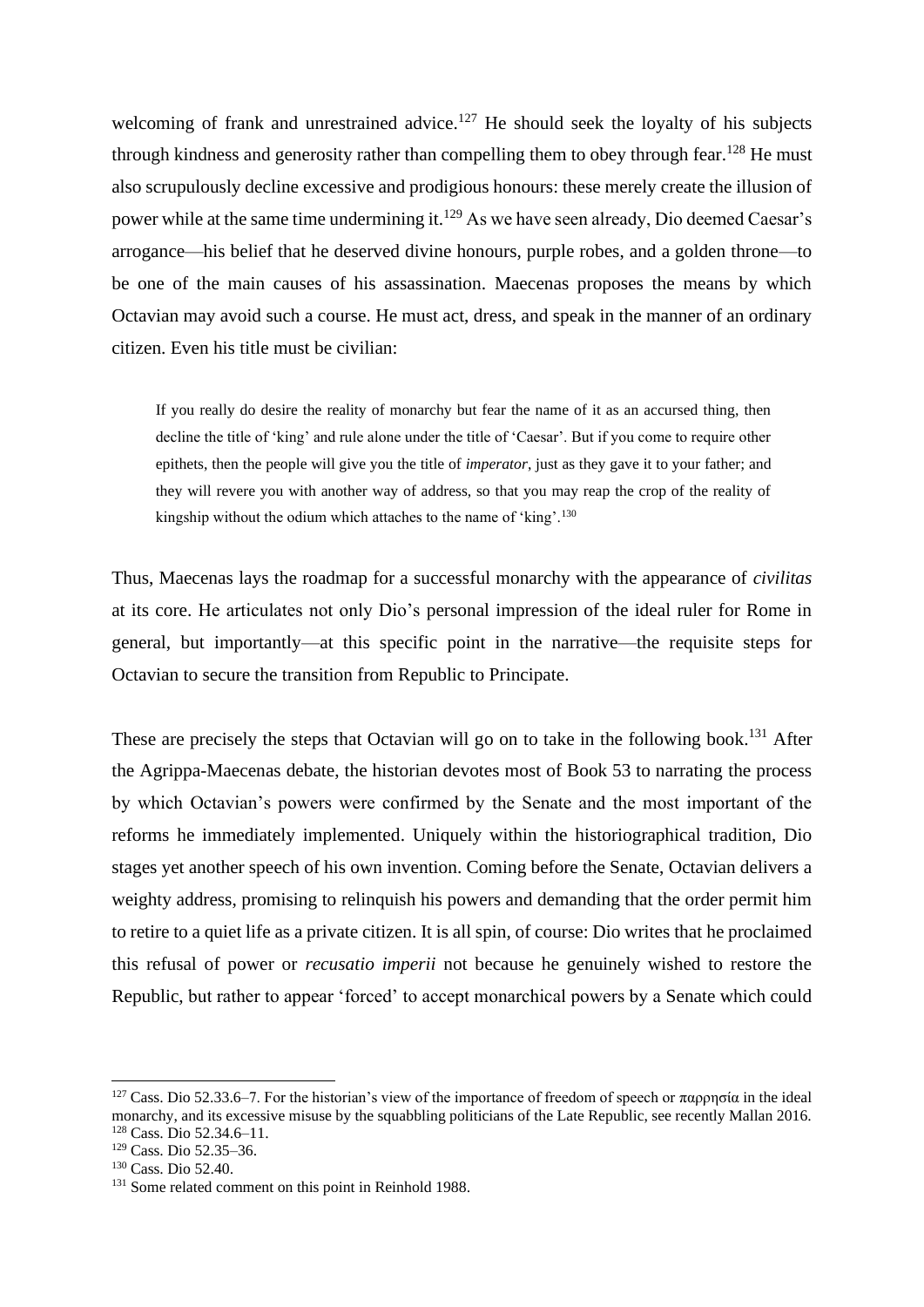not countenance his resignation.<sup>132</sup> But the mere act of refusal is in itself an example of Octavian following Maecenas' (that is, again, Dio's) advice for solidifying his rule, putting on a show of refusing power and honours and behaving in the manner of an ordinary citizen. Many more examples of this tactic will also follow later, with Augustus self-consciously emphasising his *civilitas*, his modesty, and his respect for the aristocracy.<sup>133</sup> The Senate, of course, were not fooled as to his intentions: but having no power to stop him or little inclination to, they begged him to assume the leadership of the state.<sup>134</sup>

At this point the *Roman History* summarises Augustus' reforms to the provincial administration. Wishing to appear 'Republican' or perhaps 'civilian' (δημοτικός), he declared that he would not govern all of the provinces himself. Rather, he made some 'senatorial', their governors chosen at random and by lot from among the qualifying membership of the order, and others 'imperial', that is, under his personal jurisdiction or that of his own hand-picked governors.<sup>135</sup> At a stroke he removed the potential for any one individual to use a particularly juicy or well-situated province, such as Gaul, as a springboard for their personal ambitions; the lottery would see to that. But there is more, and here Dio's analysis is astute and incisive. Augustus justified this reform on the grounds that it would enable the Senate to enjoy the best of the empire without fear—the peaceful provinces—while he himself would take on all the hardship and strain of more heavily militarised provinces. Such generosity! But in fact the actual and intended result of this, Dio writes, was to entrust the Senate only with the weaker provinces, "on the pretext that these were safer and peaceful and not at war…and under this pretext the Senate would be unarmed and feeble, while Augustus alone would have arms and maintain troops".<sup>136</sup> True to Maecenas' advice, Augustus' reforms to the provincial administration ensured that the traditional aristocracy, including the Senate and magistrates, would be weak, while the emperor himself remained strong. This is the most important example of Augustus directly following Maecenas' recommendations for cementing his rule in Book 52, but there are many others that we need not detail here: accepting frank and honest advice

<sup>&</sup>lt;sup>132</sup> Cass. Dio 53.2.6. It is important to note that in having Octavian 'decline' power in this way, our historian is absolutely mimicking Octavian's historical strategy of *recusatio* and *dissimulatio* vis-à-vis the Senate: see Rich 2010 and Vervaet 2010.

<sup>133</sup> The *recusatio imperii* of Book 53 in fact mirrors Augustus' justification for his regime in the *Res Gestae* very closely, including his many alleged refusals of power; see Burden-Strevens 2020, chapter two for a more developed argument.

<sup>&</sup>lt;sup>134</sup> Compare Cass. Dio 53.11 with Tac. *Ann.* 1.11 on the senators' cynicism toward the 'resignations' of Octavian and Tiberius respectively.

<sup>135</sup> Cass. Dio 53.12.1–2, 52.13.1–5. On the so-called 'senatorial' and 'imperial' provinces, see especially Millar 2002.

<sup>136</sup> Cass. Dio 53.12.2–3.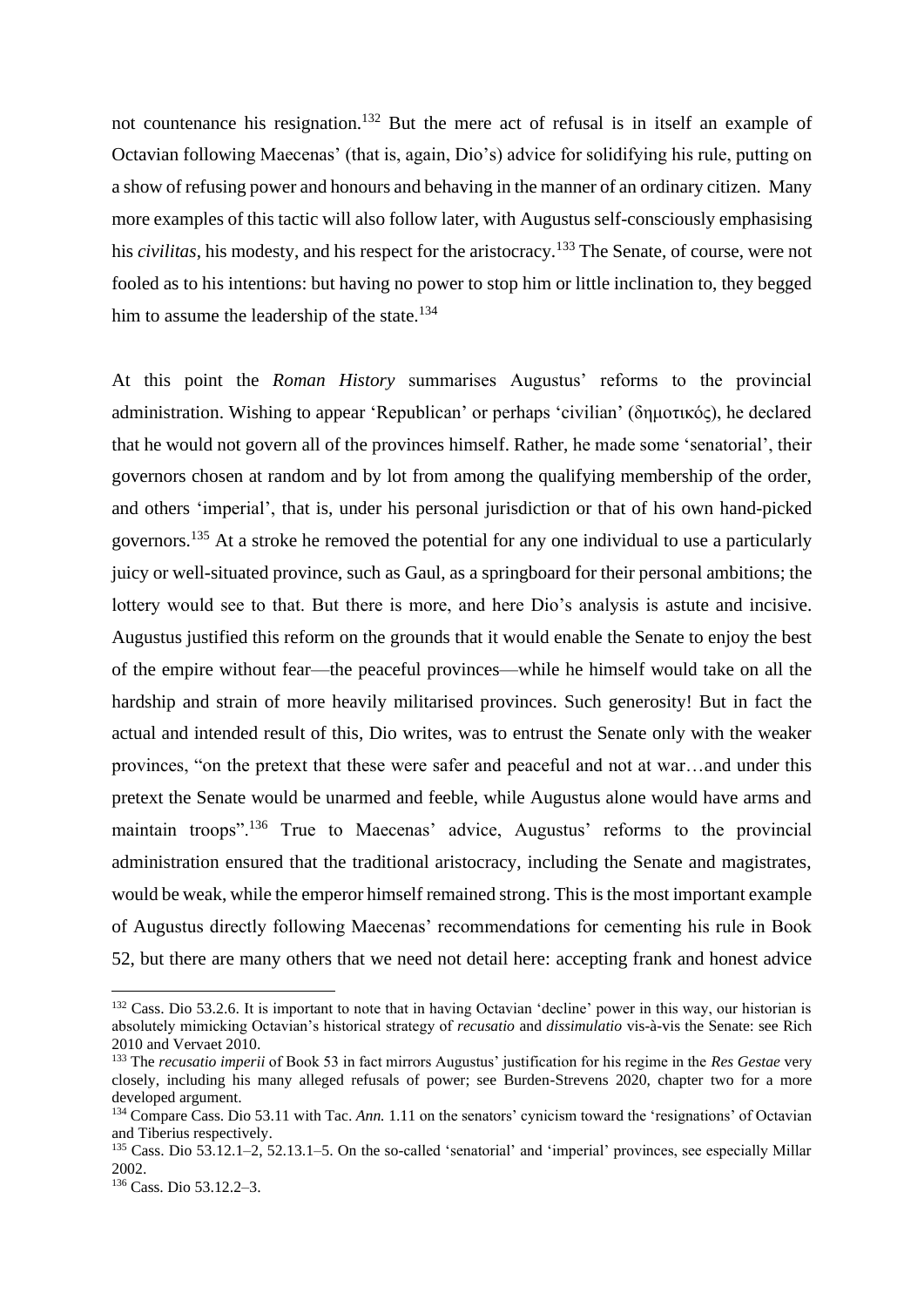and freedom of speech;<sup>137</sup> treating conspirators and wrongdoers mercifully;<sup>138</sup> declining grand or ostentatious honours, especially statues;<sup>139</sup> and ensuring harmonious relationships with his assistants and the aristocracy, curtailing their ambitions wherever possible.<sup>140</sup> Dio's Augustus follows Maecenas' advice to the letter: in short, "in most ways he behaved toward the Romans as if they were free citizens". 141

The Agrippa-Maecenas debate thus fulfils an important purpose not only in advocating Dio's political programme for the Severan period and the proper government of the Empire in general, but also—crucially—in his interpretation of the decline of the Republic and the success of Augustus' regime. It can hardly be read straightforwardly as a Severan political pamphlet, less still a generic philosophical treatise on kingship with Agrippa as a mere prelude to justify Maecenas' intervention. Cassius Dio made a meaningful and deliberate decision to insert the *controversia* at this point in the historical narrative. Agrippa praises a Republic that no longer exists, and perhaps never existed. In so doing, he merely serves to remind Octavian (and, therefore, Dio's reader) of the cesspit the *res publica* has become, and how far it has fallen from the philosophical ideal of a functioning δημοκρατία. Ironically, his speech in defence of the Republic merely summarises the ample justification for abandoning it. Yet Agrippa looks forward as well as back, positing key challenges the new regime will have to face. In Maecenas, Dio sets out the solution to those challenges, offering his own interpretation—as an historian—of the measures Augustus would have to follow in order to survive where Caesar did not. The Agrippa-Maecenas debate is a remarkably sophisticated historical analysis of Octavian's position in the aftermath of the Battle of Actium. The narrative of Books 50 to 53 of the *Roman History*, charting the final stage in the bloody transition from Republic to Empire, would be wholly incomplete without it.

## *Conclusions*

Almost half a century after the Battle of Actium, its victor Octavian—now Augustus—lay dying. By 14 CE, Rome had enjoyed decades of relative internal cohesion and stability. Dio was not fooled by the idealistic claims of the new regime, immortalised in the emperor's *Res* 

<sup>137</sup> Cass. Dio 53.21.3; 54.3.3, 54.17.5, 54.30.4; 55.4.2–3, 55.7.2–3.

<sup>138</sup> Cass. Dio 53.24.4–6, 54.15.4–8, 54.23.1–4; 55.7.2–3, 55.22.1–2.

<sup>139</sup> Cass. Dio 53.27.3; 54.1–2, 54.25.3, 54.27.2, 54.35.2.

<sup>140</sup> Cass. Dio 53.23.3–4, 53.27.3–4, 53.32.3–4; 54.22.4.

<sup>141</sup> Cass. Dio 53.33.1.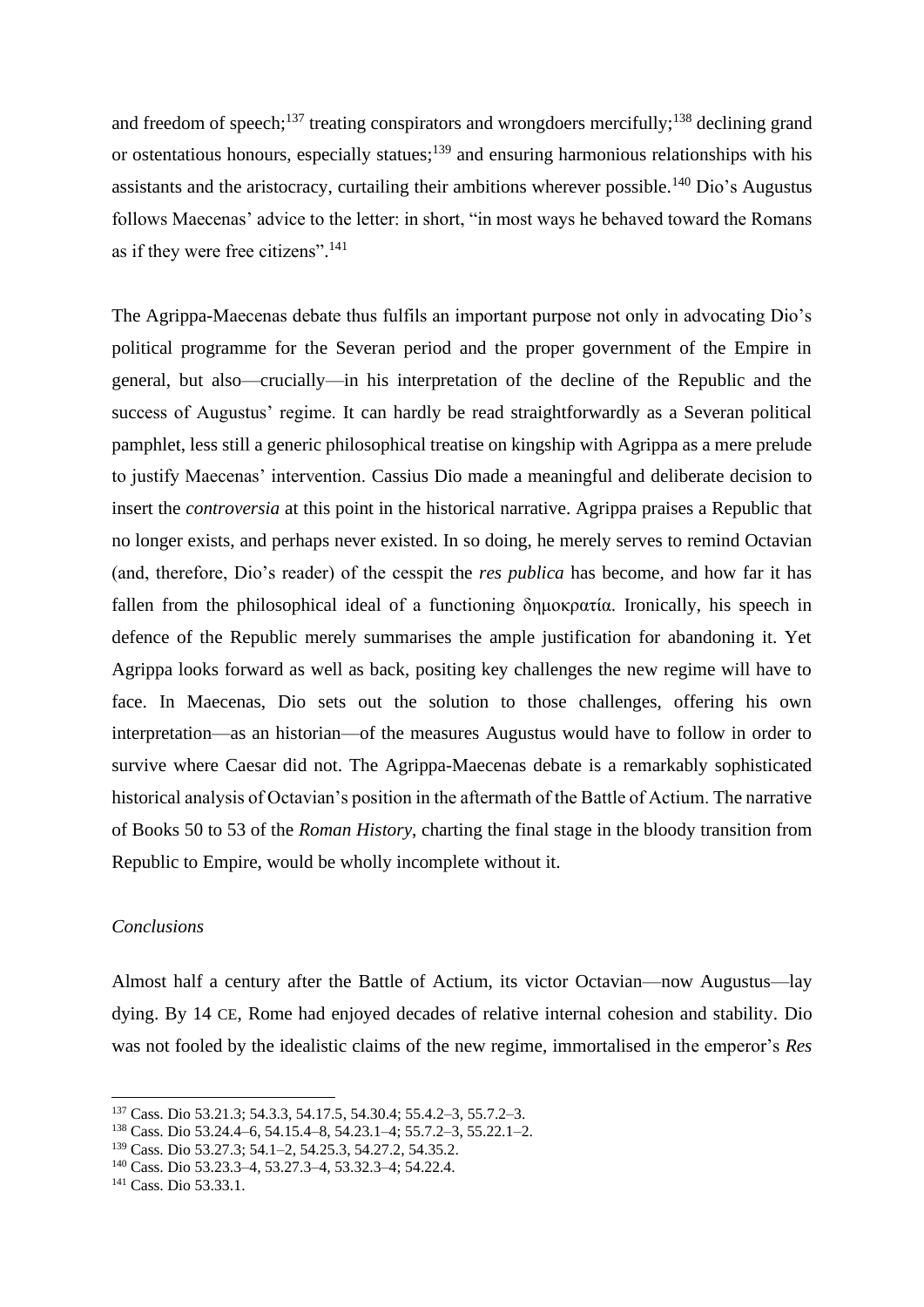*Gestae*, his now-lost memoirs, and the output of the Augustan poets.<sup>142</sup> There were pretenders and challenges to the emperor's power: Dio records the ambitions of provincial governors such as Marcus Primus and Cornelius Gallus, $143$  or populists at home like the aedile Egnatius Rufus.<sup>144</sup> There was competition and discord: when Augustus attempted to fill the consular posts of 22 and 19 BCE by free election, the people fell to rioting and violence.<sup>145</sup> And there were inevitably plots against his rule: the most elaborate example in the *Roman History* is an alleged conspiracy of L. Cornelius Cinna Magnus, lavishly dramatised in the private dialogue between Livia and Augustus on the need to be merciful to wrong-doers in Book 55.<sup>146</sup> But none of these threats weakened the Imperial centre to perdition. Ambitious governors were tried and replaced; the elections ceased and were replaced by personal appointments; plots failed in their objects, partly thanks to the oft-forgotten repressiveness of Augustus' military dictatorship. Octavian had not only vanquished Antonius and Cleopatra: he had survived.

After Actium, there was really no way back. That at least is Dio's view of the matter, expressed (as so often) in his speech of Maecenas. "Who", Maecenas asks, "will spare you if you give your powers back to the people or entrust them to another, when you have injured so many people and practically all of these will aim for supreme power for themselves?".<sup>147</sup> The wise advisor is unequivocal and gives as examples the major dynasts of the last century. Pompeius gave up his extraordinary powers after returning from the East with his loyal army in 62 BCE: he lost his pre-eminent position and, eventually, his life. Marius and Sulla would certainly have suffered the same fate, had they not died first. As for Caesar, when he had defeated his enemies there was no option but to press on. He could not march back over the Rubicon; it was done.<sup>148</sup> Maecenas voices Dio's firm historical view that Octavian, too, could not make a second crossing. It was essential for him to seize this opportunity to solidify his position after Actium; he could not back down now. The stake had been raised to life and death, and Octavian had a winning hand.

<sup>&</sup>lt;sup>142</sup> At 53.19 the historian shows his awareness of the regime's penchant toward secrecy and the necessity of dissimulation and cover-ups to keep it secure. Ando 2016 has recently given a fine analysis of the Agrippa-Maecenas debate from this perspective, using it to show Dio's awareness of the profound (and eventually deligitimising) disconnect between the reality of the emperor's power and the falsity of its presentation.

<sup>143</sup> Cass. Dio 53.23.5–7; 54.3. On Gallus' monumental stela and his ambitions in Egypt, see Minas-Nerpel & Pfeiffer 2010.

<sup>144</sup> Cass. Dio 53.24.4–6; see Philipps 1997.

<sup>&</sup>lt;sup>145</sup> Cass. Dio 54.6, 54.10.

<sup>&</sup>lt;sup>146</sup> On the oft-forgotten plots against Augustus' rule, see Vio 200.

 $147$  Cass. Dio 52.17.2.

<sup>148</sup> Cass. Dio 52.17.3–4.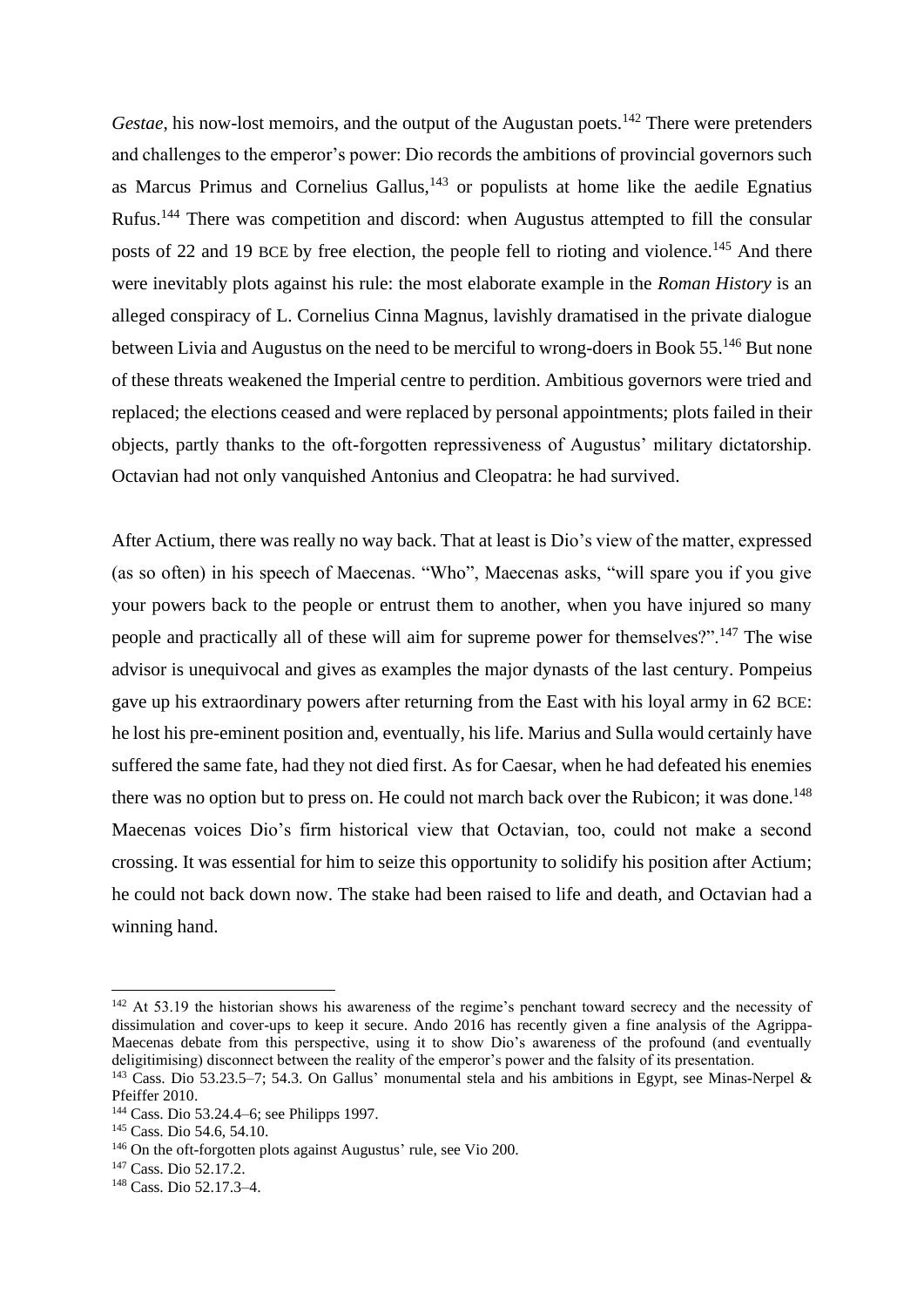Octavian played it and lived. But within the interpretative arc of the *Roman History*, this success would have been impossible without the Agrippa-Maecenas debate of Book 52. Agrippa's valiant but doomed final defence of the Republic maintains a delicate balance: by praising an idealised δημοκρατία which no longer exists, Agrippa's speech must summarise Dio's view of how dramatically the *res publica* has degenerated from a positive form while at the same time appearing to give a genuine defence of the *status quo*. The result is unconvincing, but that of course was precisely the historian's intention and is aided by the deliberate, even artful, contrast he sets up between the ideal of the speech and the reality of the narrative. Maecenas, on the other hand, explains that a different Rome was possible. It was neither necessary nor inevitable that Augustus' monarchy be a tyranny. At this dramatic point of transition in the history of Rome, Octavian could either turn back and follow the fate of his predecessors, or press on and forge the most stable possible monarchy: a strong central government sustained by military force, legitimised by popular and aristocratic approval, tempered by clemency and virtue, and cloaked in a humble and civilian guise. Full house.

The importance of Maecenas'—that is, Dio's—programme for Augustus' fledgling monarchy is underlined upon the emperor's death. The contribution of Agrippa and Maecenas to the stability of the new emperor's rule, and therefore to the historian's *interpretation* of its success, is emphasised in the funeral oration of his successor, Tiberius. Praising the virtues of Rome's first *princeps*, Tiberius reflects upon the excellence of Augustus' rule and the role played by his most loyal advisors, Agrippa and Maecenas, in creating it:

So for the reasons I have just mentioned, you deemed this man worthy of the title of Augustus. As his first act after ridding himself of civil war—in which his actions and experiences were not what he himself wanted, but what heaven ordained—he chose to spare the lives of most of the enemies who had survived his battles. He thus chose not to follow the precedent of Sulla, who was called *Felix* or The Fortunate. There is no need to recount all of them by name: for who does not know about Sosius, Scaurus the brother of Sextus, and especially Lepidus, who continued to live long after his defeat and served as high priest for the remainder of his life? And even though Augustus honoured his companions with many great gifts, he did not allow them to do anything arrogant or violent. You know perfectly well the various men in this category, especially Maecenas and Agrippa, and I need not continue to enumerate them further.<sup>149</sup>

<sup>149</sup> Cass. Dio 56.38.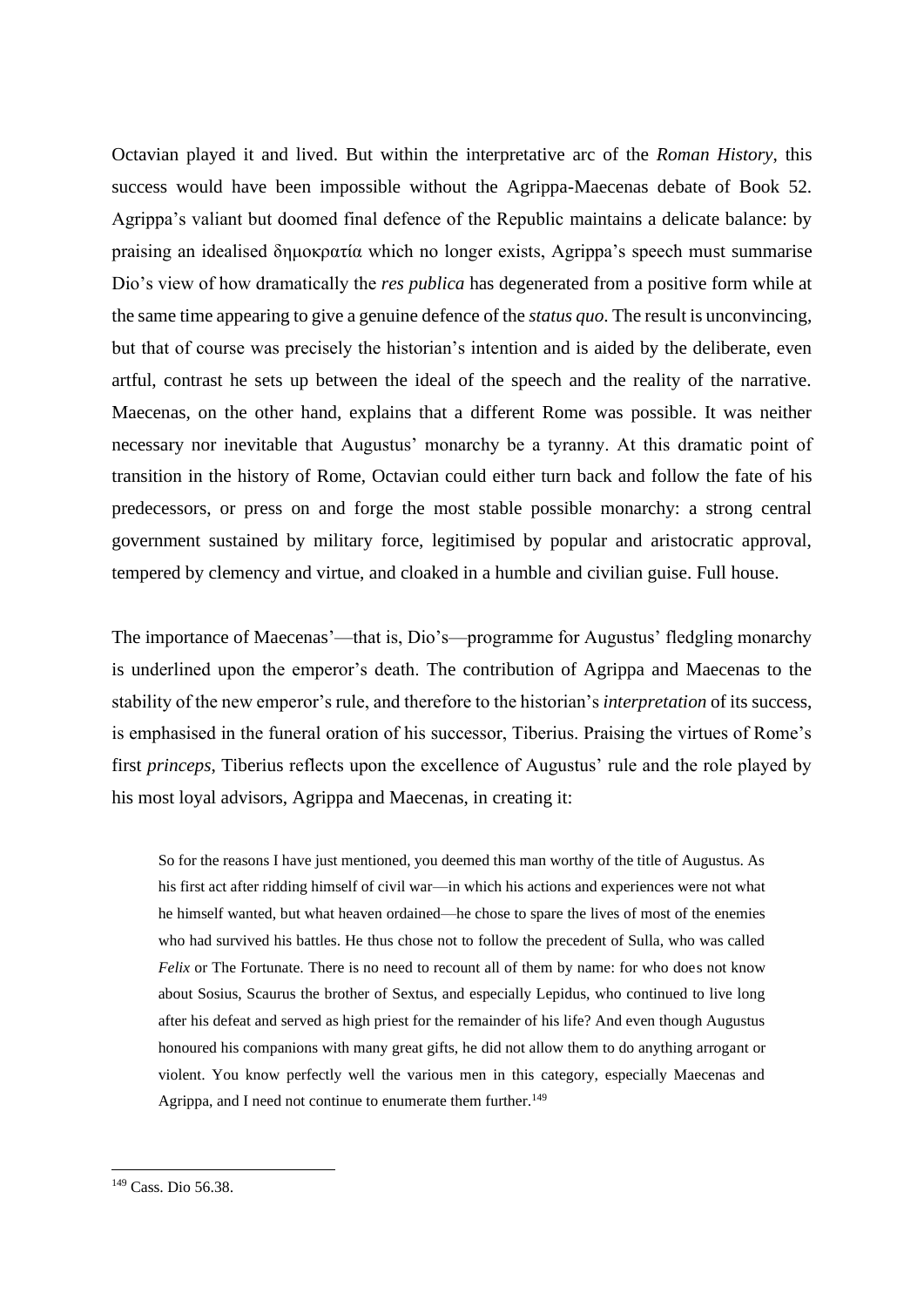ὁ τοίνυν Αὔγουστος οὗτος, ὃν δι᾽ αὐτὰ ταῦτα καὶ τῆς ἐπωνυμίας ταύτης ἠξιώσατε, ἐπειδὴ τάχιστα τῶν ἐμφυλίων πολέμων ἀπηλλάγη καὶ πράξας καὶ παθὼν οὐχ ὅσα αὐτὸς ἤθελεν ἀλλ᾽ ὅσα τῷ δαιμονίῳ ἔδοξεν, πρῶτον μὲν τοὺς πλείους τῶν ἀντιστάντων οἱ καὶ περιγενομένων ἐκ τῶν παρατάξεων ἔσωσεν, ἐν μηδενὶ τὸν Σύλλαν μιμησάμενος τὸν εὐτυχῆ ὀνομαζόμενον. και ἵνα μὴ πάντας αὐτοὺς καταλέγω, τίς οὐκ οἶδε τὸν Σόσσιον, τίς τὸν Σκαῦρον τὸν ἀδελφὸν τοῦ Σέξτου, τίς τὸν Λέπιδον αὐτόν, ὃς καὶ ἐπεβίω τοσοῦτον τῇ ἥττῃ χρόνον καὶ ἀρχιέρεως διὰ παντὸς αὐτοῦ ὢν διετέλεσεν; ἔπειτα δὲ τοὺς συνεξετασθέντας οἱ πολλαῖς καὶ μεγάλαις δωρεαῖς τιμήσας οὔθ᾽ ὑπερήφανόν τι πράττειν οὔθ᾽ ὑβρίζειν εἴασεν. ἀλλ᾽ ἴστε γὰρ ἀκριβῶς καὶ ἐν τούτῳ τούς τε ἄλλους καὶ τὸν Μαικἠναν καὶ τὸν Ἀγρίππαν, ὥστε με μηδὲν μηδὲ τούτους ἐξαριθμήσασθαι δεῖσθαι.

Agrippa and Maecenas thus feature prominently at the beginning of Augustus' rule and at its end. But throughout the narrative of his reign, their interactions with the emperor additionally give Dio an opportunity to show the *civilis princeps* following their advice, and succeeding in his objects by that means. Whenever they enter the scene, Augustus is presented as following carefully Maecenas' programme for the 'good emperor'.

On the one hand, Agrippa serves to show the emperor's magnanimity, humanity, and his respect for competent advisors. Thus in a list of Agrippa's many building works and public benefactions, Dio notes that he not only enjoyed a life free from envy despite his great position, but was even praised and honoured by the emperor: "the reason for this was that he consulted and cooperated with Augustus in the most humane, celebrated, and beneficial endeavours, and yet did not arrogate to himself any glory for them".<sup>150</sup> When Agrippa died, the historian opines that he had shown himself the most noble of men, and was honoured unstintingly by the emperor for his excellence. As for the inheritance he left to the emperor, the latter generously distributed it to the people in Agrippa's name.<sup>151</sup> It is ironic and deliberate that Agrippa, whose speech argues that it is impossible to find a patriotic statesman under a monarchy, becomes the ideal citizen under Augustus' rule.

On the other hand, Maecenas continues to fill the function he served in Book 52: that of the wise and honest counsellor, unafraid to speak to truth to a temperate and forgiving monarch. When the emperor was on the verge of sentencing men to death, Dio records that Maecenas publicly interposed himself and convinced him otherwise. Augustus, far from being displeased, was glad: "because whenever he was given over to unfitting passion as a result of his own nature

<sup>150</sup> Cass. Dio 53.23.4.

<sup>151</sup> Cass. Dio 54.29.4.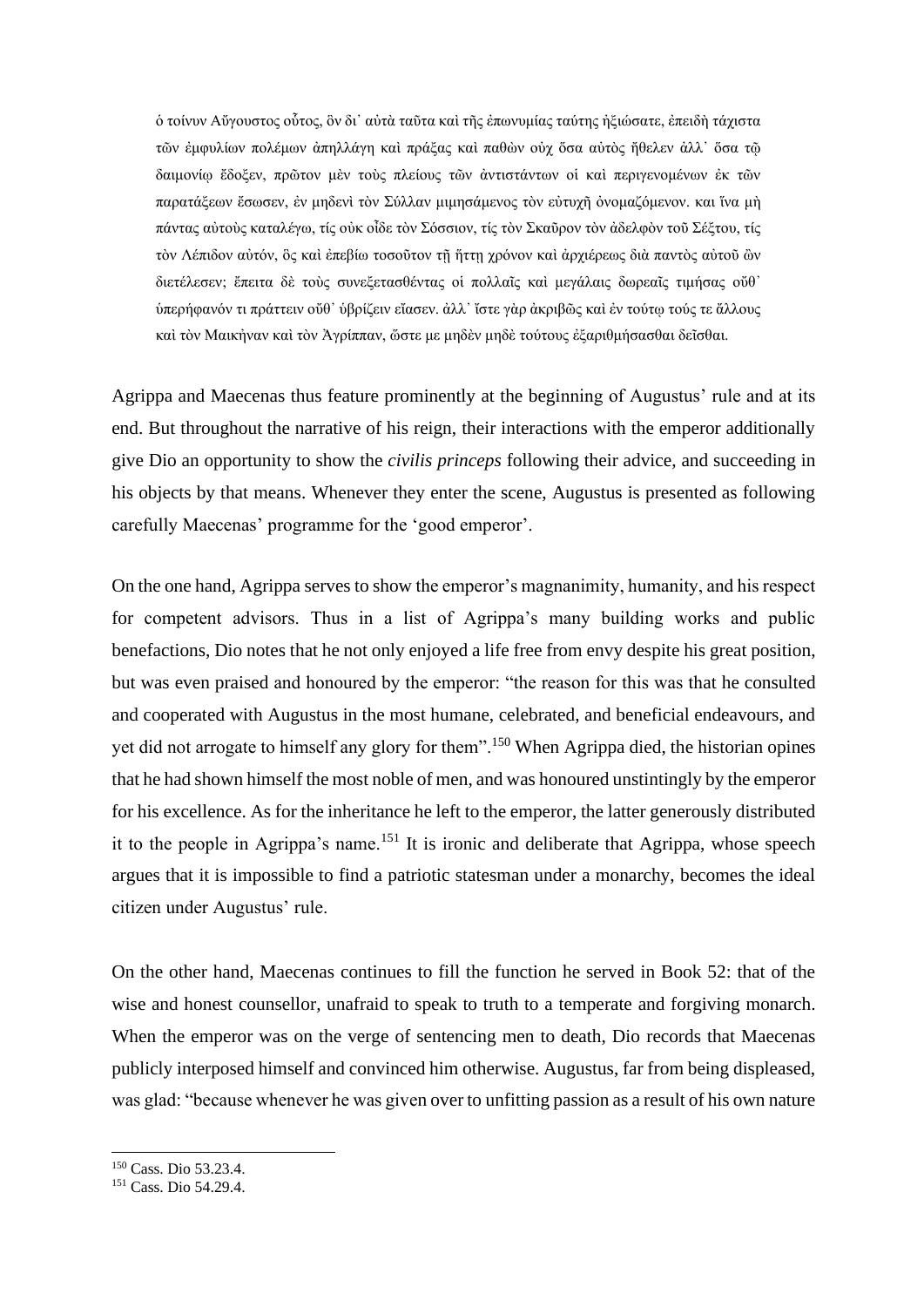or the stress of his affairs, he was set right by the honesty of his friends".<sup>152</sup> Satisfyingly, the interactions between Augustus, Agrippa, and Maecenas demonstrate *in action* those virtues which Maecenas' speech charged the new emperor to possess and which Agrippa predicted he could not: clemency, tolerance, humility, trust, and magnanimity.

The elaborate *controversia* of Book 52 is therefore a very special piece of eloquence, unique in the Greek historiography of the Roman Empire. We have seen here that one important function of the debate is to reflect on the ills of the Severan period. Living in an age of instability, dynastic struggles, and occasional tyrannies, Dio took this opportunity in his narrative to reflect upon the character of the ideal emperor for Rome in two set-piece speeches, drawing several arguments from the Greek tradition of kingship literature. To that reflection he appended concrete and often sophisticated suggestions for reform in the early third century CE. Dio's administrative and financial proposals—some of which would not be fully realised until long after his time—demonstrate his statecraft, his attention to detail, and his clear wish to make a contemporary political point with the debate. However, most aspects of the programme for Imperial government set out by Maecenas in fact list institutional, political, provincial, and administrative changes once put in place by Augustus or his successors. It cannot, therefore, be a straightforward a 'call to arms' for a Severan audience. Rather, it surveys the development of Imperial rule over the *longue durée*, and invites the contemporary reader to reflect upon what had until relatively recently been the building-blocks of Rome's imperial stability.

Yet none of this suggests that the Agrippa-Maecenas debate was a mere political pamphlet, dropped into the text the moment the appropriate dramatic situation occurred. Dio was not, in fact, 'on the watch' for the first plausible moment to insert an anachronistic tirade against the state of his contemporary world.<sup>153</sup> The speeches of Book 52 belong inextricably to his historical explanation of the transition from Republic to Principate. Indeed, they are so essential to his method that the overarching interpretation of Books 50–56—encompassing Octavian's rise, his war against Antonius, the means by which he confirmed his monarchy, and made it successful thereafter—would make little sense without them. They offer an important analysis of Octavian's historical position in the wake of the Battle of Actium, each summarising the

<sup>152</sup> Cass. Dio 55.7.2–3.

<sup>153</sup> So wrongly Fomin 2015, 17: "[there are] some justifications for doubting that Dio's book fifty-two should be read as a serious excursus into the motivations and cause-and-effect relations of a historical context that is characterized by major change in political structure".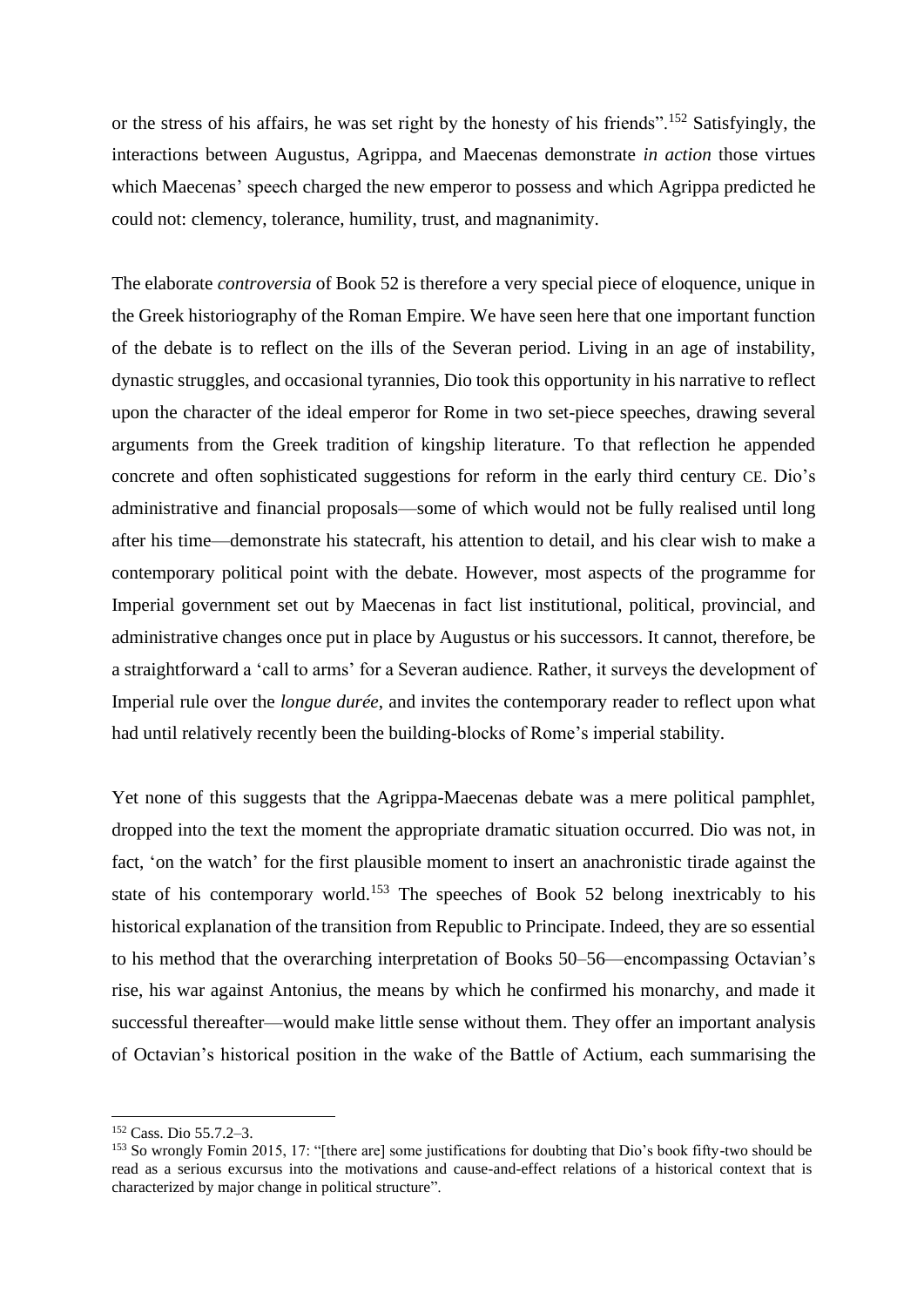risks to his position should he assume a monarchy (Agrippa) or reject it (Maecenas). The risks were great indeed. Agrippa and Maecenas offer a tantalising counterfactual possibility: a history in which Octavian came to be seen as a tyrant and suffered the same fate as his adoptive father, was dethroned by a provincial governor at the head of a loyal army, fell at the hands of plotters against his rule, or perhaps laid down his powers after all and was assassinated. None of these eventualities came to pass. Maecenas articulates, point by point, the historian's own interpretation of the measures necessary for Augustus to anticipate and neutralise these hazards, all of which the *princeps* will indeed go on to implement in the narrative to follow. He outlines a suite of changes to the distribution of power within the empire, designed to keep the emperor strong and his challengers weak. But Maecenas (or rather Dio's) vision for Augustus' success was not simply a stratocratic despotism. Constructing the archetype of *civilitas*, Dio's speaker gives a detailed overview of the virtuous means by which Augustus was to secure acceptance and even celebration of his rule; to make himself a god not in the manner of a Hellenistic tyrant, but in the hearts and minds of his people. It is a gross mistake to be too sentimental about Augustus, and Cassius Dio certainly was not. He simply knew a capable monarch when he saw one—and Agrippa and Maecenas pave the forward road for Octavian to become one. Besides, after the reigns of Commodus and Caracalla, who could rightly censure Dio's nostalgia?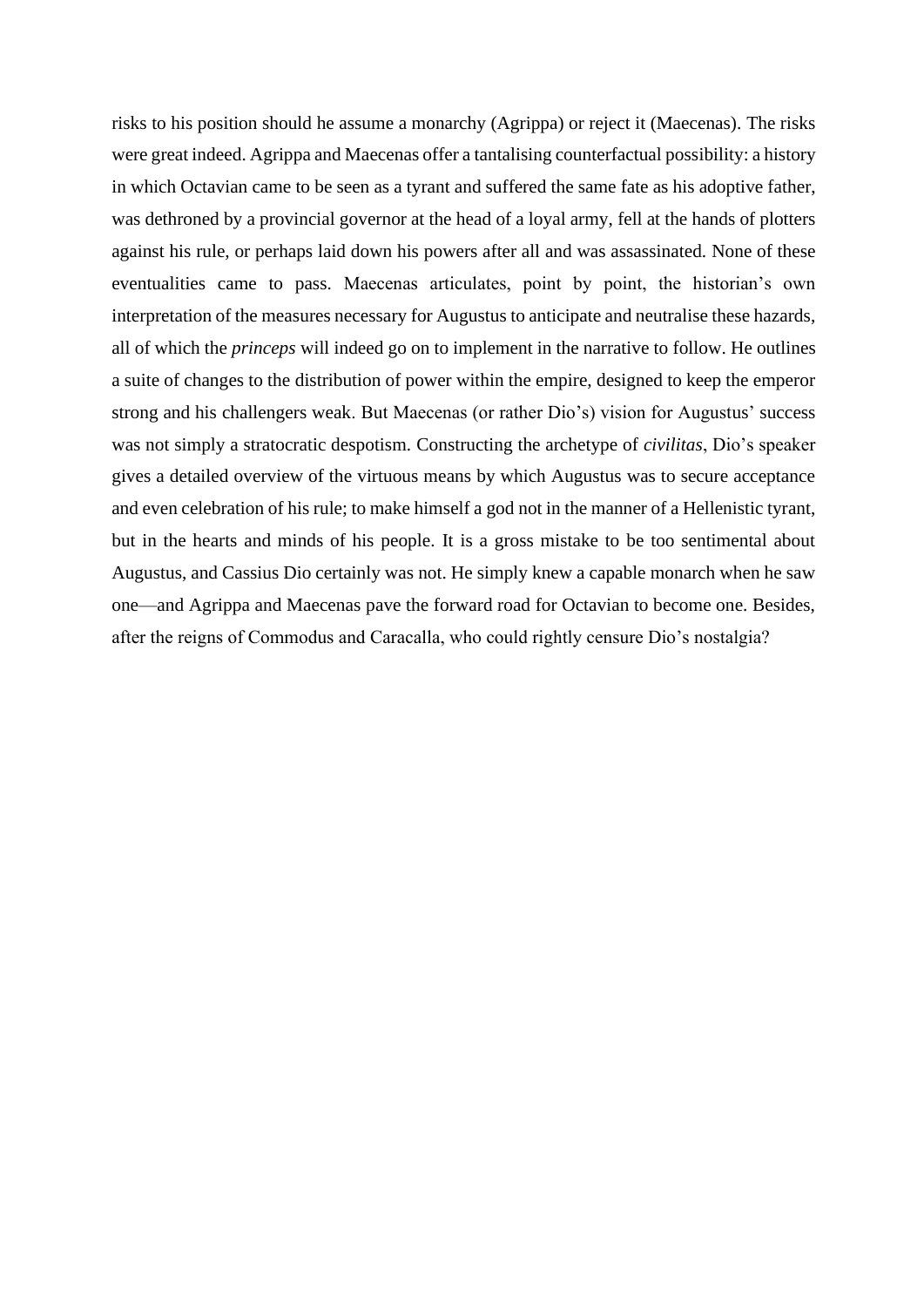#### BIBLIOGRAPHY

ADLER, E. (2011). "Cassius Dio's Livia and the Conspiracy of Cinna Magnus". *Greek, Roman, and Byzantine Studies* 51, 133–154.

ADLER, E. (2012). "Cassius Dio's Agrippa-Maecenas Debate: An Operational Code Analysis". *American Journal of Philology* 133/3, 477–520.

ANDERSON, G. (1993). *The Second Sophistic: A Cultural Phenomenon in the Roman Empire.* London.

ANDO, C. (2016). "Cassius Dio on Imperial Legitimacy, from the Antonines to the Severans" in V. Fromentin, E. Bertrand, M. Coltelloni-Trannoy, M. Molin, & G. Urso (eds.), *Cassius Dion: nouvelles lectures*. 2 Vols. (Bordeaux): 567–580.

BADIAN, E. (1970). *Lucius Sulla: The Deadly Reformer*. Sydney.

BARDEN DOWLING, M. (2000). "The Clemency of Sulla". *Historia* 49/3, 303–340.

BARDEN DOWLING, M. (2006). *Clemency and Cruelty in the Roman World*. Ann Arbor.

BARNES, T. D. (1984). "The Composition of Cassius Dio's *Roman History*". *Phoenix* 38, 240–255.

BEARD, M. (2015), *SPQR. A History of Ancient Rome*. London.

BÉRANGER, J. (1935). "Tyrannus: Notes sur la notion de la tyrannie chez le Romains particulièrement a l'époque de César et de Cicéron". *Révue des Études Latines* 13, 85–94.

BERING-STACHEWSKI, R. (1981). *Römische Zeitgeschichte bei Cassius Dio.* Bochum.

BERTRAND, E. (2016). "Point de vue de Cassius Dion sur l'impérialisme romain" in V. Fromentin, E. Bertrand, M. Coltelloni-Trannoy, M. Molin, & G. Urso (eds.), *Cassius Dion: nouvelles lectures*. 2 Vols. (Bordeaux): 679–700.

BLEICKEN, J. (1962). "Der Politische Standpunkt Dios Gegenüber der Monarchie: Die Rede des Maecenas Buch 52.14-40". *Hermes* 90/4, 444–467.

BRUNT, P. A. (1984). "The Role of the Senate in the Augustan Regime". *Classical Quarterly* 34/2, 423–444.

BURDEN-STREVENS, C. (2015). "Ein völlig romanisierter Mann? Identity, Identification, and Integration in the *Roman History* of Cassius Dio and in Arrian" in S. Roselaar (ed.), *Processes of Cultural Change and Integration in the Roman World* (Leiden & Boston): 287–306.

BURDEN-STREVENS, C. (2016). "Fictitious Speeches, Envy, and the Habituation to Authority: Writing the Collapse of the Roman Republic" in C. H. Lange & J. M. Madsen (eds.), *Cassius Dio: Greek Intellectual and Roman Politician* (Leiden & Boston): 193–216.

BURDEN-STREVENS, C. (2019). "The Republican Dictatorship: an Imperial Perspective" in J. Osgood & C. Baron (eds.), *Cassius Dio and the Late Republic* (Leiden & Boston): 131–157.

BURDEN-STREVENS, C. (2020). *Cassius Dio's Speeches and the Collapse of the Roman Republic*. Leiden & Boston.

BURGESS, T. C. (1902). *Epideictic Literature.* Chicago.

CARY, E. (1914–1927). *Cassius Dio: Roman History.* 9 Vols. Cambridge, Mass..

CARSON, R. A. G. (1957). "Caesar and the Monarchy". *Greece & Rome* 4/1, 46–53.

COUDRY, M. (2016a). "Cassius Dio on Pompey's Extraordinary Commands" in C. H. Lange & J. M. Madsen (eds.), *Cassius Dio: Greek Intellectual and Roman Politician* (Leiden & Boston): 33–50.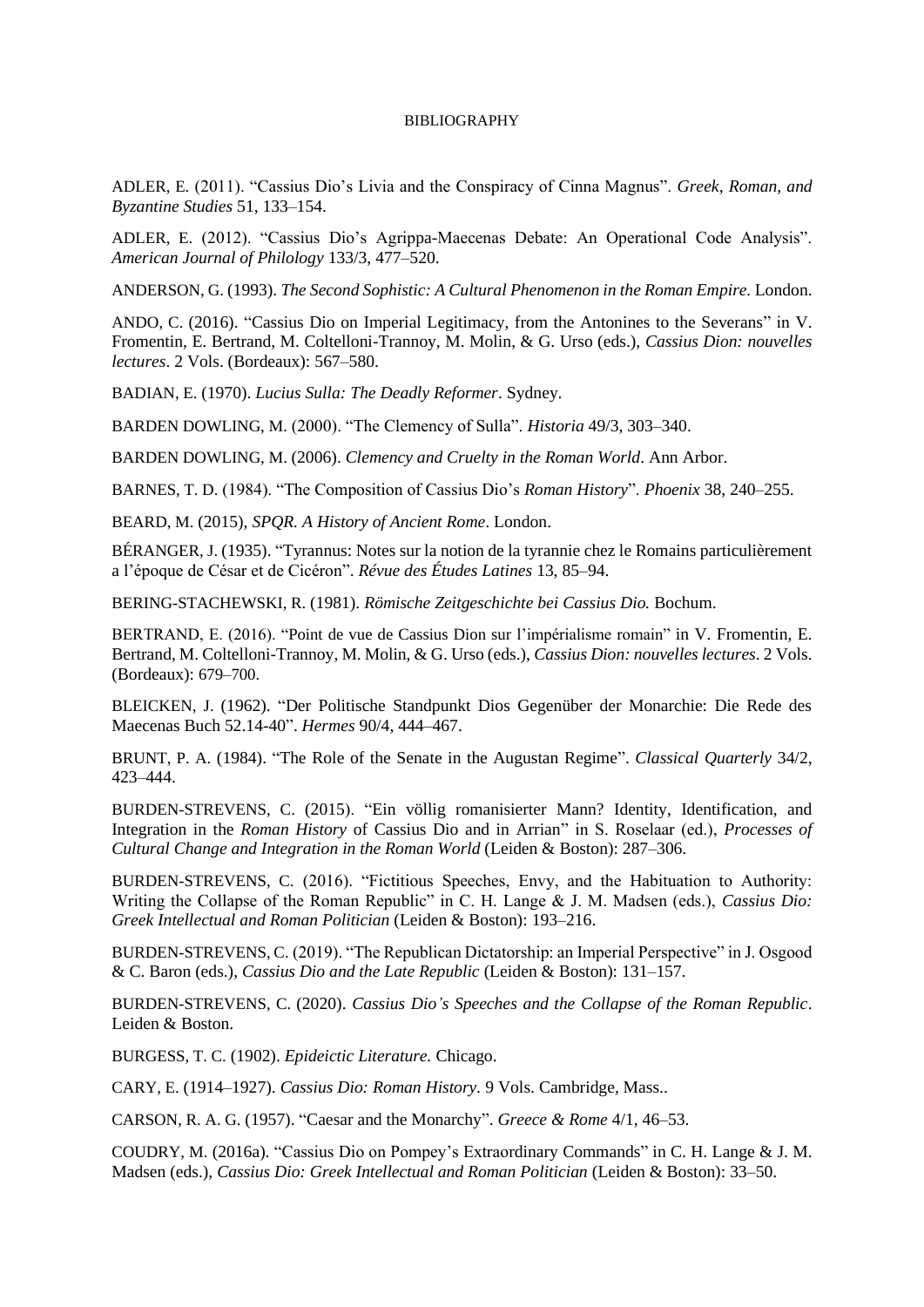COUDRY, M. (2016b). "Institutions et procédures politiques de la République romaine: les choix lexicaux de Cassius Dion" in V. Fromentin, E. Bertrand, M. Coltelloni-Trannoy, M. Molin, & G. Urso (eds.), *Cassius Dion: nouvelles lectures*. 2 Vols. (Bordeaux): 485–518.

DORANDI, T. (1985). "Der 'gute König' bei Philodem und die Rede des Maecenas vor Octavian (Cassius Dio lii, 14–20)". *Klio* 67, 56–60.

ECKERT, A. (2014). "Remembering Cultural Trauma: Sulla's Proscriptions, Roman Responses and Christian Perspectives" in E.-M. Becker, J. Dochhorn, & E. K. Holt (eds.), *Trauma and Traumatization in Individual and Collective Dimensions. Insights from Biblical Studies and Beyond* (Göttingen): 262– 274.

ECKERT, A. (2016). *Lucius Cornelius Sulla in der antiken Erinnerung: Jener Mörder, der sich Felix nannte*. Berlin.

ECKSTEIN, A. (2004). "From the Historical Caesar to the Spectre of Caesarism: The Imperial Administrator as Internal Threat" in P. Baehr & M. Richter (eds.), *Dictatorship in History and Theory* (Cambridge): 279–298.

FECHNER, D. (1986). *Untersuchungen zu Cassius Dios Sicht der Römischen Republik.* Hildesheim.

FISHWICK, D. (1990). "Dio and Maecenas: The Emperor and the Ruler Cult". *Phoenix* 44/3, 267–275.

FOMIN, A. (2015). *How Dio Wrote History*. Diss. Rutgers, New York.

FOMIN, A. (2016). "Speeches in Dio Cassius" in C. H. Lange & J. M. Madsen (eds.), *Cassius Dio: Greek Intellectual and Roman Politician* (Leiden & Boston).

FOULON, E. (2016). "Polybe source de Cassius Dion? Bilan d'une aporie" in V. Fromentin, E. Bertrand, M. Coltelloni-Trannoy, M. Molin, & G. Urso (eds.), *Cassius Dion: nouvelles lectures*. 2 Vols. (Bordeaux): 159–178.

FREYBURGER-GALLAND, M.-L. (1997). *Aspects du vocabulaire politique et institutionnel de Dion Cassius.* Paris.

FROMENTIN, V. (2019). "La fiabilité de Zonaras dans les deux premières décades de l'Histoire romaine de Cassius Dion: le cas des discours" in C. Burden-Strevens & M. O. Lindholmer (eds.), *Cassius Dio's Forgotten History of Early Rome* (Leiden & Boston): 27–52.

GABBA, E. (1955). "Sulla storia romana di Cassio Dione". *Rivista Storica Italiana* 67, 289–333.

GALINSKY, K. (2012). *Augustus. Introduction to the Life of an Emperor*. Cambridge.

GIUA, M. A. (1981). "Clemenza del sovrano e monarchia illuminata in Cassio Dione 55.14–22". *Athenaeum* 59, 317–337.

HAMMOND, M. (1932). "The Significance of the speech of Maecenas in Dio Cassius, Book LII". *Transactions and Proceedings of the American Philological Association* 63, 82–102.

HARDY, E. G. (1923). *The Monumentum Ancyranum*. Oxford.

HINARD, F. (1988). "De la dictature à la tyrannie. Réflexions sur la dictature de Sylla" in F. Hinard, (ed.), Dictatures. *Actes de la Table Ronde de Paris, 27–28 Février 1984* (Paris): 87–96.

HORST, C. (2010). "Zur politischen Funktion des Demokratiebegriffes In der Kaiserzeit: Eine Interpretation der Reden Des Agrippa Und Maecenas" in V. V. Dement'eva & T. Schmitt (eds.), *Volk und Demokratie im Altertum* (Göttingen): 189–208.

KALYVAS, A. (2007). "The Tyranny of Dictatorship: When the Greek Tyrant Met the Roman Dictator". *Political Theory* 35/4, 412–442.

KEAVENEY, A. (2005). *Sulla: the Last Republican*. Second Edition. London & New York.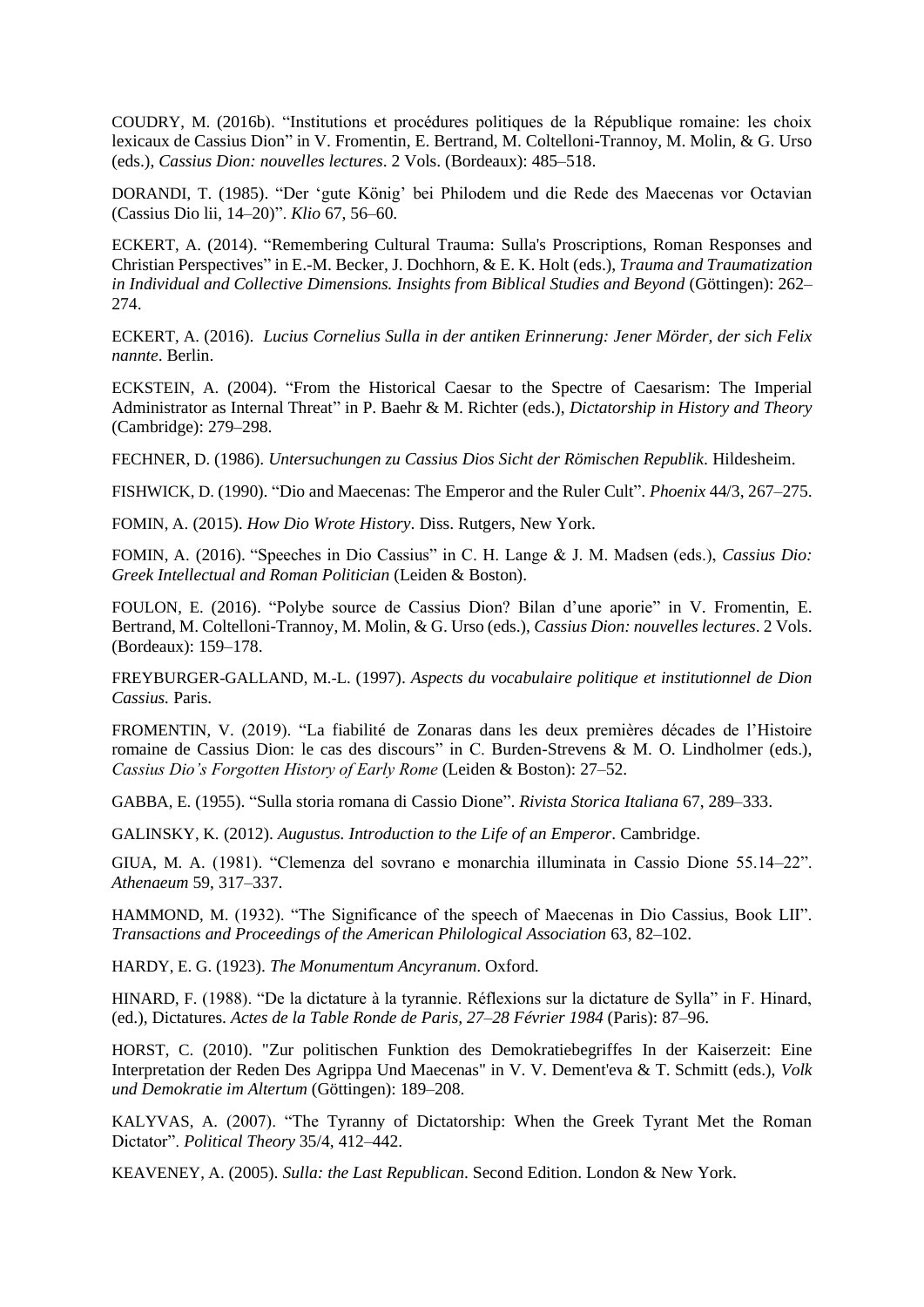KEMEZIS, A. (2014). *Greek Narratives of the Roman Empire Under the Severans.* Cambridge.

KUHLMANN, P. (2010). "Die Maecenas-Rede bei Cassius Dio: Anachronismen und intertextuelle Bezüge" in D. Pausch (ed.), *Stimmen der Geschichte: Funktionen von Reden in der antiken Historiographie* (Berlin): 109–124.

KUHN-CHEN, B. (2002). *Geschichtskonzeption griechischer Historiker in 2. und 3. Jahrhundert n. Chr.: Untersuchungen zu den Werken von Appian, Cassius Dio und Herodian.* Frankfurt.

LANGE, C. H. (2011). "The Battle of Actium: A Reconsideration". *Classical Quarterly* 61/2, 608–623.

LANGE, C. H. (2020). "Cassius Dio on Perusia: A Study in Human Nature During Civil War" in J. M. Madsen & C. H. Lange (eds.), *Cassius Dio the Historian: Methods and Approaches* (Leiden & Boston).

LANGE, C. H. (forthcoming 2021). "Augustus: C-in-C, Strategist, and Field Commander" in R. Frolov & C. W. Burden-Strevens (eds.), *Leadership and Political Initiative in Late Republican and Early Imperial Rome* (Leiden & Boston).

LETTA, C. (1979). "La compozisione dell'opera di Cassio Dione. Cronologia e sfondo storico-politico" in E. Gabba (ed.), *Ricerche di storiografia greca di età romana* (Pisa): 117–189.

LEVI, M. A. (1937). "Dopo Azio: Appunti sulle fonte augustee: Dione Cassio". *Athenaeum* 15, 415– 434.

LEWIS, S. (2006). *Ancient Tyranny.* Edinburgh.

LINDHOLMER, M. O. (2017). "Cassius Dio, Competition and the Decline of the Roman Republic". M.Phil. Diss., Glasgow.

LINDHOLMER, M. O. (2019). "Breaking the Idealistic Paradigm: Competition in Dio's Earlier Republic" in C. Burden-Strevens & M. O. Lindholmer (eds.), *Cassius Dio's Forgotten History of Early Rome* (Leiden & Boston): 190–214.

MADSEN, J. M. (2020). *Cassius Dio*. London.

MAKHLAJUK, A. V. & MARKOV, K. V. (2008). "Historian and Challenges of His Times: Cassius Dio's *Roman History* as a Document of the Third-Century Historical and Political Thought," *Herald of Ancient History [VDI]* 2, 38–56.

MALLAN, C. (2016). "Parrhesia in Cassius Dio" in C. H. Lange & J. M. Madsen (eds.), *Cassius Dio: Greek Intellectual and Roman Politician* (Leiden & Boston): 258–275.

MANUWALD, B. (1979). *Cassius Dio und Augustus: Philologische Untersuchungen zu den Bucüern 45–56 des Dioniscüen Geschichtswerkes*. Wiesbaden.

MARKOV, K. (2013). "The Concepts of 'Democracy' and 'Tyranny' in the Speech of Agrippa in Cassius Dio 52.1–13: Conventional Rhetoric or Political Theory?" in A. Mehl, A. V. Makhlajuk & O. Gabelko (eds.), *Ruthenia classica aetatis novae: A Collection of Works by Russian Scholars in Greek and Roman History* (Stuttgart): 215–231.

MCGLEW, J. F. (1993). *Tyranny and Political Culture in Ancient Greece.* Ithaca.

MCKECHNIE, P. (1981). "Cassius Dio's Speech of Agrippa: A Realistic Alternative to Imperial Government?". *Greece & Rome* 28/2, 150–155.

MEYER, P. (1891). *De Maecenatis oratione a Dione ficta*. Stuttgart.

MILLAR, F. (1964). *A Study of Cassius Dio.* Oxford.

MILLAR, F. (1977). *The Emperor in the Roman World*. London.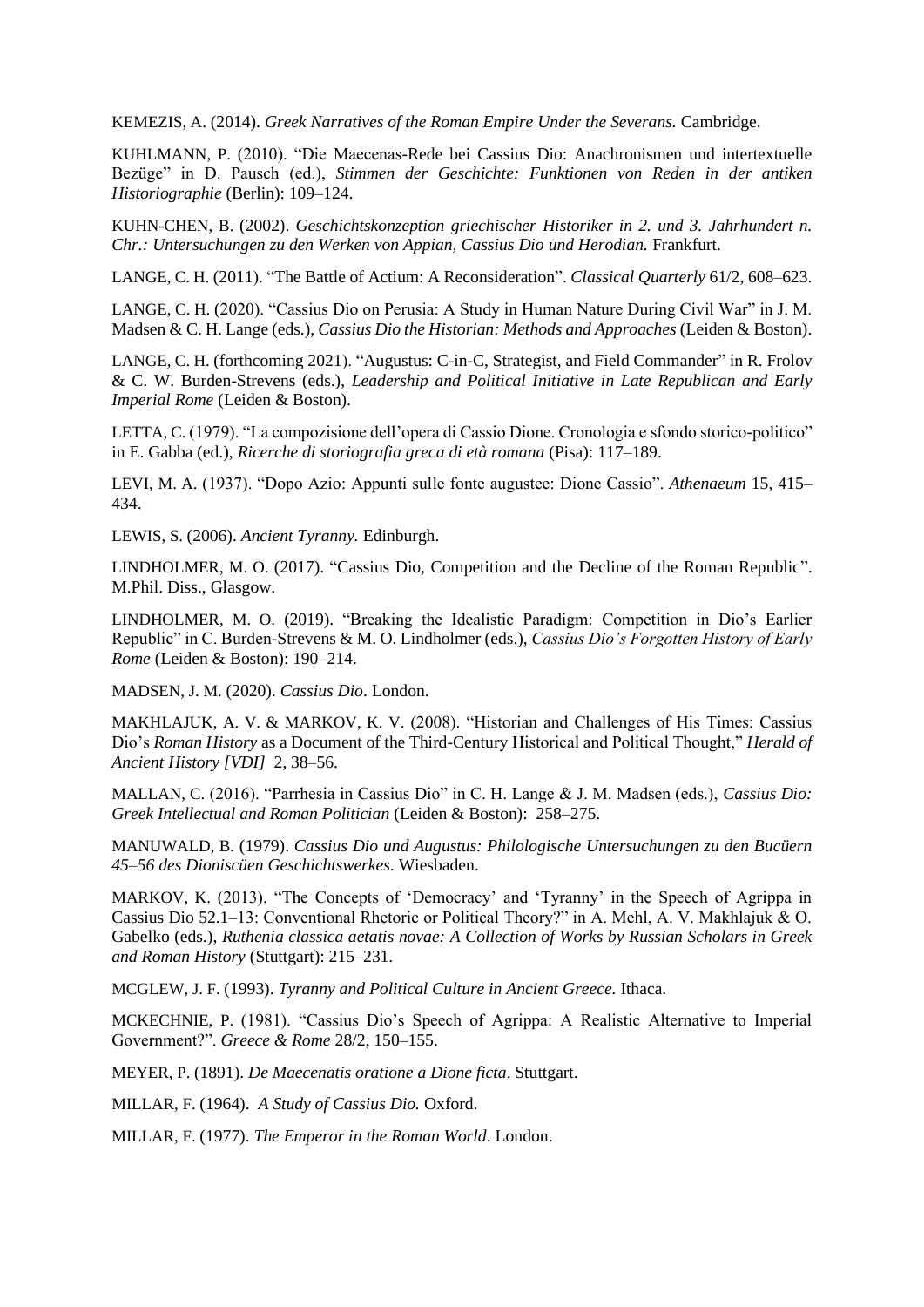MILLAR, F. (2001). *Rome the Greek World, and the East: Volume 1: The Roman Republic and the Augustan Revolution.* Chapel Hill.

MINAS-NERPEL, M. & PFEIFFER, S. (2010). "Establishing Roman Rule in Egypt: The Trilingual Stela Of C. Cornelius Gallus From Philae," in K. Lembke, M. Minas-Nerpel & S. Pfeiffer (eds.), *Tradition and Transformation. Egypt under Roman Rule* (Leiden & Boston): 265–298.

MOMMSEN, T. (1875). *Römisches Staatsrecht.* Vol. 2.1. Cambridge Uiversity Press reprint 2010. Cambridge.

PHILIPPS, D. A. (1997). "The Conspiracy of Egnatius Rufus and the Election of Suffect Consuls under Augustus". *Historia* 46/1, 103–112.

RAWSON, E. (1975). "Caesar's Heritage: Hellenistic Kings and their Roman Equals". *Journal of Roman Studies* 65, 148–159.

REES, W. (2011). *Cassius Dio, Human Nature, and the late Roman Republic.* Diss. Oxford.

REINHOLD, M. (1988). *From Republic to Principate: An Historical Commentary on Cassius Dio's Roman History, Books 49–52 (36–29 BC).* Atlanta.

REINHOLD, M. & SWAN, P. M. (1990). "Cassius Dio's Assessment of Augustus" in K. A. Raaflaub, M. Toher, & G. W. Bowersock (eds.), *Between Republic and Empire: Interpretations of Augustus and His Principate* (Berkeley) 155–173.

RICH, J. W. (1989). "Dio on Augustus", in A. Cameron (ed.), *History as Text: The Writing of Ancient History* (London): 86–110.

RICH, J. W. (1990). *Cassius Dio. The Augustan Settlement ('Roman History' 53–55.9).* Warminster.

RICH, J. W. (2010). "Deception, lies and economy with the truth: Augustus and the establishment of the Principate" in A. J. Turner, J. H. K. O. Chong-Gossard & F. J. Vervaet (eds.), *Private and Public Lies. The Discourses of Despotism and Deceit in the Graeco-Roman World* (Leiden & Boston) 167– 191.

RICH, J. W. (2019). "Speech in Cassius Dio's *Roman History*, Books 1–35" in C. Burden-Strevens & M. O. Lindholmer (eds.), *Cassius Dio's Forgotten History of Early Rome* (Leiden & Boston): 217–284.

ROSENBLITT, A. (2019). *Rome After Sulla*. London.

RUIZ, U. E. (1981). *Debate Agrippa-Mecenas en Dion Cassio. Respuesta Senatorial a la Crisis del Imperio Romano en Época Severiana.* Madrid.

SCHWARTZ, E. (1899). "Cassius (40)". *Realencyclopädie der classischen Altertumswissenschaft* 3.2, 1684–1722.

SION-JENKIS, K. (2000). *Von der Republik zum Prinzipat: Ursachen für den Verfassungswandel in Rom im historischen Denken der Antike.* Stuttgart.

SWAN, P. M. (2004). *The Augustan Succession: An Historical Commentary on Cassius Dio's Roman History Books 55–56 (9 BC-AD 14).* Oxford.

SYME, R. (1939). *The Roman Revolution.* Oxford.

URSO, G. (2016). "Cassius Dio's Sulla: *Exemplum* of Cruelty and Republican Dictator" in J. M. Madsen & C. H. Lange (eds.), *Cassius Dio: Greek Intellectual and Roman Politician* (Leiden & Boston): 11– 32.

VERVAET, F. J. (2010). "Abrogating despotic power through deceit: the Pompeian model for Augustan dissimulatio" in A. J. Turner, J. H. K. O. Chong-Gossard & F. J. Vervaet (eds.), *Private and Public Lies. The Discourses of Despotism and Deceit in the Graeco-Roman World* (Leiden & Boston): 133– 166.